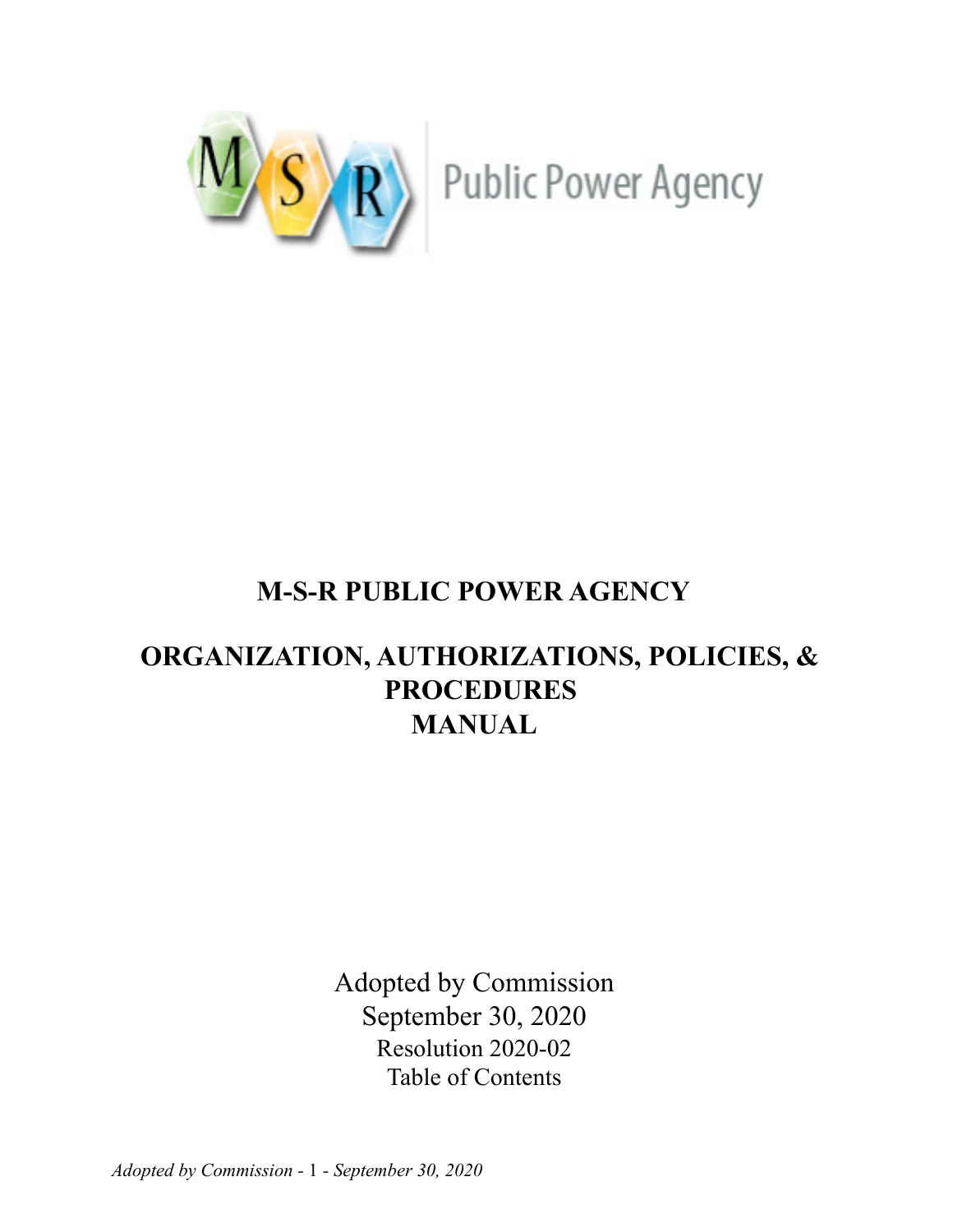I. INTRODUCTION . . . . . . . . . . 4 A. PURPOSE . . . . . . . . . . 4 B. RESPONSIBILITY . . . . . . . . . 5 C. MANAGEMENT . . . . . . . . . 5 D. M-S-R PPA ORGANIZATION CHART . . . . . . . 9 II. ORGANIZATION AND AUTHORITIES . . . . . . . 10 A. M-S-R PPA PRESIDENT . . . . . . . . 10 B. M-S-R PPA VICE PRESIDENT. . . . . . . . 10 C. GENERAL MANAGER . . . . . . . . 10 D. SECRETARY . . . . . . . . . . 11 E. M-S-R PPA COMMITTEES . . . . . . . . 11 F. FISCAL AUTHORIZATION . . . . . . . . 13 G. CONFLICT OF INTEREST POLICY . . . . . . . 14 III. TREASURER/CONTROLLER FUNCTIONS, BUDGET DEVELOPMENT, INVOICE APPROVAL PROCESS, REIMBURSEMENT AND INVESTMENT POLICIES . . . 14 A. TREASURER AND CONTROLLER . . . . . . . 14 B. WORKING CAPITAL AND MEMBER PAYMENTS . . . . . 15 C. M-S-R PPAANNUAL BUDGETS . . . . . . . 17 D. PROCUREMENT POLICY . . . . . . . . 17 E. INVOICE APPROVAL PROCESS. . . . . . . . 17 F. REIMBURSEMENT POLICIES . . . . . . . . 17 G. INVESTMENT POLICIES . . . . . . . . 18 H. DEBT MANAGEMENT POLICY. . . . . . . . 18 I. COUNTERPARTY CREDIT REPORTING . . . . . . . 18 IV. OTHER M-S-R PPA PROJECTS, POLICIES & PROCEDURES . . . . 20 A. M-S-R PPA PROJECTS AND RELATED OPERATING PROCEDURES . . . 20 a. SAN JUAN PROJECT . . . . . . . . 20

b. PACIFIC NORTHWEST PROJECT . . . . . . . 21

**c.** OPERATING AGREEMENT AND M-S-R COORDINATOR . . . . 21

i. Operating Agreement Service Schedule A – Big Horn Wind Energy Project 22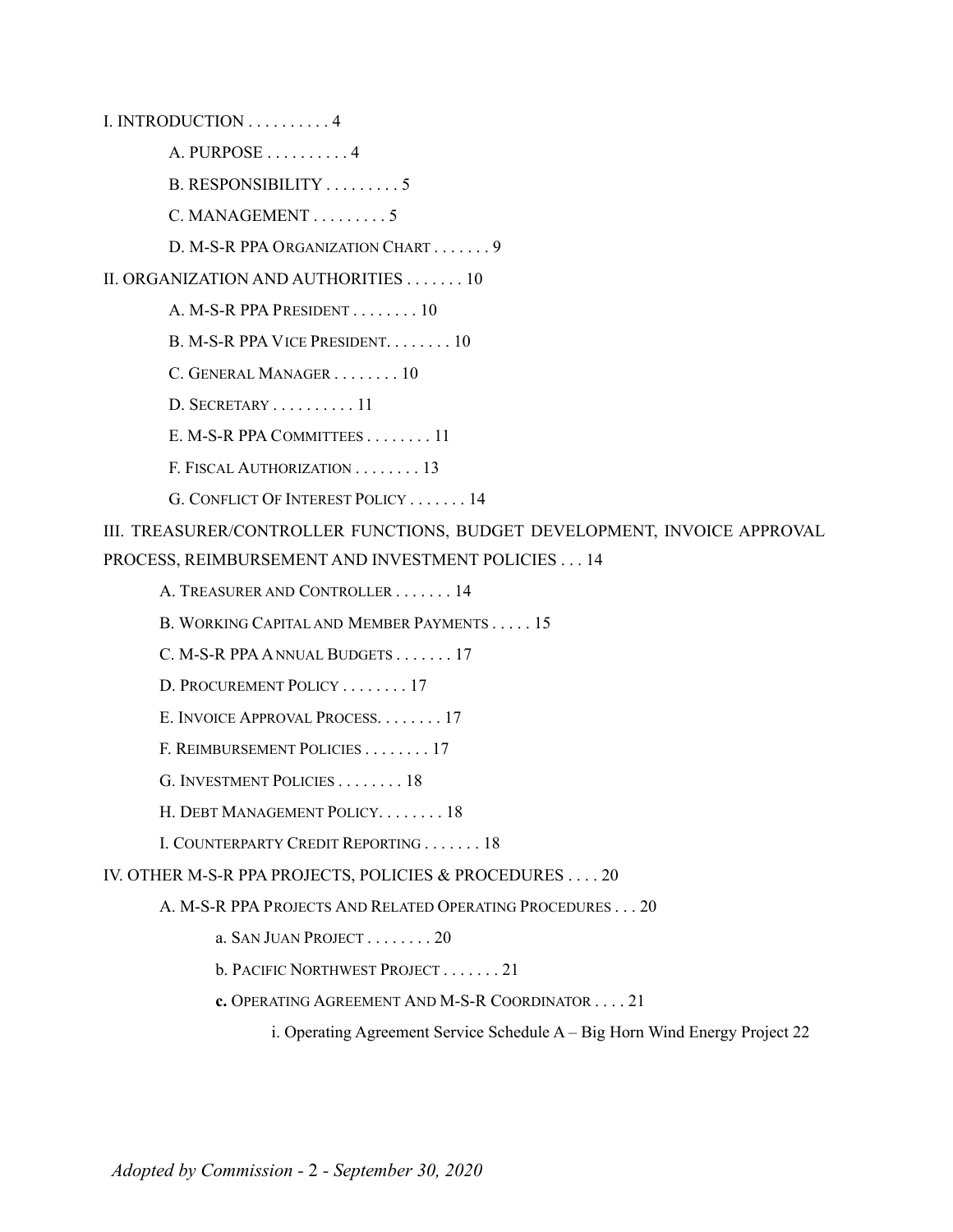ii. Operating Agreement Service Schedule B – Reserved . . . 23

iii. Operating Agreement Service Schedule C – Reserved . . . 23

iv. Operating Agreement Service Schedule D – Resource Agreements. . 23

v. Operating Agreement Service Schedule E – Reserved . . . 23

vi. Operating Agreement Service Schedule F – Reserved . . . 23

vii. Operating Agreement Service Schedule G – Reserved . . . 23

viii. Operating Agreement Service Schedule H – Reserved . . . 23

ix. Operating Agreement Service Schedule I – Reserved . . . 23

x. Operating Agreement Service Schedule J – Reserved . . 23

xi. Operating Agreement Service Schedule K – Operating and Accounting

Procedures For Big Horn II Wind Energy Project. . . . 23

B. ENVIRONMENTAL COMMODITIES . . . . . . . 24

a. RENEWABLE ENERGY CREDITS (WREGIS RECs) . . . . 24

b. CLEAN AIR ACT ALLOWANCES . . . . . . . 25

C. WILDFIRE MITIGATION PLANS . . . . . . . 25

D. M-S-R PPA LEGISLATIVE PROGRAM . . . . . . 25

E. WEBSITE ACCESS AND POSTING OF PUBLIC DOCUMENTS . . . . 26

F. CYBER SECURITY POLICY . . . . . . . . 26

G. DOCUMENT RETENTION POLICY, PUBLIC RECORDS REQUEST, AND PHOTOCOPY POLICY 27

H. ADOPTION OF CEQA GUIDELINES . . . . . . . 27

I. ADOPTION OF GUIDELINES FOR THE ACQUISITION OF REAL PROPERTY . . 27

J. M-S-R PPA ANNUAL STRATEGIC PLAN . . . . . . 27

K. REVIEW OF POLICIES AND PROCEDURES MANUAL . . . . . 28

V. PAST PROJECTS AND OBLIGATIONS . . . . . . . 29

A. GEOTHERMAL PROJECT . . . . . . . . 29

B. ARIZONA NUCLEAR POWER PROJECT (ANPP) . . . . . 29

C. INTERCONNECTION/ECONOMY INTERCHANGE AGREEMENTS (VARIOUS) . . 29

D. SOUTHWEST TRANSMISSION PROJECT . . . . . . 30

E. PACIFIC NORTHWEST LETTER AGREEMENTS (BONNEVILLE CONTRACT) . . 32

F. DEVERS-PALO VERDE NO. 2 TRANSMISSION PROJECT (DPV-2) . . . 32

G. ADELANTO-LUGO TRANSMISSION PROJECT . . . . . . 33

H. CALIFORNIA-OREGON TRANSMISSION PROJECT AND SOUTH OF TESLA PRINCIPLES . 34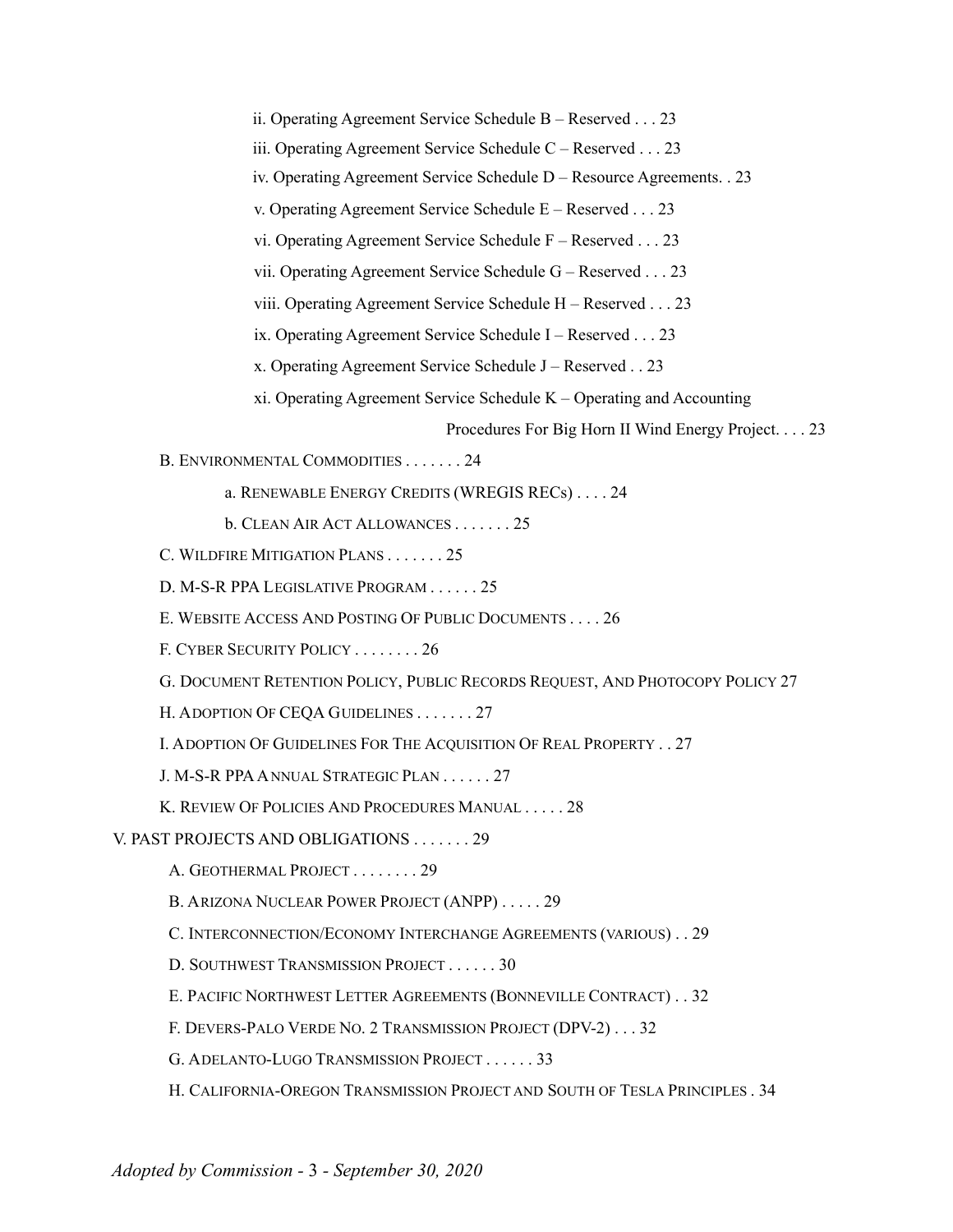*Adopted by Commission -* 2 *- September 30, 2020* I. EAST SIDE TIE . . . . . . . . . 35

J. SAN JUAN GENERATING STATION (OPERATING PHASE) . . . . 36

VI. HISTORIC LEGAL AND REGULATORY ACTIONS . . . . . 38

A. TUCSON ELECTRIC POWER COMPANY – BREACH OF CONTRACT. . . . 38

B. STOLEN BEARER BONDS . . . . . . . . 38

C. SIERRA CLUB/GRAND CANYON TRUST CLEAN AIR ACT – SAN JUAN . . . 39

D. SIERRA CLUB GROUND WATER – SAN JUAN . . . . . . 39

E. SOUTHERN CALIFORNIA EDISON TRANSMISSION RATE CASES . . . 39

F. BONNEVILLE POWER ADMINISTRATION AGREEMENT AND OTHER LITIGATION . 40

G. CALIFORNIA SENATE BILL 1368 . . . . . . . 42

VII. FINANCING HISTORY . . . . . . . . . 44

ALPHABETICAL LIST OF EXHIBITS . . . . . . . 48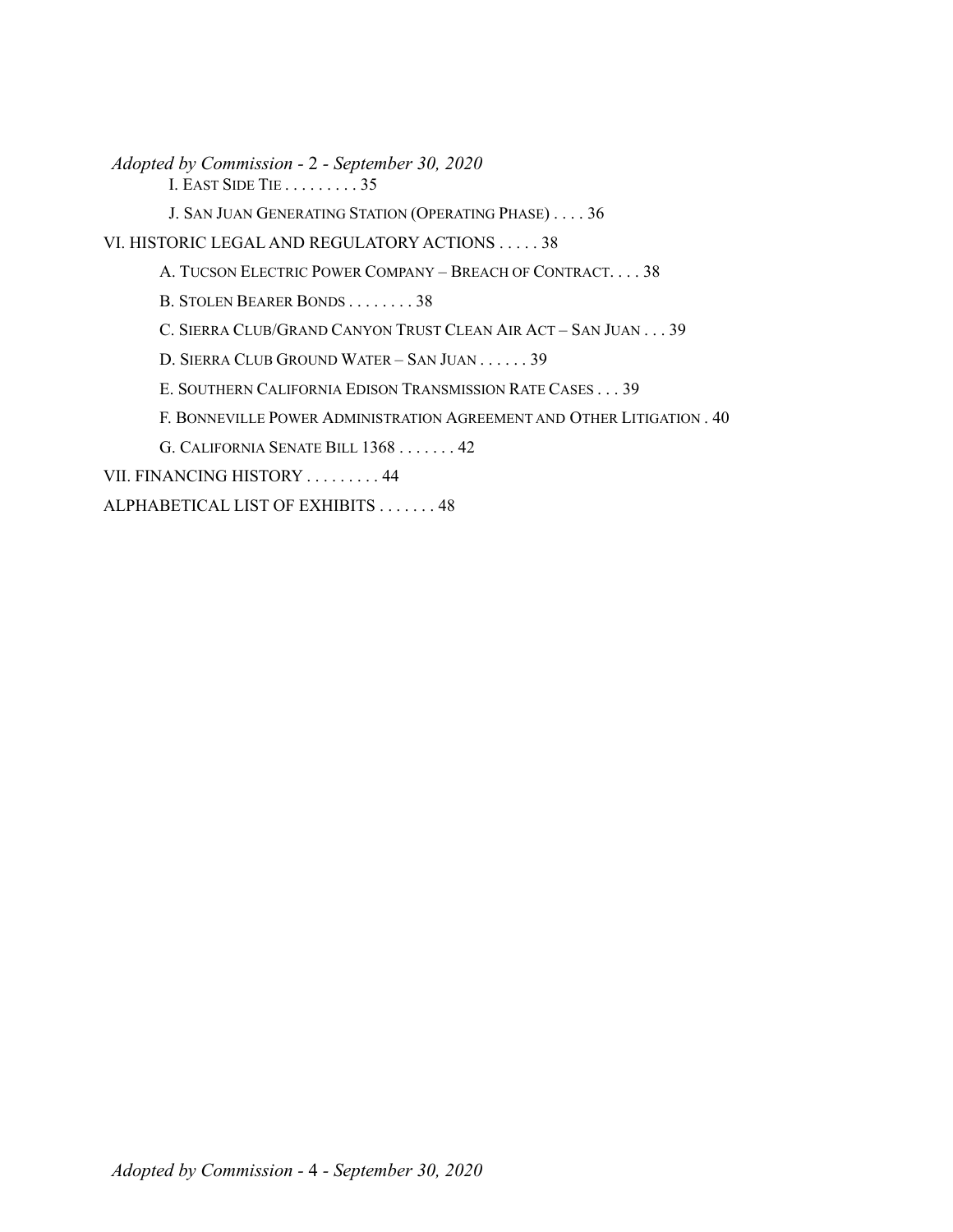# **I. INTRODUCTION**

The M-S-R Public Power Agency (M-S-R PPA or Agency) is a joint powers agency created in 1980 pursuant to Chapter 5 of Division 7 of Title 1 of the Government Code of the State of California and is governed by a Commission consisting of one representative from each M-S-R PPA Member. Members of M-S-R PPA include the Modesto Irrigation District and the Cities of Redding and Santa Clara, California. The Governing Bodies of the Members appoint M-S-R PPA Commissioners and any Alternates.<sup>1</sup>

#### A. **PURPOSE**

M-S-R PPA is empowered to acquire, construct, manage, operate, maintain, and finance projects, including but not limited to the purchase, generation, transmission or distribution of energy.

M-S-R PPA's purpose is to maximize the value of its existing assets for the benefit of the Members and to respond to Member needs where joint action, rather than individual action, is deemed to be in the Members' best interests. M-S-R PPA is also intended to provide more responsive services to its Members than may be possible from larger or state-wide agencies or associations.

The initial project of M-S-R PPA was to develop a geothermal resource. In 1982, the Joint Exercise of Powers Agreement (JPA) was amended and restated to allow for the development of the San Juan Project (as further described in § IV  $(A)$  (a) of this manual) which was an undivided interest in an operating coal unit in New Mexico and supporting utility services from the Tucson Electric Power Company (TEP). In 1990, Amendment Number 1 to the JPA was approved to allow for the development of transmission assets for delivery of capacity and energy from the San Juan Project to California (Southwest Transmission Project or SWTP) beginning in 1995. In 2006, Amendment Number 2 to the JPA extended the term of the JPA indefinitely, and prohibited termination until all Agency obligations are satisfied. In 2016, the ownership interests in the SWTP were sold to the Southern California Public Power Authority (SCPPA) and the energy generating assets of the San

 $\frac{1}{2}$  $\frac{1}{2}$  $\frac{1}{2}$  Joint Exercise Of Powers Agreement of the M-S-R Public Power Agency By And Among the Modesto Irrigation District and the City Of Santa Clara and the City Of Redding, dated as of April 29, 1980, Amended and Restated as of November 17, 1982, as amended by Amendment Number 1 to the Amended and Restated Joint Powers Agreement, dated June 26, 1990, and by Amendment 2 to the Amended and Restated Joint Exercise of Powers Agreement, dated January 24, 2006.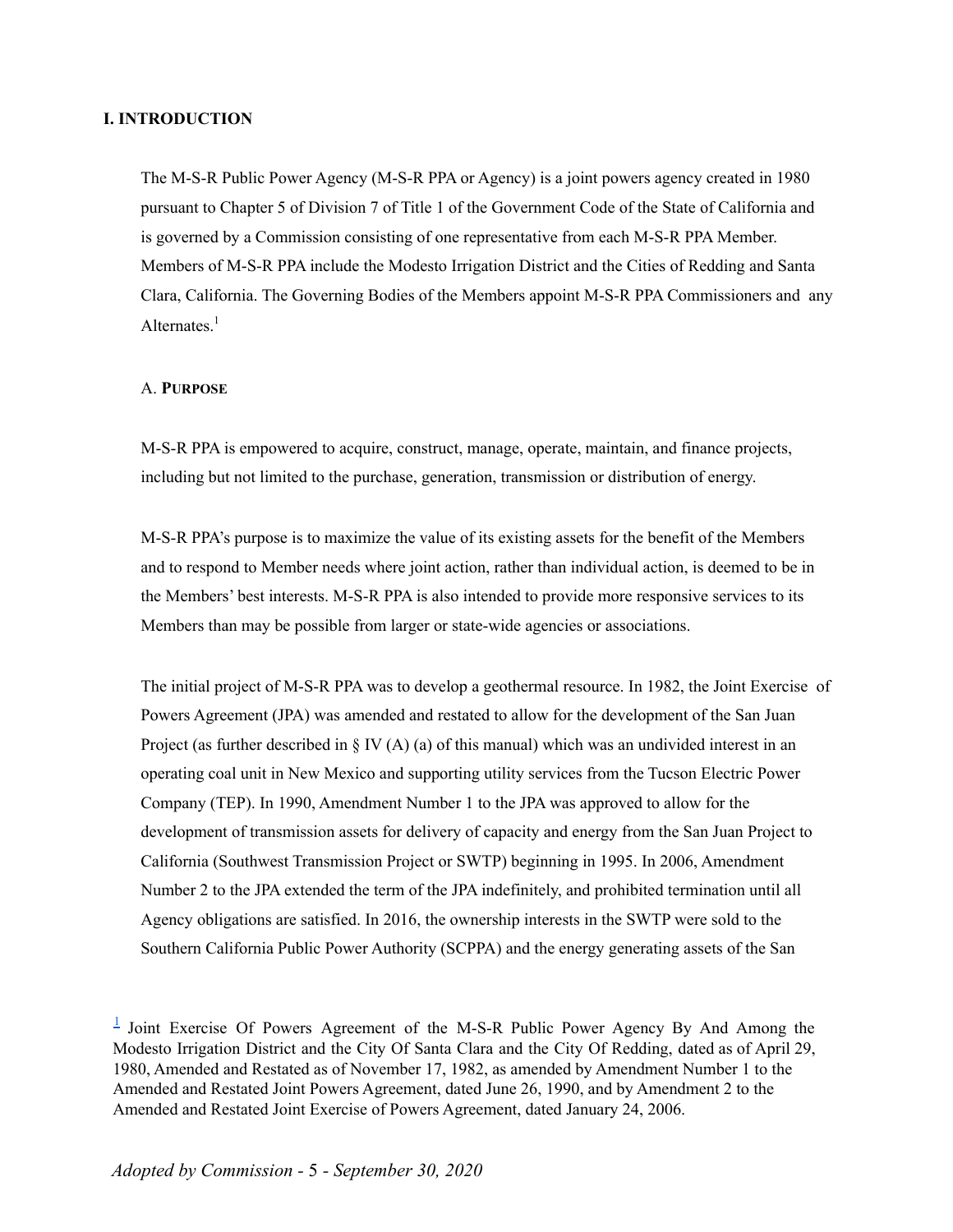Juan Project were sold to the Public Service Company of New Mexico (PNM) in 2017. M-S-R PPA's remaining obligations related to the San Juan Project include shares of plant decommissioning cost, mine reclamation cost, and potential environmental liabilities (referred to as "Legacy Liabilities" and as further described in  $\S$  IV (A) (a) of this manual.

#### **B. RESPONSIBILITY**

The Agency is a California joint powers agency created pursuant to the California Government Code and is subject to California laws generally applicable to public agencies, including, but not limited to, the Ralph M. Brown Act, Public Records Act, Political Reform Act and other conflict of interest laws. The Agency and its officials must abide by the Conflict of Interest Code adopted by the California Fair Political Practices Commission for the Agency. M-S-R PPA is governed by its Commission. The M-S-R PPA Commission meetings are chaired by its President, a Commissioner who is subject to annual election by the Commission<sup>2</sup>. Meetings of the M-S-R PPA Commission are normally held on the third Wednesday following the first Monday of the month, pursuant to a schedule adopted by the Commission prior to the close of the prior year 3 . Minutes of Commission meetings are taken by the Secretary, who is appointed by the Commission. The Commission may or may not choose to elect a Vice-President.

#### **C. MANAGEMENT**

M-S-R PPA's General Manager directs Agency activities and reports directly to the M-S-R PPA Commission. The General Manager oversees the contracts and performance of consultants and advisors, and coordinates the activities of M-S-R PPA's standing and any Ad Hoc Committees. The current M-S-R PPA standing committees are the Technical Committee, the Financial Management Committee, and the Risk Management Committee.

The office of the General Manager was originally created in 1980 to carry out delegated authorities assigned by the Commission and was first filled by Modesto Irrigation District (Modesto) staff members (Charles S. Viss (1980 – 1987) and Kenneth H. McKinney (1987 – 1996). In 1996 Dennis

<sup>&</sup>lt;sup>[2](https://msrpower.org/wp-content/uploads/2021/10/Tab-2-Resolution-2013-01-Election-and-Duties-of-Officers.pdf)</sup> Resolution No. 2013 – 01 adopted March 20, 2013 Regarding Election and Duties of Officers.  $3$  Resolution No. 2013 – 05 adopted October 16, 2013 Regarding Meeting Schedules And Procedures For Posting Of Agendas For The M-S-R PPA Commission.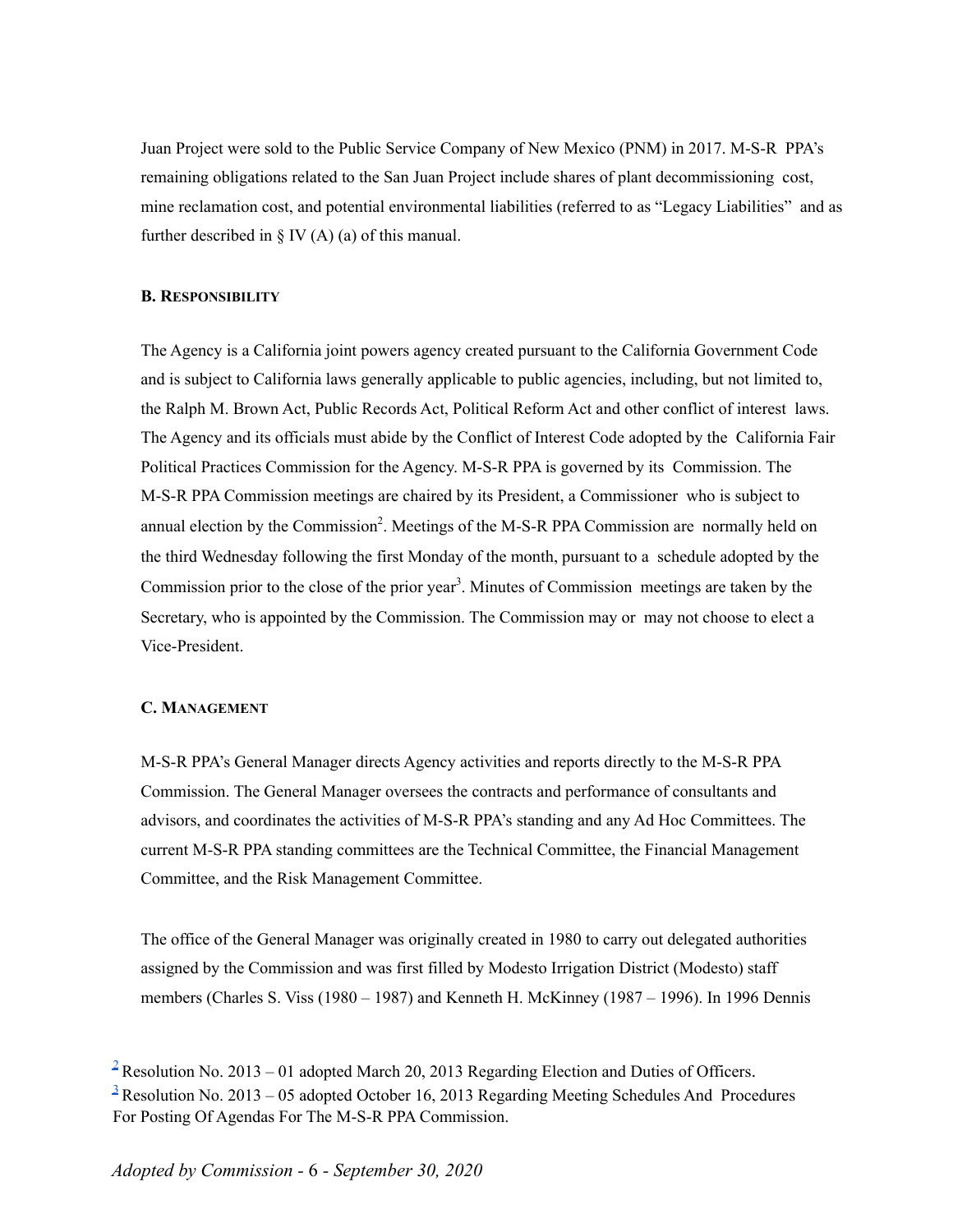W. DeCuir was engaged as Interim General Manager and was directed to prepare a Strategic Plan for the Agency and to recruit an independent General Manager. Subsequent General Managers have been retained by the Commission pursuant to Professional Services Agreements specifying their duties and as codified in Resolution 2013 – 01 referenced above. The independent General Managers include William C. Walbridge (1997 – 2003), George F. Fraser (2004 – 2006) and Martin R. Hopper (2007 – 2008 as M-S-R Director, a position created by the Commission which temporarily had all the rights, obligations, and authorities of a General Manager and 2008 – Present as General Manager.)

Pursuant to the JPA, the Treasurer and Controller of Modesto are designated to the same positions for the Agency. The Modesto Board of Directors determines the charges made for such services, with concurrence of the Agency, as provided under California Law.

Legal services for the Agency are furnished by independent providers including General Counsel, Bond Counsel, FERC Counsel, California Regulatory Counsel, BPA Counsel and local counsel as required. Incumbent providers include:

- General Counsel: In August 1997, M-S-R PPA entered into an agreement with Porter Simon, Professional Corporation to provide independent General Counsel services to the Agency.<sup>4</sup> This agreement may be terminated at-will by the Agency.
- Bond Counsel: In May 1997, M-S-R PPA entered into its current agreement with Orrick, Herrington & Sutcliffe, LLP for Bond Counsel services.<sup>5</sup> This agreement may be terminated at-will by the Agency.
- FERC Counsel: In January 1986, M-S-R PPA entered into a legal services agreement with Duncan, Weinberg & Miller, PC, now known as Duncan, Weinberg, Genzer & Pembroke, PC, for FERC Counsel services.<sup>6</sup> This agreement may be terminated at-will by the Agency.
- California Regulatory Counsel: In April 2013, M-S-R PPA entered into a Legal Services Agreement with Law Offices of Susie Berlin, as successor to McCarthy and Berlin LLP,

**[4](https://msrpower.org/wp-content/uploads/2021/10/Tab-4-Agreement-for-Legal-Rep-Porter-Simon.pdf)** Agreement for Legal Representation between Porter Simon Professional Corporation and M-S-R Public Power Agency dated as of August 1, 1997.

 $\frac{3}{2}$  Engagement Letter For Bond Counsel Services Outside a Specific Financing Program Between the M-S-R Public Power Agency And Orrick, Herrington & Sutcliffe LLP dated as of May 27, 1997.  $6$  Legal Services Agreement Between the M-S-R Public Power Agency and Duncan, Weinberg & Miller, PC dated as of January 17, 1986.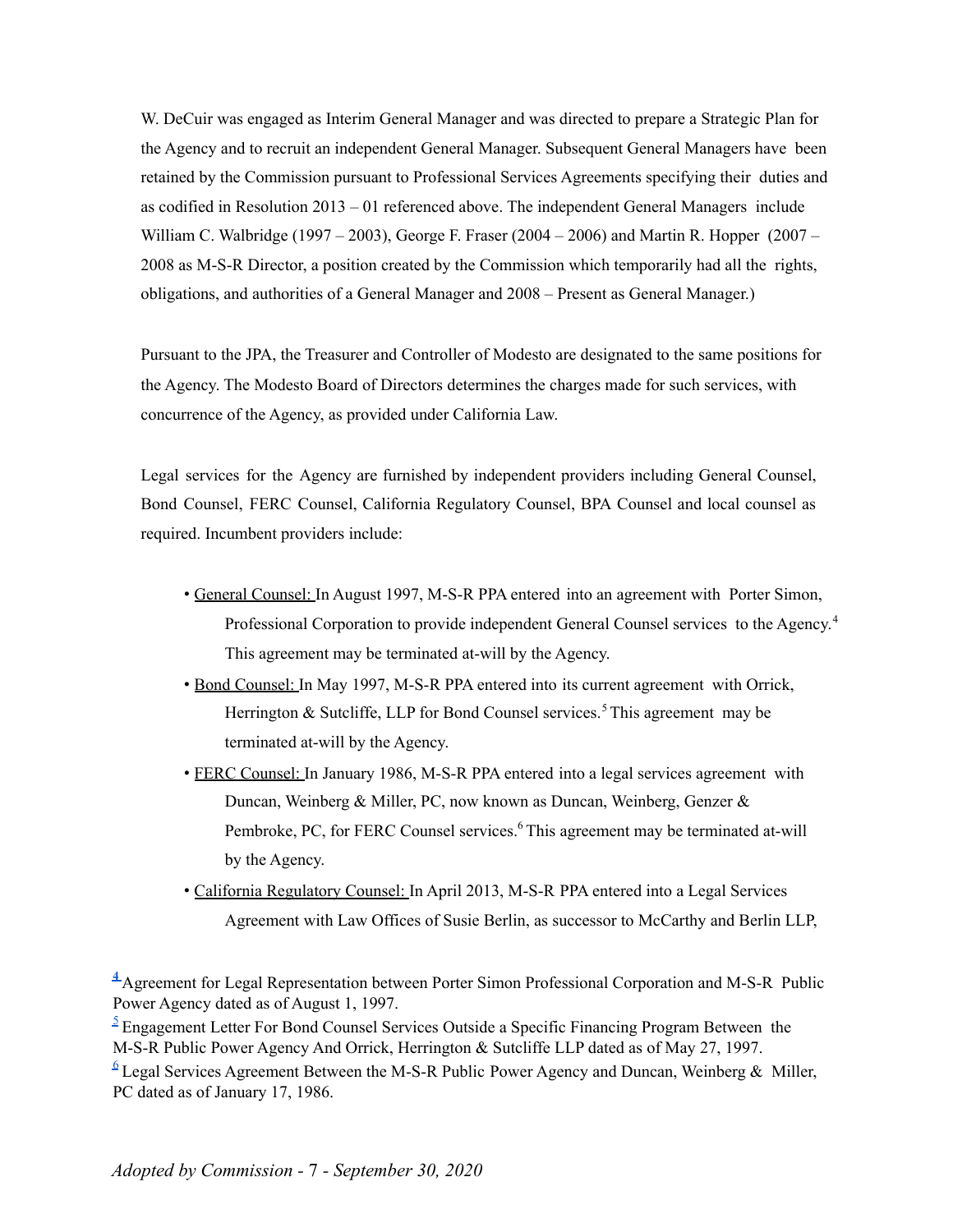for California regulatory counsel services. <sup>7</sup> This agreement may be terminated at-will by the Agency.

- BPA Counsel: BPA Counsel services are provided by Duncan, Weinberg, Genzer & Pembroke, PC, who also act as FERC Counsel pursuant to their existing Legal Services Agreement as referenced above.
- New Mexico Counsel: In April 2019, M-S-R PPA entered into an Engagement Letter with Virtue & Najjar, PC, for New Mexico counsel services.<sup>8</sup> This agreement may be terminated at-will by the Agency.

Professional consulting, advisory and auditing services are furnished by independent providers including Financial Advisor, General Consultants, California Legislative Advocacy, and Financial Auditor as required. Incumbent providers include:

• Financial Advisor: In December 2009, M-S-R PPA entered into an agreement with Montague DeRose and Associates, LLC (Montague DeRose) for Financial Advisor Services. As amended and extended, the term of this agreement is through December 31, 2018 with three optional annual renewals available through December 31,  $2021^9$ . In July 2016 this agreement was further amended to add certain disclosures and acknowledgements as provided by law.

• General Consultant: In September 2010, M-S-R PPA entered into an agreement with KBT, LLC (KBT) for the purpose of securing General Consulting services<sup>10</sup>. M-S-R PPA has KBT available to perform specific tasks as assigned by the General Manager regarding generation, transmission, renewable energy, and administrative services. The term of this agreement is open-ended but can be terminated upon 30 days notice.

 $1$  Legal Services Agreement By and Between Law Offices of Susie Berlin and the M-S-R Public Power Agency dated April 1, 2013.

 $\frac{8}{3}$  $\frac{8}{3}$  $\frac{8}{3}$  Engagement Letter Between Virtue & Najjar, PC and the M-S-R Public Power Agency dated April 24, 2019.

<sup>&</sup>lt;sup>[9](https://msrpower.org/wp-content/uploads/2021/10/Tab-9-Agreement-for-Financial-Advisor-Services-Montague.pdf)</sup> Agreement For Professional Financial Advisor Services by and between M-S-R Public Power Agency, and Montague DeRose And Associates, LLC, effective January 1, 2010, as amended through Amendment No. 2.

 $\frac{10}{10}$  $\frac{10}{10}$  $\frac{10}{10}$  Agreement for Professional Services by and between KBT, LLC and M-S-R Public Power Agency dated September 15, 2010.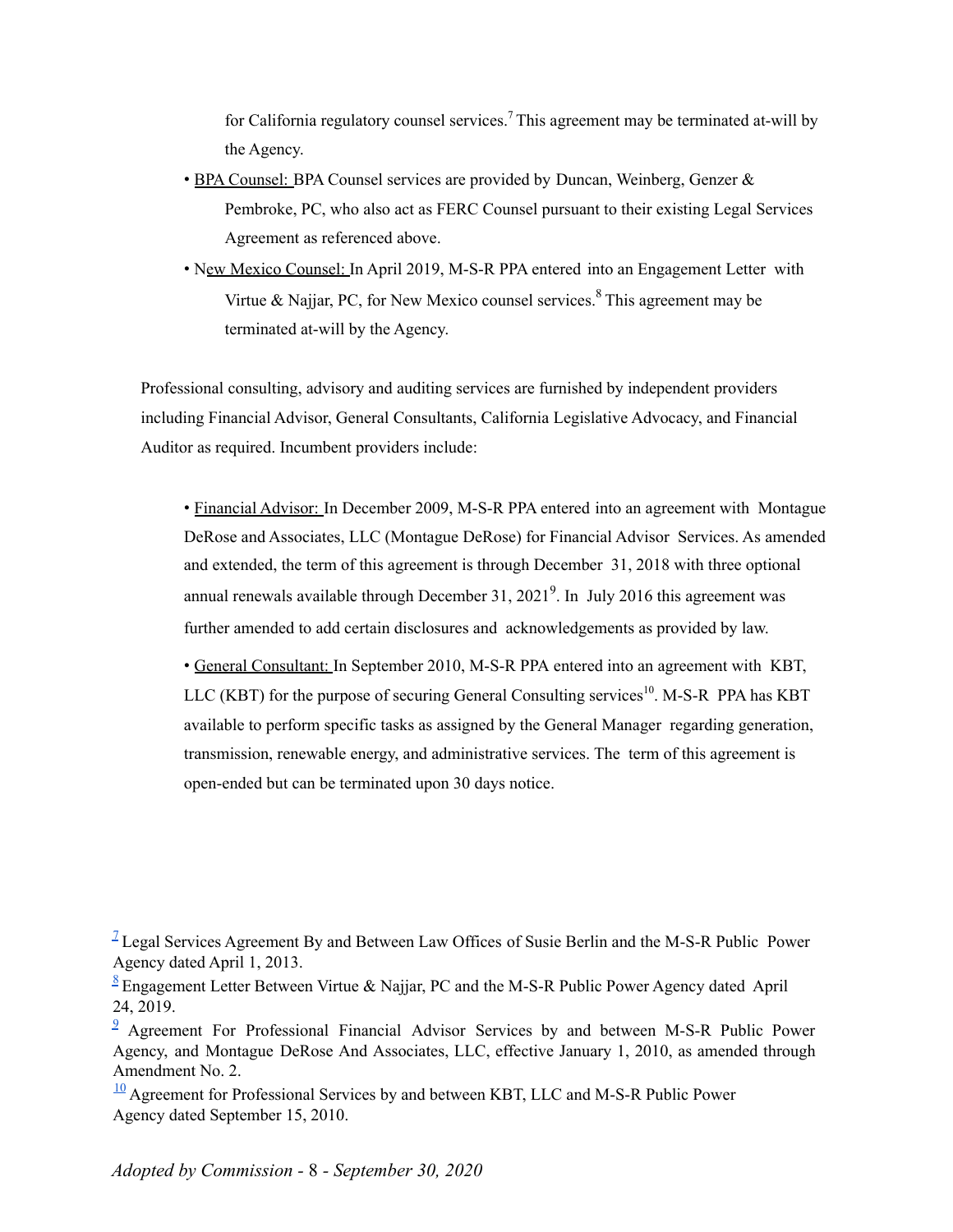- General Consultant: In July 1999, M-S-R PPA entered into an agreement with Resource Management International, Inc, (nka Navigant, A Guidehouse Company) as amended  $11$ , for the purpose of securing General Consulting services. M-S-R PPA has Navigant available to perform specific tasks as assigned by the General Manager regarding generation, transmission, renewable energy, and administrative services. The term of this agreement is open-ended but can be terminated upon 30 days notice.
- California Legislative Advocacy: In January 2013, M-S-R entered into a Professional Services Agreement with Politico Group for California legislative advocacy services as directed by the General Manager regarding generation, transmission, and renewable energy issues $^{12}$ . This agreement may be terminated upon 30 days notice. Services under this agreement were suspended May 31, 2020 due to the COVID-19 pandemic and may be restarted in the future dependent on the Agency's needs.
- Financial Auditor: Effective November 18, 2015, M-S-R PPA entered into an agreement with Baker Tilly Virchow Krause KBT, LLP (BT-VK) for the purpose of securing Financial Audit services<sup>13</sup>. M-S-R PPA has BT-VK available to prepare financial statements and to perform annual audits under the review of the Commission. This agreement provides for a fixed price for audit services through the completion of the audit for the Agency's fiscal year ending December 31, 2019 and for two optional extensions through fiscal years ending December 31, 2021.

 $\frac{11}{11}$  $\frac{11}{11}$  $\frac{11}{11}$  Agreement for Professional Services by and between Resource Management International, Inc, (nka) Navigant, A Guidehouse Company) dated July 22, 1999, as amended February 7, 2012.

 $\frac{12}{2}$  $\frac{12}{2}$  $\frac{12}{2}$  Agreement For Professional Services By And Between M-S-R Public Power Agency and Politico Group effective as of January 1, 2013.

 $\frac{13}{2}$  $\frac{13}{2}$  $\frac{13}{2}$ Engagement of Baker Tilly Virchow Krause LLP as independent accountants dated September 25, 2015.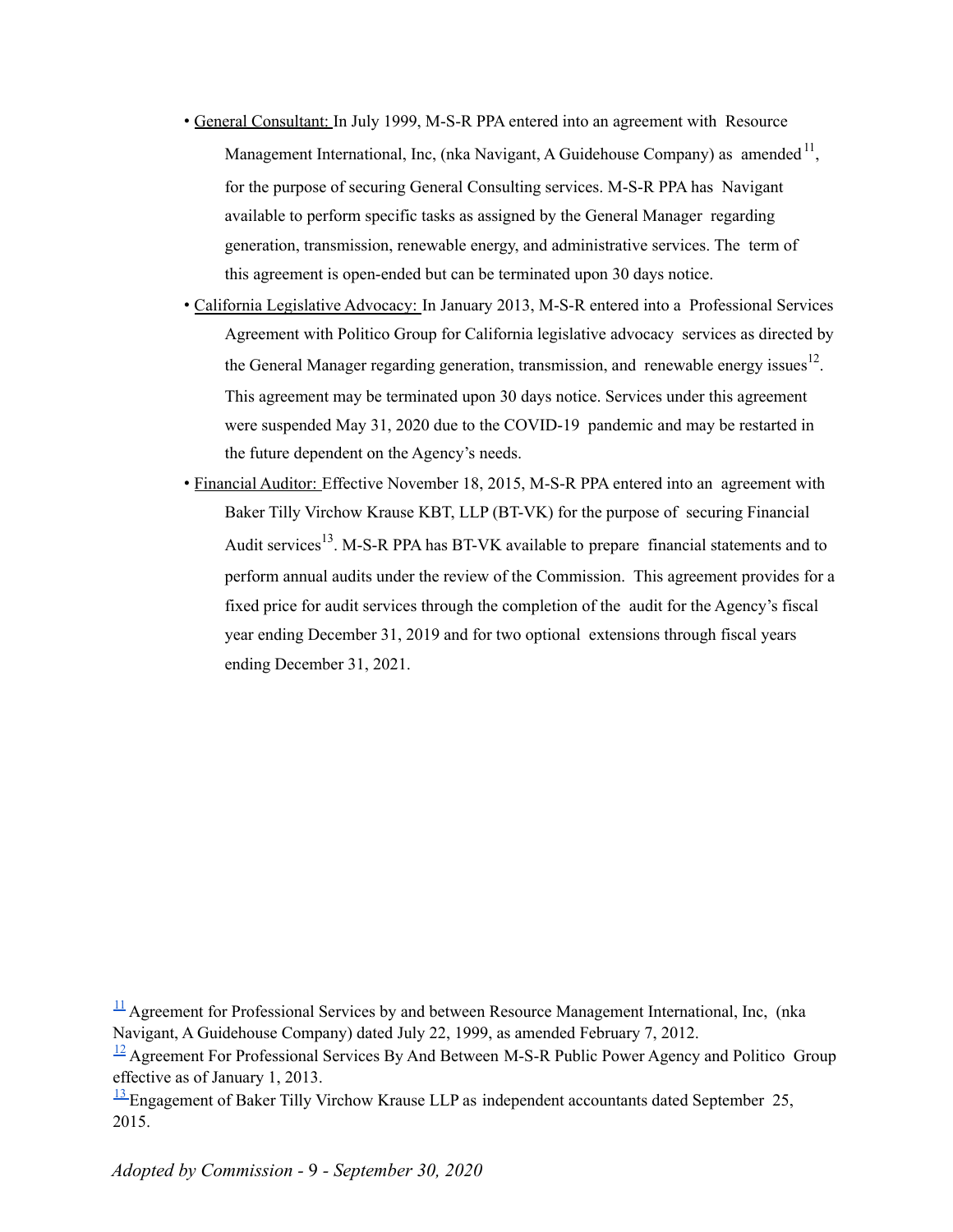# **M-S-R PPA ORGANIZATION CHART (AS OF SEPTEMBER 30, 2020):**

# M-S-R Public Power Agency Organization Chart



Revised: September 30, 2020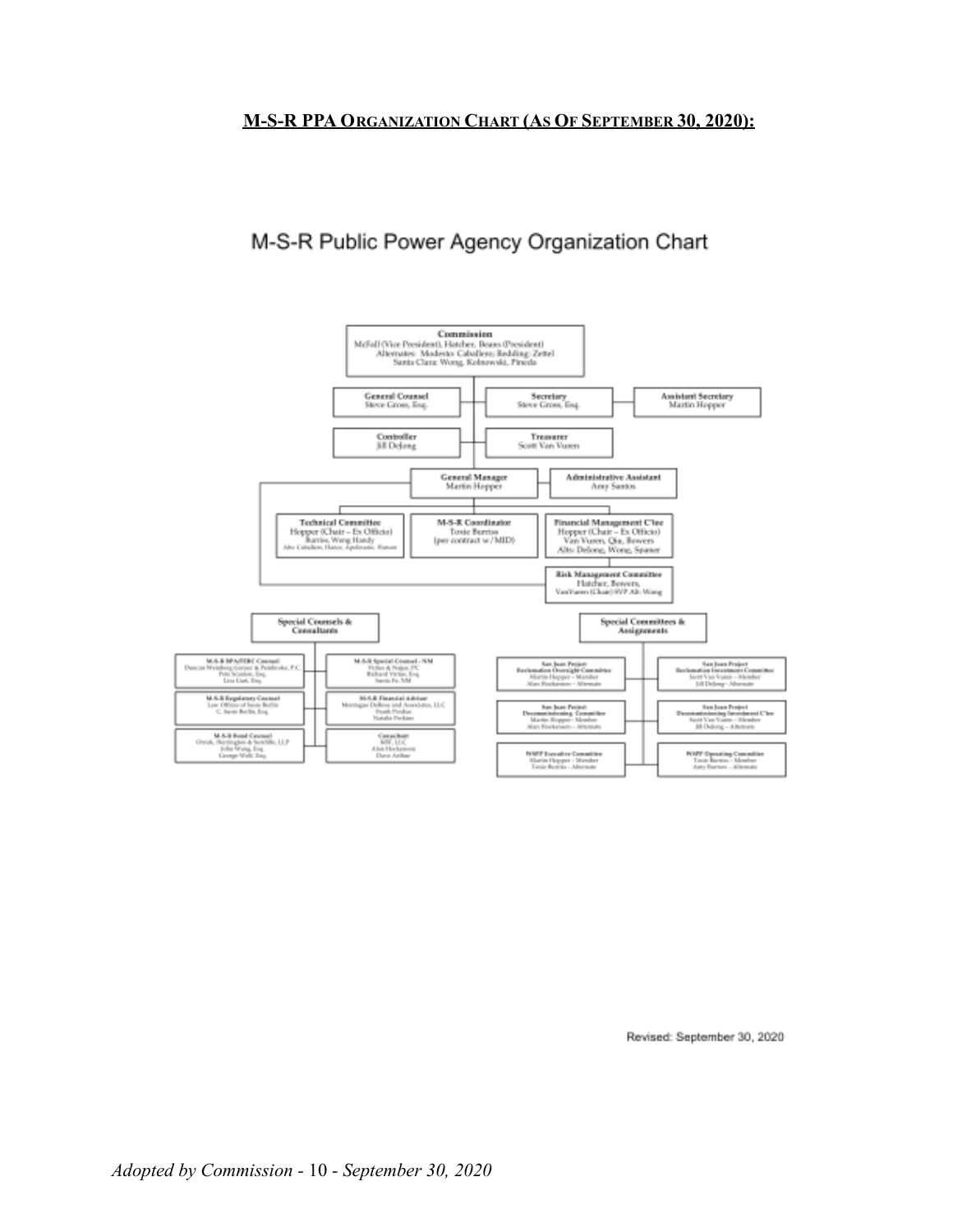# **II. ORGANIZATION AND AUTHORITIES**

The JPA organizes the Agency as described in the previous section to provide for governance, management, and conduct of M-S-R PPA's activities. All financial decisions are made by the Commission, except for those specifically delegated to the General Manager. Policy direction is provided by the M-S-R PPA Commission. Policy is further provided in the Annual Strategic Plan, which is updated by the Technical Committee and adopted by the Commission on an annual basis.

#### **A. M-S-R PPA PRESIDENT**

The M-S-R PPA President, as specified in Resolution 2013 – 01, Election and Duties of Officers, shall preside at all meetings of the Commission when he or she is present, cause an agenda to be prepared and distributed by the General Manager in advance of the meeting, which shall list each item of business or correspondence to come before the meeting insofar as is known, may act as an official spokesman of the Agency at the direction of the Commission, make all appointments except as otherwise provided, execute contracts on behalf of the Agency when authorized by the Commission and perform such other duties as are assigned to him or her from time to time by the Commission.

# **B. M-S-R PPA VICE PRESIDENT**

The Vice-President performs the duties of the President in the absence or disability of the President.

# **C. GENERAL MANAGER**

The Commission has assigned the General Manager certain duties to carry out on behalf of the Agency as enumerated in Resolution 2013 - 01 and specified in the Management Services Agreement.<sup>14</sup> The General Manager chairs certain standing committees. The General Manager maintains the authority to act within Commission direction and policy contained within the Annual Strategic Plan. The General Manager has also been designated as a Special Agent of the Agency.

<sup>&</sup>lt;sup>[14](https://msrpower.org/wp-content/uploads/2021/10/Tab-14-Agreement-for-Management-Services-Hopper.pdf)</sup> Amended and Restated Management Services Agreement by and between M-S-R Public Power Agency and Martin R. Hopper dba Martin Hopper Energy Consulting effective as of, January 1, 2010, as amended.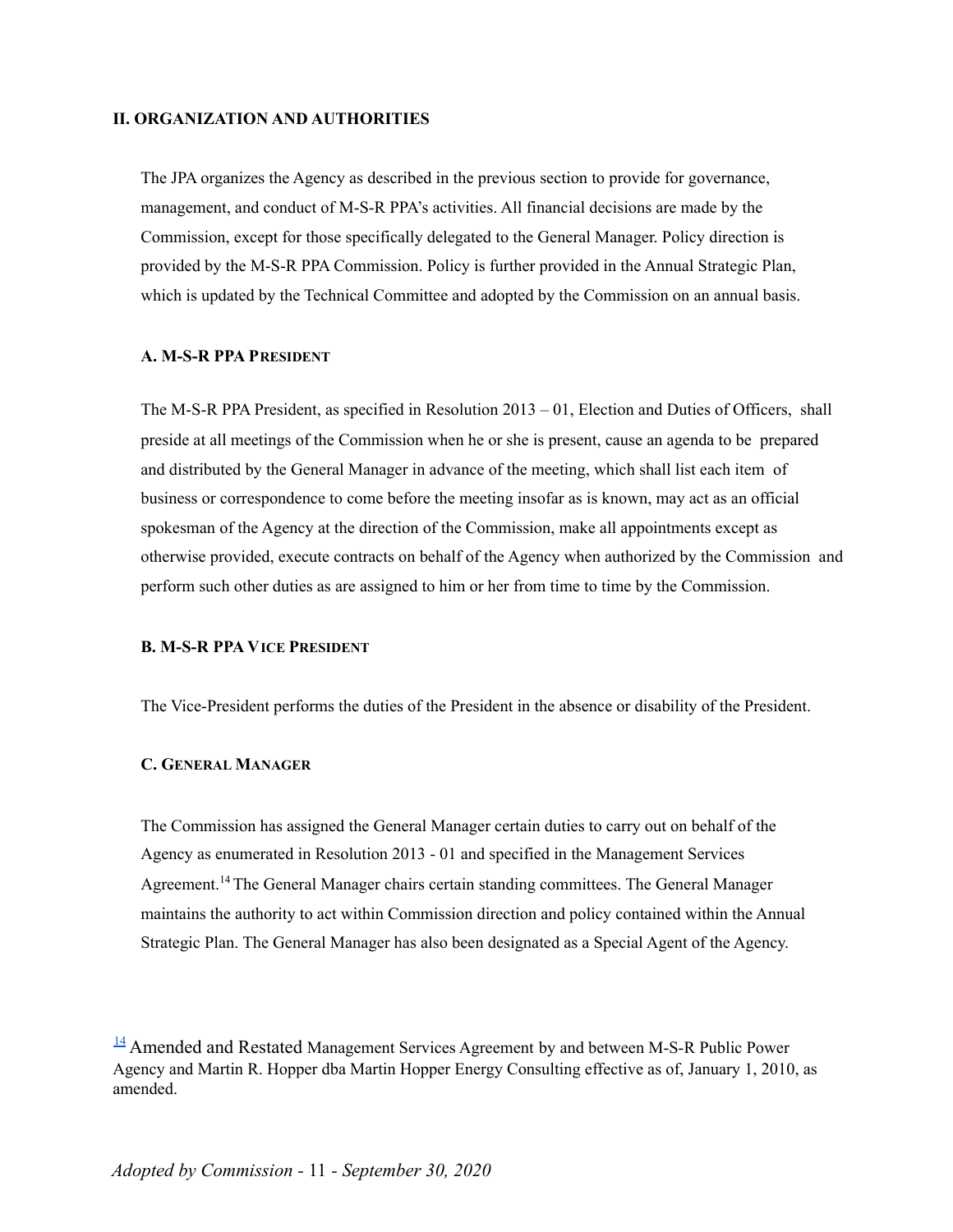The General Manager Succession Plan<sup>15</sup> addresses continuity and secession options for all General Manager activities under three distinct circumstances:

- 1. Temporary or Short-Term Absence of General Manager
- 2. Unplanned Absence of General Manager
- 3. Retirement of General Manager.

# **D. SECRETARY**

The Secretary keeps the minutes and files of the Agency, authenticates its acts and keeps a correct roll of each member of the Commission, and his or her alternate. The Assistant Secretary shall perform the clerical duties of the office, and shall act as Secretary in the absence or disability of the Secretary. The Commission appointed the General Counsel as Secretary and the General Manager or his or her designee as Assistant Secretary. Their respective duties are also set forth in Resolution 2013-01.

# **E. M-S-R PPA COMMITTEES**

There are presently three active standing M-S-R PPA Committees:

- Technical Committee
- Financial Management Committee
- Risk Management Committee

In 2011, the Commission instructed the General Manager to abolish previous committees created by the General Manager and established the Technical and Financial Management Committees. These Committees are subject to and will comply with the Ralph M. Brown Act. The Commission adopted Rules of Procedures for both Committees that are structured similarly.<sup>1617</sup> Neither Committee shall have any officers. The General Manager shall preside over and cause minutes to be prepared of each meeting. The General Manager will coordinate the efforts of Members providing services to the Committees and shall oversee the support provided by General Counsel and any contractors also providing services to the Agency.

[<sup>15</sup>](https://msrpower.org/wp-content/uploads/2021/10/Tab-15-General-Manager-Succession-Plan.pdf) General Manager Succession Plan dated February 19, 2020

 $\frac{16}{16}$  $\frac{16}{16}$  $\frac{16}{16}$  Resolution No. 2011–01 adopted January 19, 2011 Rules Of Procedure For The Technical Committee.

 $\frac{17}{2}$  $\frac{17}{2}$  $\frac{17}{2}$  Resolution No. 2013–10 adopted October 16, 2013 Amended and Restated Rules Of Procedure For The Financial Management Committee.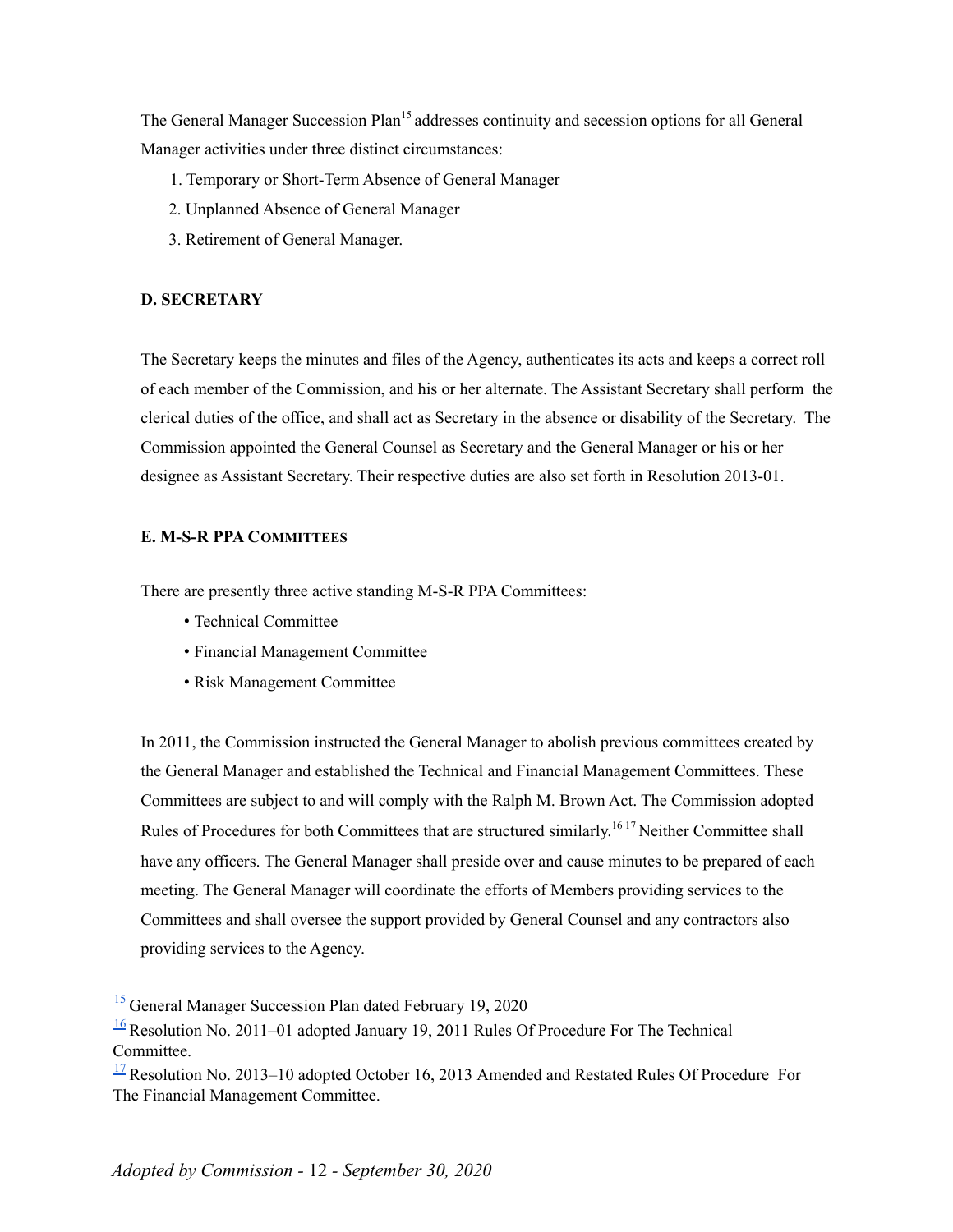The duties of the Technical Committee include, but are not limited to: 1) annually recommend a five year strategic plan for the Agency; 2) review proposals for the acquisition or divesture of resources; 3) recommend modifications of arrangements supporting the management or operation of resources; 4) review individual Member issues with the Agency brought to the attention of the Technical Committee for discussion and potential resolution; 5) review and develop strategies for complying with regulatory issues and other externalities; 6) review the technical aspects of legal action, whether current, pending, or under consideration; and 7) address other issues that may be specifically assigned by the Commission.

The duties of the Financial Management Committee include, but are not limited to: 1) review and consideration of candidates for Financial Advisor; 2) review and consideration of candidates for Bond Counsel; 3) coordinate with the Financial Advisor and Bond Counsel to the extent necessary; 4) review of proposals for the financial products that may be solicited or unsolicited that may be beneficial to the financial management of the Agency; 5) recommend modifications of arrangements supporting the financial management of assets; 6) implement the Risk Management Policy and communicate risk management issues to the Commission together with the General Manager, oversee the Risk Management Committee together with the General Manager, and oversee the activities of the Coordinator Services Coordinator together with the General Manager; 7) review individual Member issues with the Agency brought to the attention of the Financial Management Committee for discussion and potential resolution; 8) review and develop strategies for complying with financial management issues and other externalities; 9) review the financial aspects of legal action, whether current, pending, or under consideration; and 10) address other issues that may be specifically assigned by the Commission. These duties are reiterated in the Agency's Debt Management Policy adopted May 17, 2017 as referenced in Section III (H).

The Risk Management Committee was established by the Commission with the adoption of the Energy Risk Management Policy and Risk Management Committee Guidelines<sup>18</sup>. This Committee is subject to and will comply with the Ralph M. Brown Act. The duties of the Risk Management Committee include, but are not limited to: 1) establish the processes and frequency for measuring, monitoring, and reporting the business risks that are within the scope of the Risk Management Policy,

<sup>[18](https://msrpower.org/wp-content/uploads/2021/10/Tab-18-Risk-Management-Policy-and-Guidelines.pdf)</sup> Resolution No. 2013–06 Adopted October 16, 2013 Regarding Energy Risk Management Policy and Risk Management Guidelines.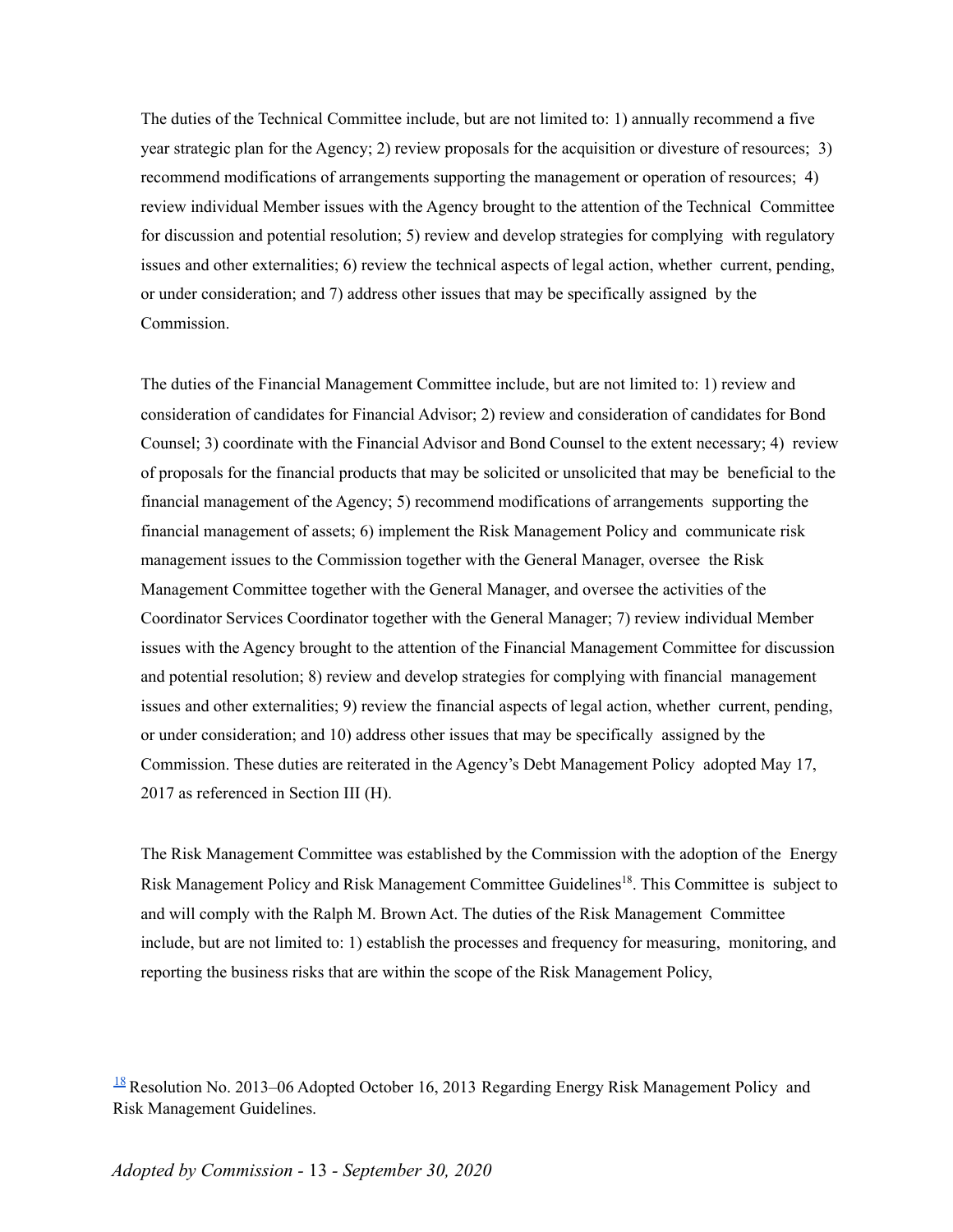2) approve all methodologies used in risk measurement, 3) monitor the Coordinator Services Contractor (whose duties and authorities are described in Section IV (A) of this Policy Manual) compliance with the Risk Management Guidelines, 4) present reports to the General Manager and Financial Management Committee detailing risk management activity, 5) perform an annual review of the Risk Management Committee Guidelines to maintain procedures and limits appropriate with the business activities of the Agency, 6) establish Risk Management Committee meeting procedures, 7) meet no less frequently than annually, 8) review transaction and risk reports.

# **F. FISCAL AUTHORIZATION**

The M-S-R PPA Commission approval of the annual budget and strategic plan for a fiscal year is the authorization for the conduct of all activities included in the annual budget. Pursuant to Section 2.2 of the Joint Exercise of Powers Agreement of the M-S-R Public Power Agency, the Members pay for the costs associated with the operation of the Agency and are entitled to all rights and property of the Agency in the following portions: Modesto 50%; Santa Clara 35%; and Redding 15%. Project Agreements or unanimously adopted resolutions may provide for differing allocations of costs. Typically, all work for the Agency is routine in nature. If additional outside assistance is required of legal counsel or consultants or can be provided by Member staff, particularly if such work is outside the annual budget limits, the General Manager will consult with the appropriate standing committee to assess support for a Task Order to complete such work and will seek authorization from the Commission if the level of effort is deemed by the General Manager to be of significant magnitude to warrant a budget modification or augmentation.

Work elements are defined in the annual strategic plan that informs the approved budget. Most activities are described, known ahead of time, and are repetitive (e.g. preparation for and support of the meetings of M-S-R PPA Committees and the Commission). Thus, no additional authorization is required to perform such activities.

The Agency has also covenanted to collect sufficient funds to meet all its obligations and to meet the debt service coverage requirements in its Bond Indentures and the annual budget must be so set by the M-S-R PPA Commission. Procedures for the calculation of debt service coverage have been reviewed by Bond Counsel and adopted by the Commission.<sup>19</sup> In 2016 the Agency created a Debt Service Coverage Revolving Fund to assure maintenance of debt service coverage through the remaining life of San Juan Project Bonds<sup>20</sup>.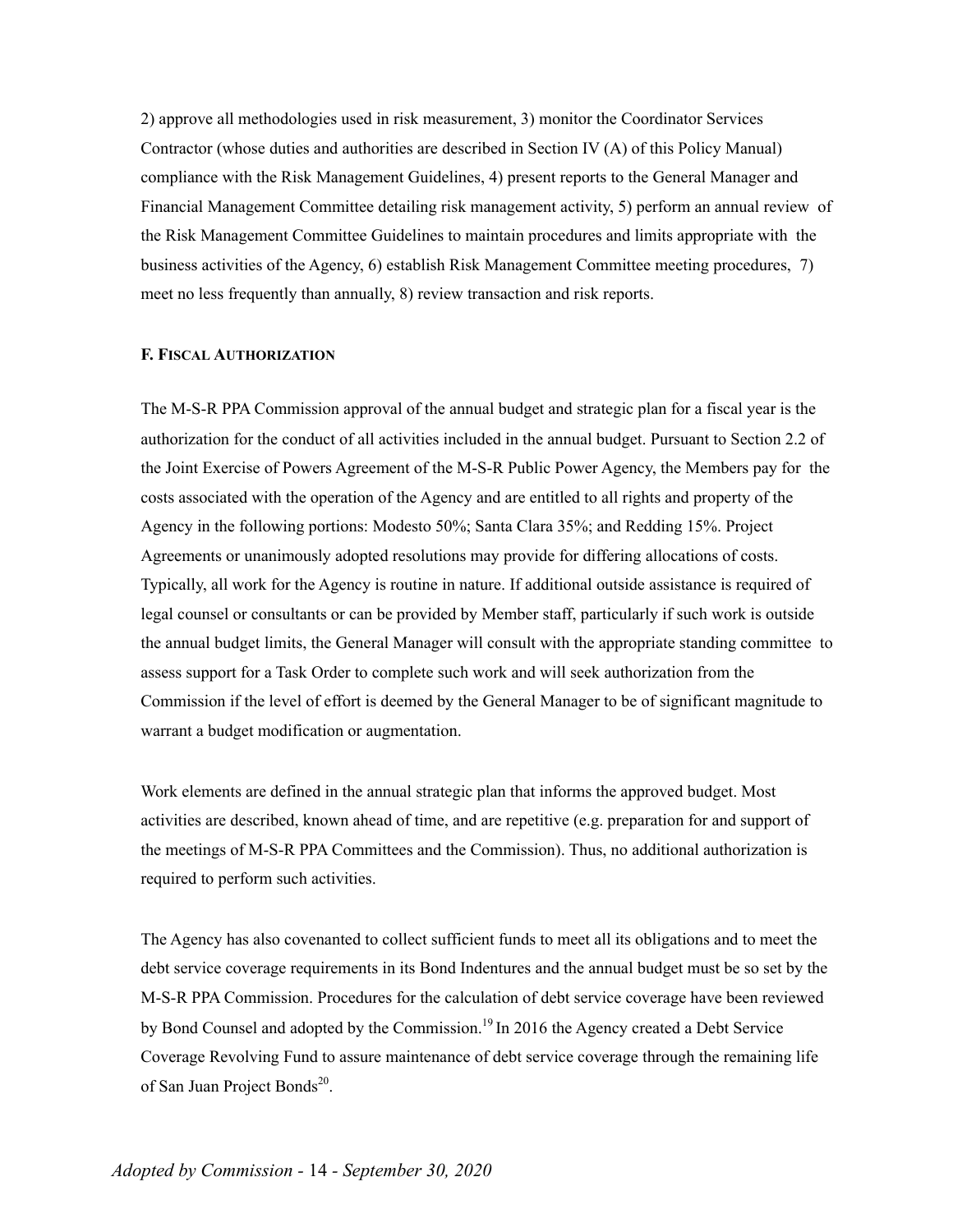# **G. CONFLICT OF INTEREST POLICY**

The Political Reform Act (Government Code Section 81000, et seq.) requires state and local government agencies to adopt and promulgate conflict of interest codes. The M-S-R PPA Conflict of Interest Code was most recently updated in 2016 and was approved by the California Fair Political Practices Commission effective July 6,  $2016^{21}$ .

<sup>[19](https://msrpower.org/wp-content/uploads/2021/10/Tab-19-Resolution-2014-07-Debt-Service-Coverage-Calculation.pdf)</sup> Resolution No. 2014-07 adopted September 24, 2014 Regarding Calculation of Debt Service Coverage.

 $\frac{20}{20}$  $\frac{20}{20}$  $\frac{20}{20}$  Resolution No. 2016-02 adopted July 20, 2016 regarding Debt Service Coverage Revolving Fund Operating Procedures.

 $\frac{21}{2}$  $\frac{21}{2}$  $\frac{21}{2}$  Conflict of Interest Code for M-S-R Public Power Agency effective July 6, 2016.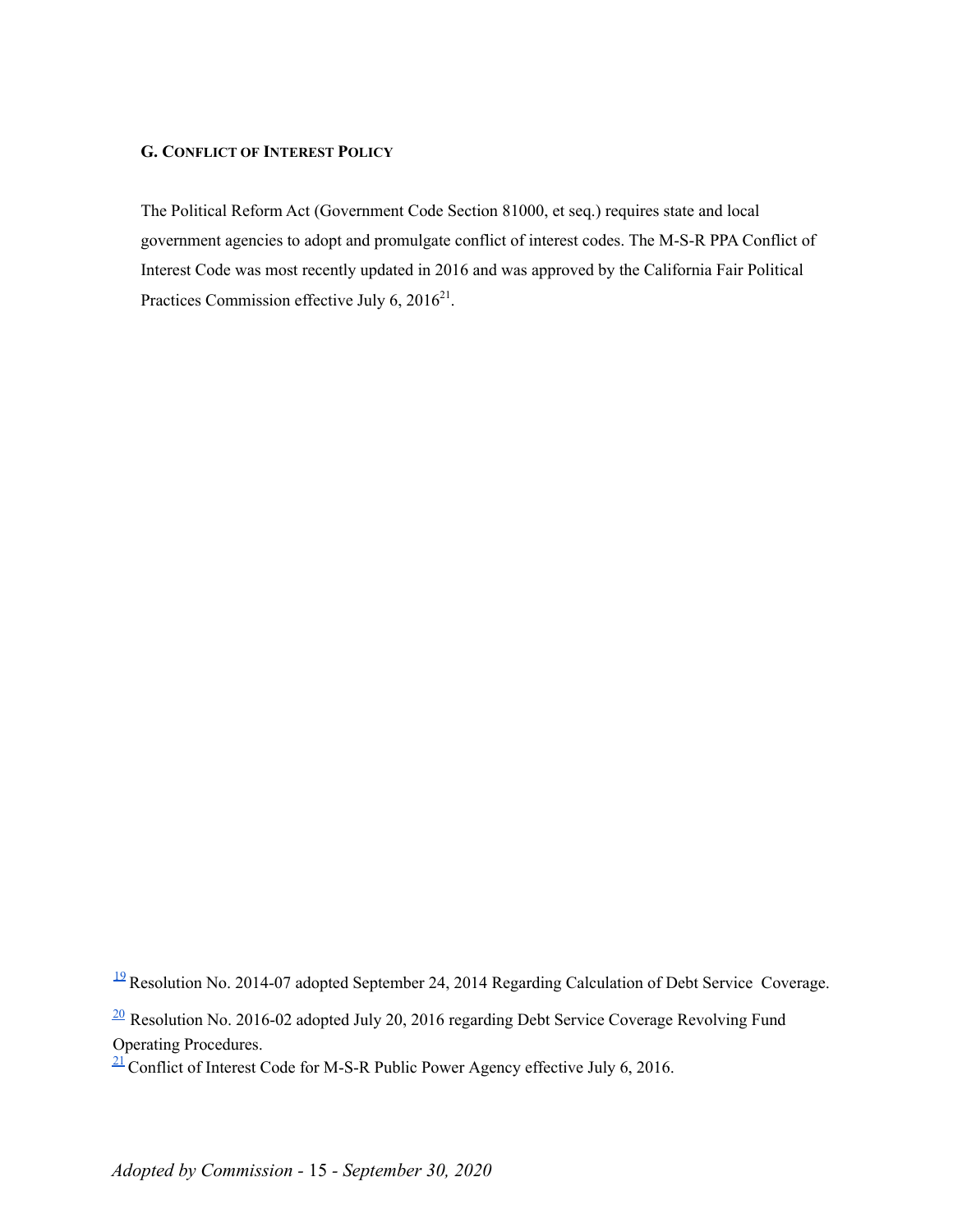# **III. TREASURER/CONTROLLER FUNCTIONS, BUDGET DEVELOPMENT, THE INVOICE APPROVAL PROCESS, REIMBURSEMENT AND INVESTMENT POLICIES.**

This section of the manual outlines various actions and activities undertaken by PPA's Treasurer/Controller. Also discussed herein are authorities related to the annual budget and strategic plan development processes, as well as invoice approval controls used by Controller staff and Agency expense policies.

# **A. TREASURER AND CONTROLLER**

The positions of Treasurer and Controller are designated by the JPA as those persons responsible for the financial management of the Agency, as well as all other property the Agency may own or control. The Treasurer and Controller of the Modesto Irrigation District serve as Treasurer and Controller for the Agency. The Treasurer and Controller, and Assistant Treasurer(s) and Assistant Controller(s) remain until a future designation by the Modesto Irrigation District.

The Treasurer and Controller are responsible for the payment of Commission and/or General Manager-approved expenditures and payments in accordance with the Agency's Invoice Approval Procedure described below. The Treasurer and Controller are also authorized to withdraw moneys from the Agency's funds and accounts.<sup>22</sup> The Treasurer and Controller cause the preparation of the Agency's accounts and records in accordance with the latest accounting rules promulgated by the Government Accounting Standards Board (GASB) for recording financial transactions by government agencies. In the absence of GASB accounting rules, the Agency is required to follow Financial Accounting Standards Board (FASB) accounting rules to record accounting transactions. An Asset Capitalization Policy has been adopted to provide guidance to the Controller in making determinations as to whether certain expenditures should be charged to utility plant or to expense.<sup>23</sup>

Pursuant to Government Code Section 6505(e) and the directives of the General Manager, the Treasurer causes the preparation of monthly Treasurer's Reports for presentation to the Commission

 $\frac{22}{2}$  $\frac{22}{2}$  $\frac{22}{2}$  Resolution No. 2012-03 adopted July 18, 2012 Approving Signatories Authorized to Invest M-S-R Public Power Agency Monies in the Local Agency Investment Fund and Other Permitted **Investments** 

 $\frac{23}{28}$  $\frac{23}{28}$  $\frac{23}{28}$  Resolution No. 2014-06 adopted August 20, 2014 Regarding Asset Capitalization Policy.

*Adopted by Commission -* 16 *- September 30, 2020*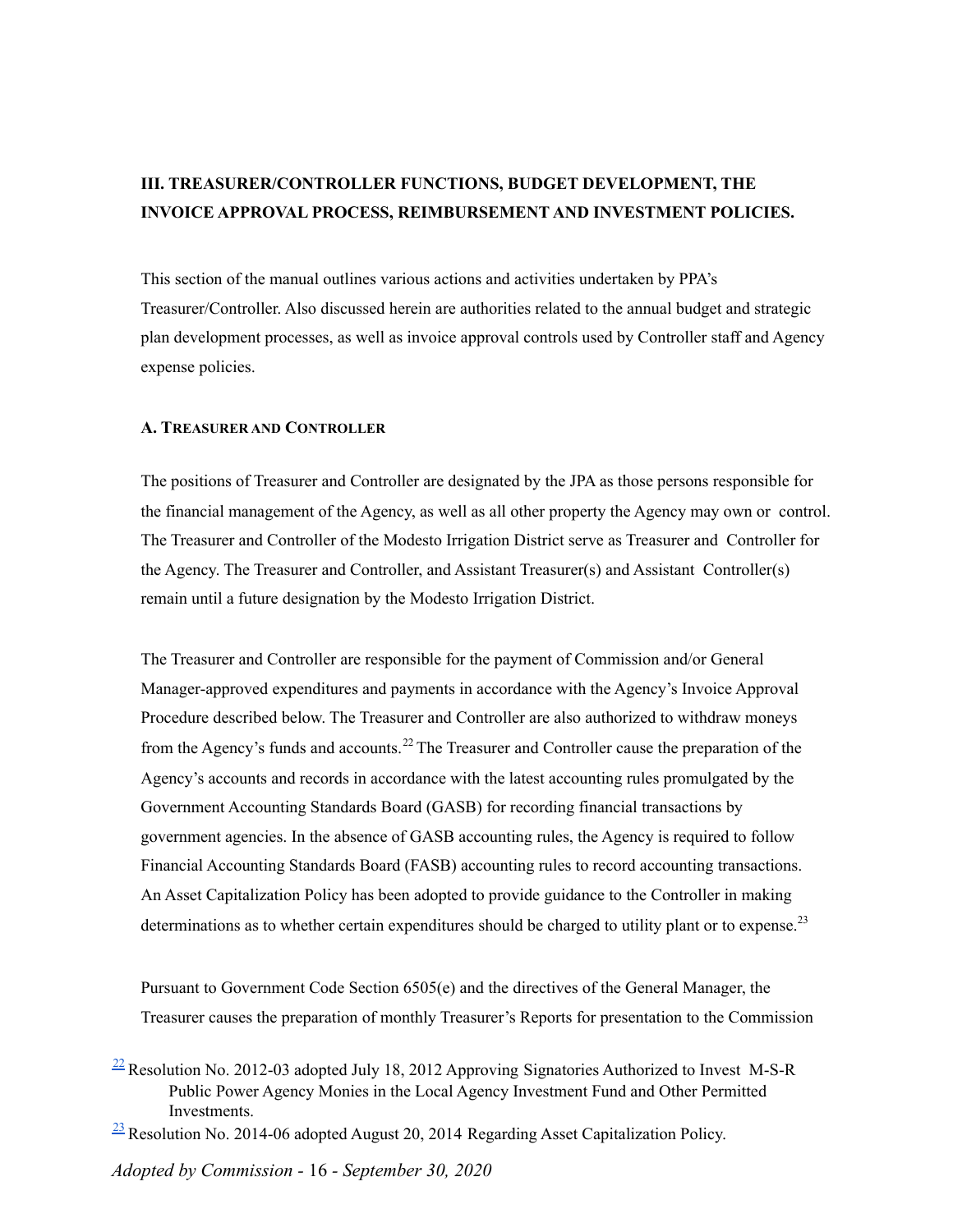at each of its regular meetings<sup>24</sup>. Pursuant to Government Code Sections 6505(b) and 26909(a)(2) and Section 17.2 of the M-S-R PPA Joint Power Agreement, the Controller shall cause the annual audits of the accounts and records of the Agency to be prepared and filed with the Bond Trustee, the State Controller and the Stanislaus County Auditor.

# **B. WORKING CAPITAL AND MEMBER PAYMENTS**

The Agency maintains a Strategic Reserve should be composed of five tranches, Operating Reserves pertaining to Administrative and General Budgets, Purchase Power, and San Juan Fixed Expenses; and Legacy Liabilities Reserves pertaining to Mine Reclamation, and San Juan Decommissioning. Minimum reserve levels and target reserve levels are recommended for each tranche.<sup>25</sup> The Strategic Reserve subsumes the former Member Cash Call Reserve Account (MCCRA) but maintains the Reserve and Contingency (R&C) Fund as required by the Indenture within the San Juan Fixed Expenses Operating Reserve. The Strategic Reserve also allows the Agency to invoice the Members monthly for actual generation and variable costs incurred in the prior month and not utilize estimated invoices billed in advance of expenditures. The Strategic Reserve may also provide funds for unexpected operation and maintenance expenses, repair costs, capital improvements, replacements, or betterments related to M-S-R Projects formerly addressed by the MCCRA. Status of the Strategic Reserve is reviewed on an annual basis as part of the preparation of the Annual Budget.

The Agency's fixed costs, including Debt Service payments are invoiced monthly at one-twelfth of the total amounts adopted in the Annual Budget and trued-up after the close of the fiscal year. Member's invoice payments are made by wire transfer or electronic equivalent pursuant to a policy previously implemented for M-S-R PPA on the basis of administrative efficiency. <sup>26</sup> The Commission has adopted a policy specifying the procedures for payments made by a third party on behalf of a Member<sup>27</sup> and a policy harmonizing the late payment provisions of the Tucson/San Juan Project Power Sales Agreement and the Pacific Northwest Project Power Sales Agreement.<sup>28</sup>

- $\frac{25}{25}$  $\frac{25}{25}$  $\frac{25}{25}$  Resolution No. 2020-01, adopted September 30, 2020, regarding Working Capital Policy.
- $26$  M-S-R PPA Director's administrative directive dated June 8, 2007.
- $\frac{27}{2}$  $\frac{27}{2}$  $\frac{27}{2}$  Resolution No. 95-3 adopted April 19, 1995 Establishing A Policy For Payments By Third Parties On Behalf Of A Member To The Agency.
- $\frac{28}{28}$  $\frac{28}{28}$  $\frac{28}{28}$  Resolution No. 2018-02, Adopted September 19, 2018, Regarding Late Payment Policy.

 $\frac{24}{2}$  $\frac{24}{2}$  $\frac{24}{2}$ Memorandum Dated November 23, 2015 Regarding Filing of Quarterly Treasurer's Reports and Annual Audits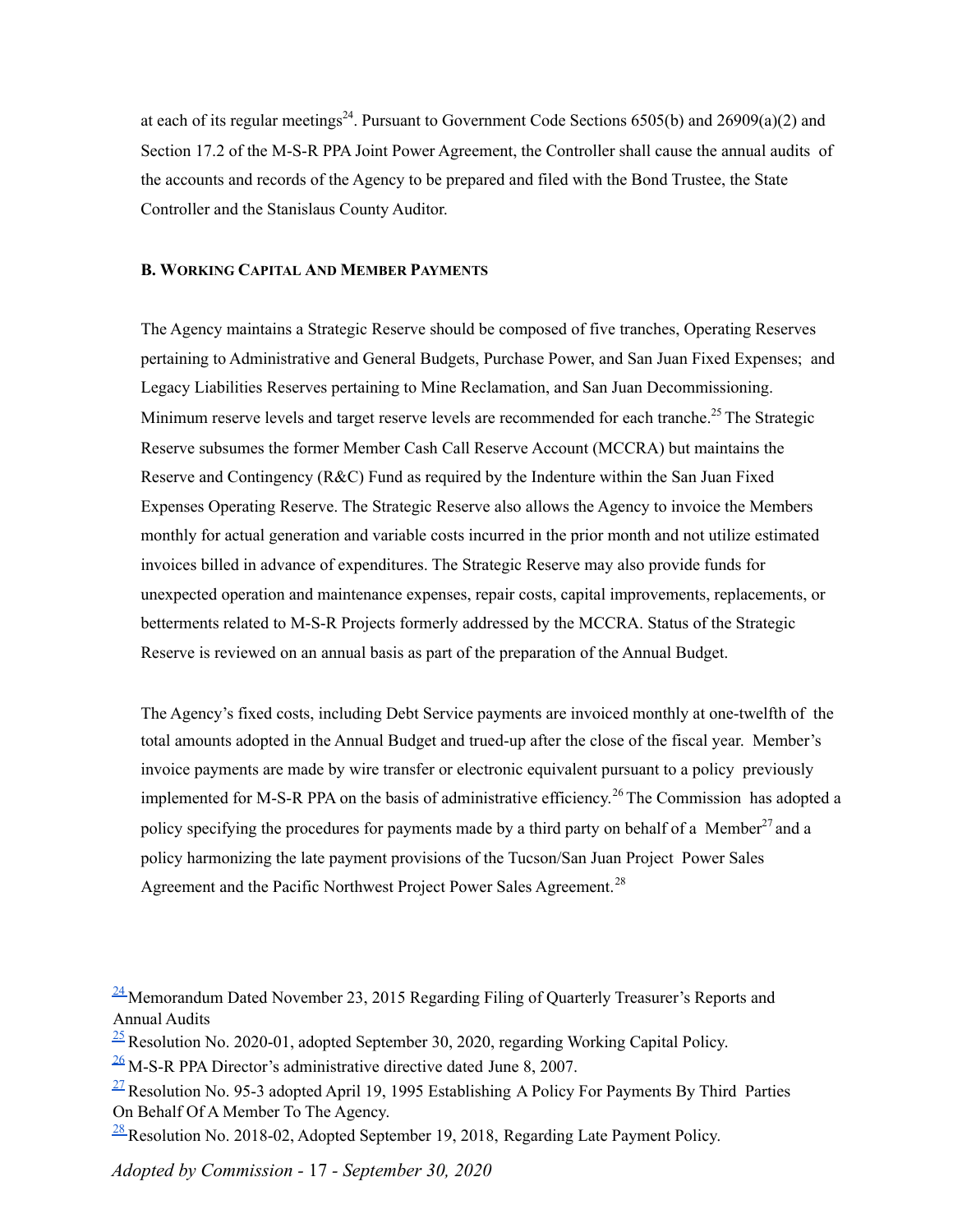# **C. M-S-R PPAANNUAL BUDGETS**

The fiscal year for both M-S-R PPA and Modesto budgets are January 1 through December 31. However, the fiscal year for both the Cities of Santa Clara and Redding budgets are July 1 through June 30. As requested by the Members, two-year rolling budgets for the Agency are prepared annually. The first-year budget is formally adopted and the second-year budget is advisory only. As discussed in Section II, the M-S-R PPAAnnual Budget is the authorization for the conduct of all Agency activities.

#### **D. PROCUREMENT POLICY**

Although the Agency does not typically engage in public works or procure goods on behalf of its Members, as specified in Resolution 2013–08<sup>29</sup> it is the policy of the Agency to make competitive procurements and retain highly qualified professional service providers in the best interests of its Members.

# **E. INVOICE APPROVAL PROCESS**

As specified in Resolution  $2009-02$ ,<sup>30</sup> all invoices, bills, demands, and claims upon the Agency are paid by the Treasurer on the recommendation of the General Manager or President or their respective designees and on the review of the Controller or his respective designees. At each regular meeting of the Commission of the M-S-R PPA, the Treasurer makes a report of all invoices, bills, demands, and claims paid since the prior regular meeting of the Commission.

# **F. REIMBURSEMENT POLICIES**

As specified in Resolution 2013–09,<sup>31</sup> M-S-R PPA adopted a policy by which the Agency reimburses its Members for actual costs incurred when they provide support services to the Agency at the direction of the General Manager.

 $\frac{29}{2}$  $\frac{29}{2}$  $\frac{29}{2}$  Resolution No. 2013–08, adopted October 16, 2013, regarding Procurement Policy.

 $\frac{30}{20}$  $\frac{30}{20}$  $\frac{30}{20}$  Resolution No. 2009–02, adopted May 20, 2009, Regarding The Timely Payment Of Invoices And Making Certain Delegations Of Agency

 $\frac{31}{2}$  $\frac{31}{2}$  $\frac{31}{2}$  Resolution No. 2013–09, adopted on October 16, 2013, Regarding Reimbursement of Costs of Support Services Provided By Member Agencies.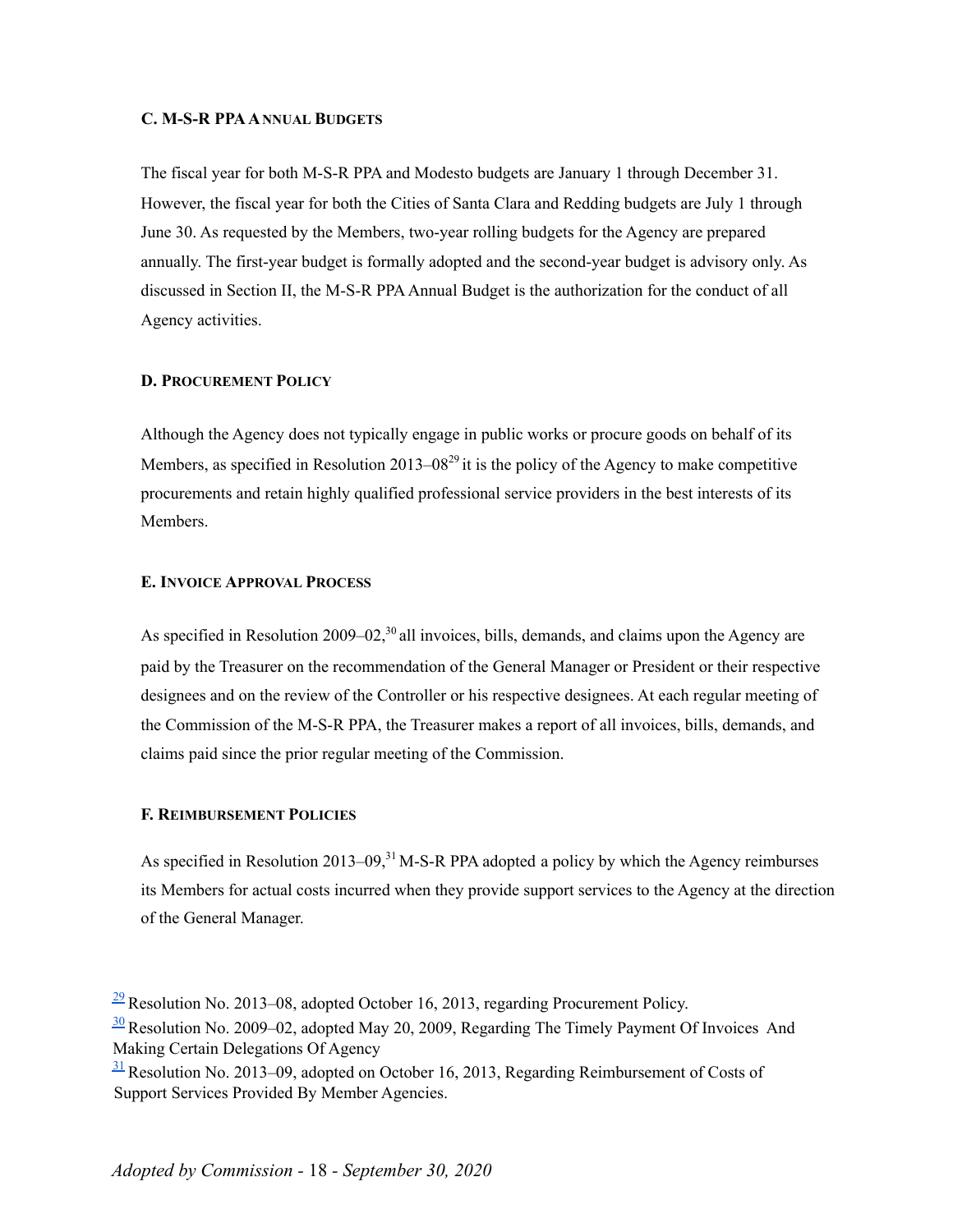### **G. INVESTMENT POLICIES**

M-S-R PPA maintains an Investment Policy pertaining to the funds of the Agency in conformance with Title 5, Division 2, Part 1, Chapter 4 of the California Government Code, commencing with Section 53600, which is annually reviewed and adopted by motion of the Commission.<sup>32</sup>

### **H. DEBT MANAGEMENT POLICY**

On May 17, 2017, the M-S-R PPA Commission established a Debt Management Policy<sup>33</sup> in compliance with Government Code Section 8855(i). The purpose of this policy is to: Maintain a sound financial position.

Ensure flexibility to respond to changes in future service priorities, revenue levels, and operating expenses.

Protect credit-worthiness.

- Ensure that all debt is structured in order to protect both current and future wholesale customers and ratepayers of M-S-R PPA's Members.
- Ensure that the debt is consistent with M-S-R PPA's planning goals and objectives, capital improvement program and/or budget, as applicable.

Due to the issuance of the San Juan Project Revenue Bonds Series 2018R on June 12, 2018, the Agency is required to issue an annual debt transparency report pursuant to Government Code Section 8855(k) commencing on or before January 31, 2019.

# **I. COUNTERPARTY CREDIT REPORTING**

The Agency has counterparty risk associated with the Big Horn Wind Energy Projects. By directive of the General Manager dated August 8, 2020, the Authority has adopted jointly with M-S-R EA a Counter Party Reporting Policy<sup>34</sup> whereby the M-S-R EA and M-S-R PPA Treasurer will provide quarterly credit updates to the Members and will report credit events as they may occur.

 $\frac{33}{22}$  $\frac{33}{22}$  $\frac{33}{22}$  Resolution No. 2017-01, adopted May 17, 2017, Regarding Debt Management Policy.

<sup>[34](https://msrpower.org/wp-content/uploads/2021/10/Tab-34-Counterparty-Credit-Reporting.pdf)</sup> M-S-R General Manager's administrative directive dated August 6, 2020 regarding Counterparty Credit Reporting Policy.

 $\frac{32}{2}$  $\frac{32}{2}$  $\frac{32}{2}$  Investment Policy Guidelines of the M-S-R Public Power Agency 2020 (approved by Commission February 19, 2020.)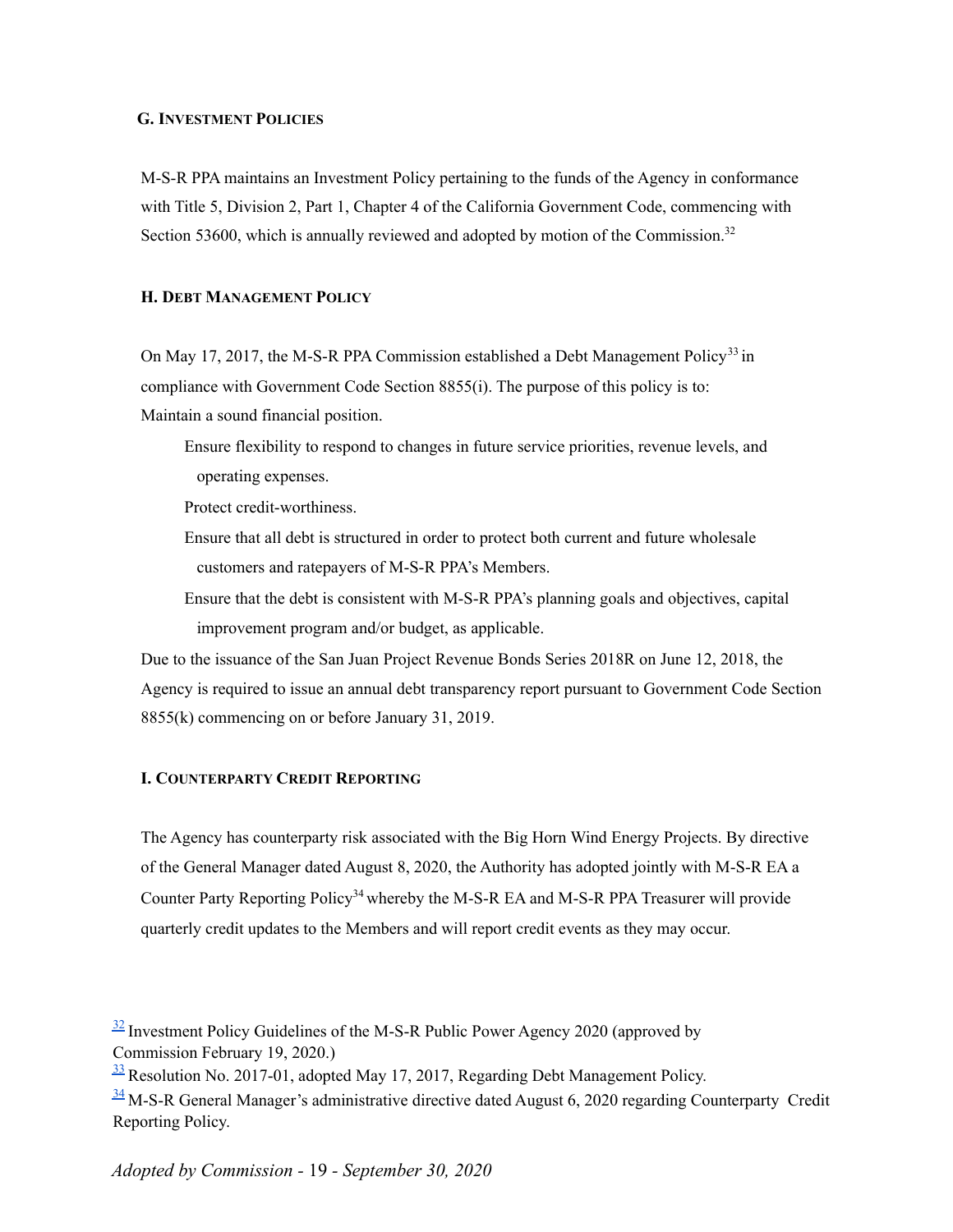# **IV. OTHER M-S-R PPA PROJECTS, POLICIES & PROCEDURES**

# **A. M-S-R PPA PROJECTS AND RELATED OPERATING PROCEDURES**

# **a. SAN JUAN PROJECT:**

The San Juan Project originally included a 28.8% Ownership Interest (approximately 146 MW) in Unit 4 of the San Juan Generating Station (SJGS) and related services provided by TEP. The Members' rights and obligations pertaining to the San Juan Project are specified in the Tucson/San Juan Project Power Sales Agreement.<sup>35</sup> Pursuant to the San Juan Project Restructuring Agreement<sup>36</sup> M-S-R PPA divested this Ownership Interest effective December 31, 2017 and no longer receives electric energy or capacity from the San Juan Generating Station. M-S-R PPA's remaining obligations related to the San Juan Project are described as "Legacy Liabilities" and in general are governed by the Restructuring Agreements. Particular obligations related to plant decommissioning expense are further addressed in the Decommissioning Agreement.<sup>37</sup> Particular obligations related to mine reclamation expense are further addressed in the Reclamation Agreement<sup>38</sup>. Particular obligations related to potential environmental liabilities are addressed in the Restructuring Agreements. For a history of the operating phase of the San Juan Phase see Section V. (J) Past Projects, San Juan Generating Station (Operating Phase.)

 $\frac{35}{2}$  $\frac{35}{2}$  $\frac{35}{2}$ Tucson/San Juan Project Power Sales Agreement dated November 17, 1982, as amended August 30, 1999, between the M-S-R Public Power Agency and the Modesto Irrigation District, the City of Santa Clara, and the City of Redding.

<sup>&</sup>lt;sup>[36](https://msrpower.org/wp-content/uploads/2021/10/Tab-36-SJPPA-Restructuring-Amendment.pdf)</sup> San Juan Project Restructuring Agreement Among Public Service Company Of New Mexico, Tucson Electric Power Company, The City Of Farmington, New Mexico, M-S-R Public Power Agency, The Incorporated County Of Los Alamos, New Mexico, Southern California Public Power Authority, City Of Anaheim, Utah Associated Municipal Power Systems, Tri-State Generation and Transmission Association, Inc. and PNMR Development and Management Corporation dated July 31, 2015.

 $37$  San Juan Decommissioning and Trust Funds Agreement Among Public Service Company of New Mexico, Tucson Electric Power Company, The City of Farmington, New Mexico, M-S-R Public Power Agency, The Incorporated County of Los Alamos, New Mexico, Southern California Public Power Authority, City of Anaheim, Utah Associated Municipal Power Systems, Tri-State Generation and Transmission Association, Inc., and PNMR Development and Management Corporation, dated July 31, 2015.

 $38$  Amended and Restated Mine Reclamation and Trust Funds Agreement Among Public Service Company of New Mexico, Tucson Electric Power Company, The City of Farmington, New Mexico, M-S R Public Power Agency, The Incorporated County of Los Alamos, New Mexico, Southern California Public Power Authority, City of Anaheim, Utah Associated Municipal Power Systems, Tri-State Generation and Transmission Association, Inc., and PNMR Development and Management Corporation, dated July 31, 2015.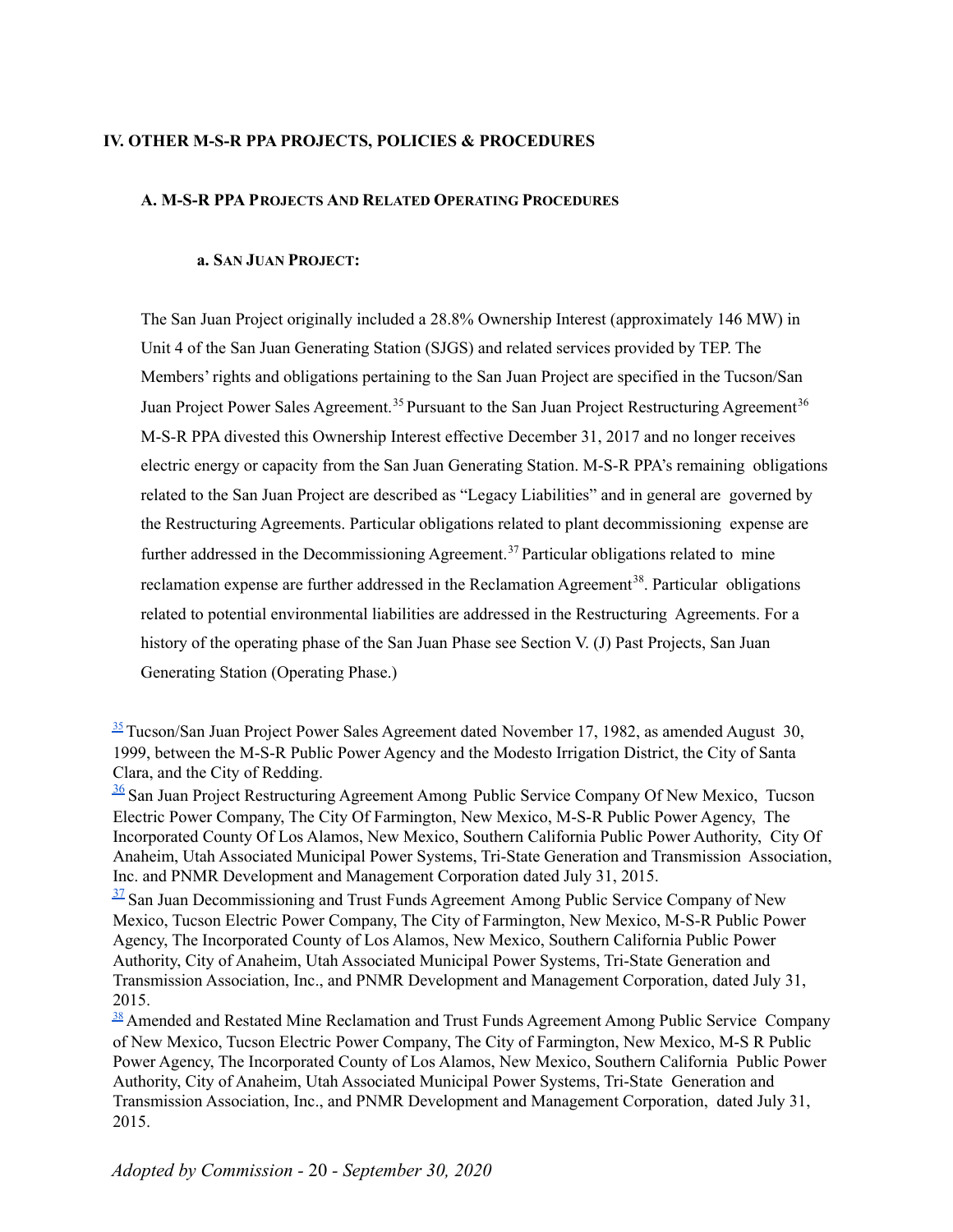The oversight committees established pursuant to these agreements and representatives assigned by the Agency are shown in the Organization Chart on page 9. An annual forecast of Agency expenditures for the San Juan Project is provided in the San Juan Ten-Year Forecast and Legacy Liability Funding Status Report, which is prepared by the Technical Committee and reviewed by the Commission. 39

# **b. PACIFIC NORTHWEST PROJECT**

The Pacific Northwest Project currently consists of power sales agreements with subsidiaries of Avangrid Renewables, Inc. (Avangrid) for energy (249.5 MW installed capacity) and renewable energy credits (RECs) from the Big Horn I and Big Horn II Wind Energy Projects located near Bickelton, Washington as delivered to the Members at the California-Oregon Border. The Members rights and obligations pertaining to the Pacific Northwest Project are specified in the Pacific Northwest Project Power Sales Agreement.<sup>40</sup>

#### **c. OPERATING AGREEMENT AND M-S-R COORDINATOR**

The Amended and Restated Operating Agreement<sup>41</sup> (Operating Agreement) details how M-S-R PPA will perform the power scheduling, accounting, marketing, coordination and dispatching functions associated with M-S-R PPA resources on behalf of the Members and the Members' responsibilities to M-S-R PPA for the purposes of the foundational agreements for San Juan Project (including the Southwest Transmission Project) and Pacific Northwest Project. Management of the Service Schedules to the Operating Procedures is conducted by Member representatives pursuant to Section 25 of the Operating Agreement, such representatives constituting the M-S-R PPA Technical

 $39$  San Juan Ten-Year Forecast and Legacy Liability Funding Status Report, noted and filed by the M-S-R Commission February 19, 2020.

<sup>&</sup>lt;sup>[40](https://msrpower.org/wp-content/uploads/2021/10/Tab-40-PNW-Power-Sales-Agreement.pdf)</sup> Second Amended and Restated Pacific Northwest Project Power Sales Agreement dated May 24, 2005 between the M-S-R Public Power Agency and the Modesto Irrigation District, the City of Santa Clara, and the City of Redding.

 $\frac{41}{2}$  $\frac{41}{2}$  $\frac{41}{2}$  Amended and Restated Operating Agreement Between The M-S-R Public Power Agency and the Modesto Irrigation District, The City of Santa Clara, California, and The City of Redding, California dated February 1, 1997 with service schedules that may be revised from time to time. This agreement superseded the "Principles for the Scheduling and Dispatch of the M-S-R Public Power Agency's San Juan Project Power," dated June 20, 1984.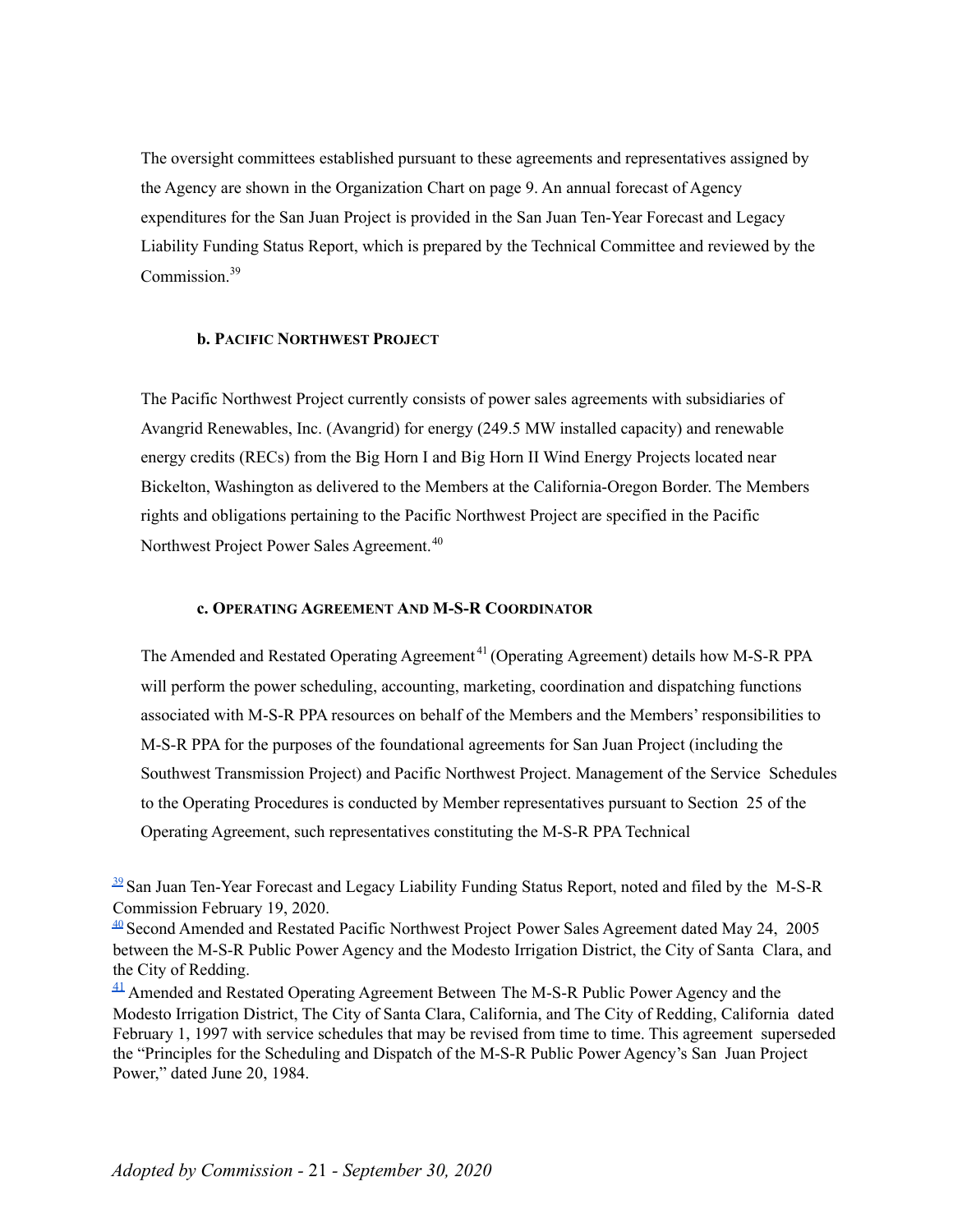#### Committee.

The Operating Agreement creates the position of M-S-R Coordinator, the functions of which were initially performed by Modesto. As the necessary functions of Coordinator expanded, the Members decided to formalize the duties through a services contract. After a competitive bid process, Modesto was awarded the initial contract and has served as Coordinator continuously ever since. <sup>42</sup> The Coordinator is authorized to enter into transactions on behalf of M-S-R PPA, if requested by a Member for that Member's account, or to unilaterally enter into transactions on behalf of M-S-R PPA, in case a Member fails to meet its obligations.

Specific Service Schedules to the Operating Agreement apply to each of the Projects (or special aspects thereof) and are modified as necessary to accommodate the needs of the projects. Several of these Service Schedules became unnecessary with the divestiture of the San Juan assets as was the case with some Service Schedules associated with the SWTP.

i. Operating Agreement Service Schedule A – Big Horn Wind Energy Project.

Service Schedule A applies to the amended and restated accounting procedures for the Big Horn Energy Wind Project.<sup>43</sup> Big Horn is a 199.5 MW facility comprised of 133 1.5 MW wind machines with the output shared between the Members 12.5%/52.5%/35%. M-S-R PPA pays for two services: 1) the production of energy at the site, and 2) the shaping and firm delivery of energy to the California-Oregon Border. Because energy scheduling is performed in whole megawatts, Appendix A was developed to allocated energy based upon the actual deliveries to M-S-R PPA made by Avangrid. As this project was developed in two phases with different pricing structures, Appendix B develops the hybrid pricing algorithm for the sharing of energy costs. Appendix D provides the timing associated with the receipt and payment of monthly energy invoices. Appendix F provides the timing associated with the receipt and payment of the monthly firming and shaping invoice.

 $\frac{42}{2}$  $\frac{42}{2}$  $\frac{42}{2}$ Agreements for M-S-R Coordinator Services by and between M-S-R Public Power Agency and the Modesto Irrigation District dated May 28, 1999, September 7, 2004, March 23, 2011 as amended March 18, 2015, and March 1, 2018.

 $\frac{43}{2}$  $\frac{43}{2}$  $\frac{43}{2}$  Amended and Restated Service Schedule A to the Operating Agreement, Big Horn Operating Procedures, adopted by the M-S-R PPA Commission November 18, 2006.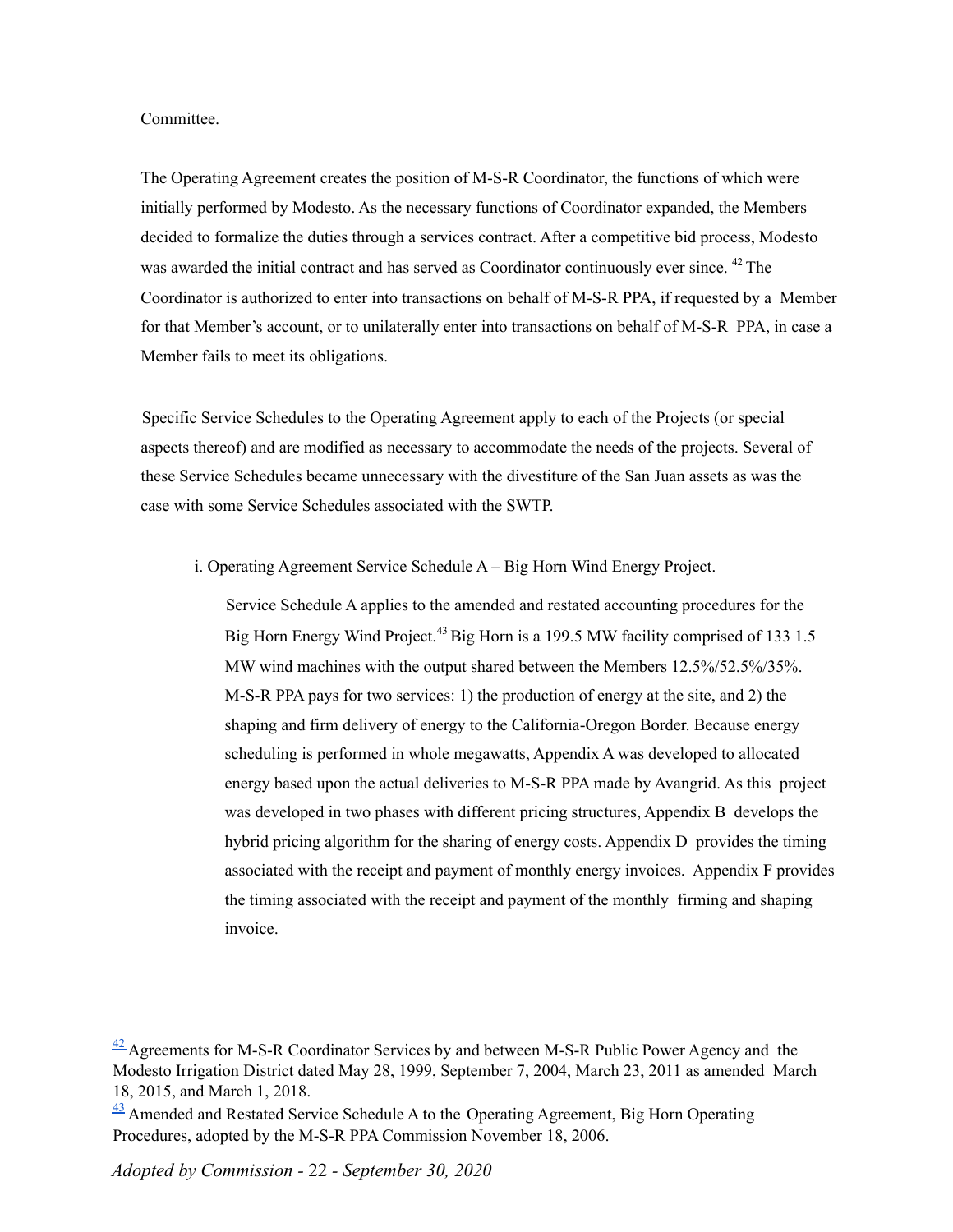ii. Operating Agreement Service Schedule B – Reserved.

Service Schedule B was terminated March 8, 2018.

iii. Operating Agreement Service Schedule C – Reserved.

Service Schedule C was terminated August 4, 2016.

iv. Operating Agreement Service Schedule D – Resource Agreements.

Service Schedule D listed various economy energy agreements held by M-S-R PPA with utilities in the Southwest.<sup>44</sup> As of September 2018, only the WSPP agreement remains.

v. Operating Agreement Service Schedule E – Reserved.

Service Schedule E was terminated March 8, 2018.

vi. Operating Agreement Service Schedule F – Reserved.

Service Schedule F was terminated March 8, 2018.

vii. Operating Agreement Service Schedule G – Reserved.

Service Schedule G was terminated March 8, 2018.

viii. Operating Agreement Service Schedule H – Reserved.

Service Schedule H was terminated August 4, 2016.

ix. Operating Agreement Service Schedule I – Reserved.

Service Schedule I was terminated August 4, 2016.

x. Operating Agreement Service Schedule J – Reserved.

Service Schedule J was terminated March 8, 2018.

xi. Operating Agreement Service Schedule K – Operating and Accounting Procedures For Big Horn II Wind Energy Project.

 $\frac{44}{3}$  $\frac{44}{3}$  $\frac{44}{3}$  Service Schedule D to the Operating Agreement, Resource Agreements, adopted by the M-S-R PPA Technical Committee March 8, 2018.

 $\frac{45}{2}$  $\frac{45}{2}$  $\frac{45}{2}$  Operating Agreement Service Schedule K – Operating and Accounting Procedures For Big Horn II Wind Energy Project adopted by the M-S-R Commission May 18, 2011 pursuant to Resolution 2011- 05.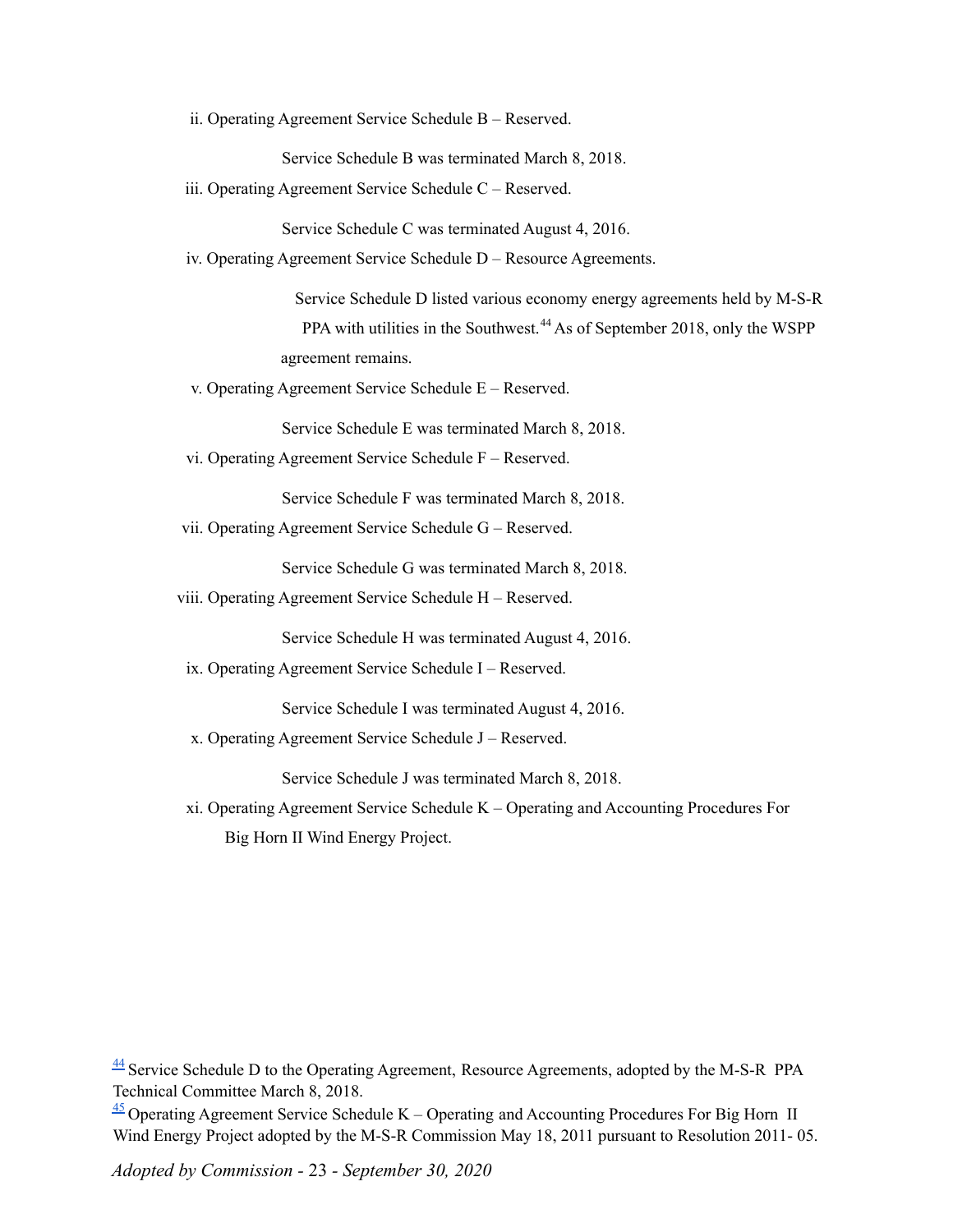Service Schedule K provides operating and accounting procedures for the Big Horn II Wind Project.<sup>45</sup> Big Horn II is a 50 MW facility comprised of 25 - 2.0 MW wind machines with the output shared between the Members 65%/35%/0%. M-S-R PPA pays for two services: 1) the production of energy at the site, and 2) the redelivery of fixed and variable energy to the California-Oregon Border. Because energy scheduling is performed in whole megawatts, Appendix A was developed to allocated energy based upon the actual deliveries to M-S-R PPA made by Avangrid. Appendix B develops the pricing algorithm for the sharing of energy costs. Appendix C shows a computation of Member Pricing. Appendix D provides the timing associated with the receipt and payment of monthly firm energy invoices. Appendix E provides the timing associated with the receipt and payment of monthly variable energy invoices. Appendix F provides the timing associated with the receipt and payment of the monthly firming and shaping invoice.

#### B. **ENVIRONMENTAL COMMODITIES**

#### **a. RENEWABLE ENERGY CREDITS (WREGIS RECS)**

In addition to the wind energy received from the Avangrid subsidiaries operating the Big Horn and Big Horn II Wind Projects, M-S-R PPA also receives title to all associated environmental commodities including Renewable Energy Credits (RECs). One MW of eligible renewable energy created translates into one REC. RECs are used by the Members, among other purposes, to meet their Renewable Portfolio Standard (RPS) requirements pursuant to California Law. M-S-R PPA receives the RECs from Avangrid, M-S-R PPA then allocates these RECs to the Members in proportion to the energy produced from the wind projects. RECs are accounted for and tracked in the Western Renewable Energy Generation Information System (WREGIS) and retired according to the requirements of the California Air Resources Board and California Energy Commission. M-S-R PPA has created a special Policy and Procedure No. 2009-01 to formalize the accounting and distribution of WREGIS RECs.<sup>46</sup>

 $\frac{46}{2}$  $\frac{46}{2}$  $\frac{46}{2}$  Policy and Procedure 2009-01, WREGIS REC Accounting and Distribution, dated August 31, 2009.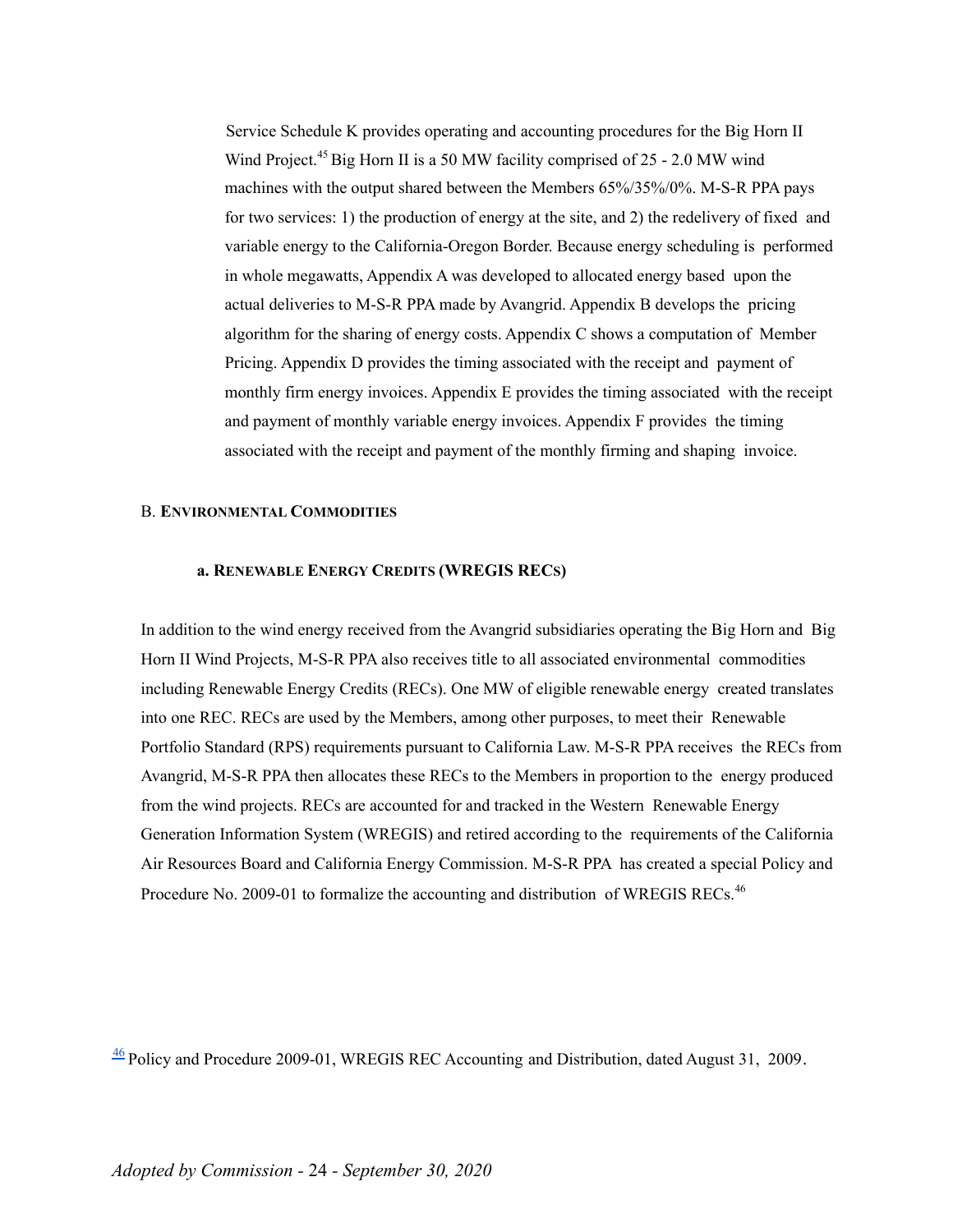#### **b. CLEAN AIR ACT ALLOWANCES**

Consistent with the Clean Air Act of 1990, the U.S. Environmental Protection Agency (EPA) enacted a requirement that  $SO<sub>2</sub>$  emitting plants be limited in their emissions. In addition, for each emitting source, the owner or operator needed to specify a Designated Representative (DR) to fulfill reporting requirements and be liable for violations. PNM as San Juan Generating Station Operating Agent provided the DR and Alternative Designated Representative (ADR) pursuant to an agreement.

As part of the Clean Air Act program, the San Juan Generating Station was awarded with an annual base number of  $SO<sub>2</sub>$  allowances that, pursuant to formula, represent an average operating year. With the construction and operation of the Limestone-Forced Oxidation (LSFO) Project, SJGS greatly reduced its emissions of  $SO_2$ , leaving a growing balance of unretired allowances that could be sold on open market. Pursuant to a Policy adopted by motion of the M-S-R PPA Commission September 28, 2005,<sup>47</sup> M-S-R PPA sold a limited quantity of these allowances until the market for  $SO<sub>2</sub>$  allowances virtually collapsed. Allowances remaining in PNM's account after the divestiture of the Agency's operating interest in SJGS have been transferred to the Members for their future use.

#### **C. WILDFIRE MITIGATION PLANS**

On September 24, 2016, California Senate Bill (SB) 1028 was signed into law and requires electric utilities to annually publish a wildfire mitigation plan. On September 18, 2019, the M-S-R PPA Commission established a process to prepare a Wildfire Mitigation Plan<sup>48</sup> if and when the Agency owns or operates qualifying facilities under SB 1028.

#### **D. M-S-R PPA LEGISLATIVE PROGRAM**

The primary goal of M-S-R PPA's Legislative and Regulatory Program is to preserve and enhance the value of M-S-R PPA assets. These assets included the San Juan Project, the Southwest Transmission Project and include the Big Horn Wind Energy Projects. M-S-R PPA only takes positions on those bills and regulatory matters directly affecting M-S-R PPA resources or duties to its Members. M-S-R

 $\frac{47}{2}$  $\frac{47}{2}$  $\frac{47}{2}$  M-S-R Clean Air Act SO<sub>2</sub> Allowance Policy Adopted by M-S-R Commission September 28, 2005. [48](https://msrpower.org/wp-content/uploads/2021/10/Tab-48-Resolution-2019-01-Wildfire-Mitigation-Plan.pdf) Resolution No. 2019-01, adopted September 18, 2019, Regarding Wildfire Mitigation Plans.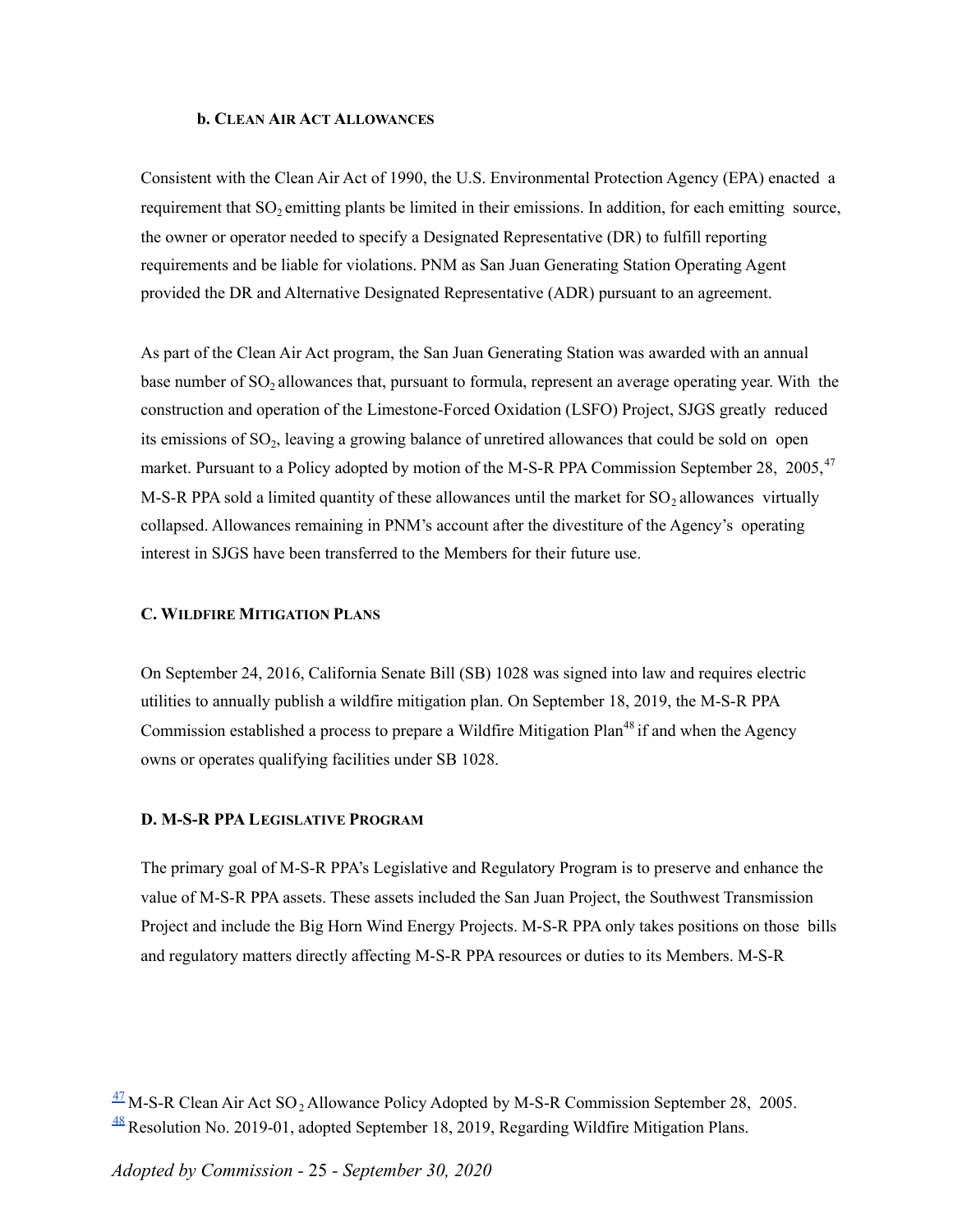PPA may also, by request of the Members, take positions on bills of common interest to the entire M-S-R PPA membership. Legislative and Regulatory Workplans, for both State and Federal levels, set forth the Agency's issues and objectives for the current year and are updated as needed.<sup>49</sup>

# **E. WEBSITE ACCESS AND POSTING OF PUBLIC DOCUMENTS**

M-S-R PPA maintains a website at www.msrpower.org. Its purpose is to provide basic information on the Agency and its projects, provide contact information, and to post notices and information as required by the California Government Code and Agency Policy. On October 11, 2015, California SB 272 was signed into law and requires local agencies to publish a list of "enterprise" systems on their websites. By motions of the Commission, M-S-R PPA has adopted a Privacy Statement<sup>50</sup> and Terms of Use Agreement<sup>51</sup> applicable to users of the website.

M-S-R PPA posts agendas and notices of public meetings at <https://msrpower.org/documents/> as required in the California Government Code and the previously referenced Resolution 2013–04 Regarding Meeting Schedules And Procedures For Posting Of Agendas For The M-S-R PPA Commission. M-S-R PPA may other information relevant to the conduct of the Agency's business on its website, including, but not limited to the Annual Budget, the Annual Financial Reports, M-S-R PPA Commission meeting minutes, and various M-S-R PPA committee meeting minutes.

# **F. CYBER SECURITY POLICY**

M-S-R PPA does not have any facilities designated as Critical Energy Infrastructure (CEI) and hence does not have a formal cyber security policy. At this time there are neither NERC Reliability Standards nor WECC Regional Reliability Standards applicable to M-S-R PPA. As a matter of course, ordinary and prudent precautions are taken to maintain the security of the Agency's email and website access. The M-S-R Coordinator maintains separate responsibility to maintain appropriate cyber security measures related to their duties to M-S-R PPA.

 $49$  California and Federal Legislative And Regulatory Representative Workplans 2020.

 $50$  M-S-R Public Power Agency Privacy Statement Revised: July 28, 2010.

 $\frac{51}{2}$  $\frac{51}{2}$  $\frac{51}{2}$  Terms of Use Agreement Between User and M-S-R Public Power Agency Revised: July 28, 2010.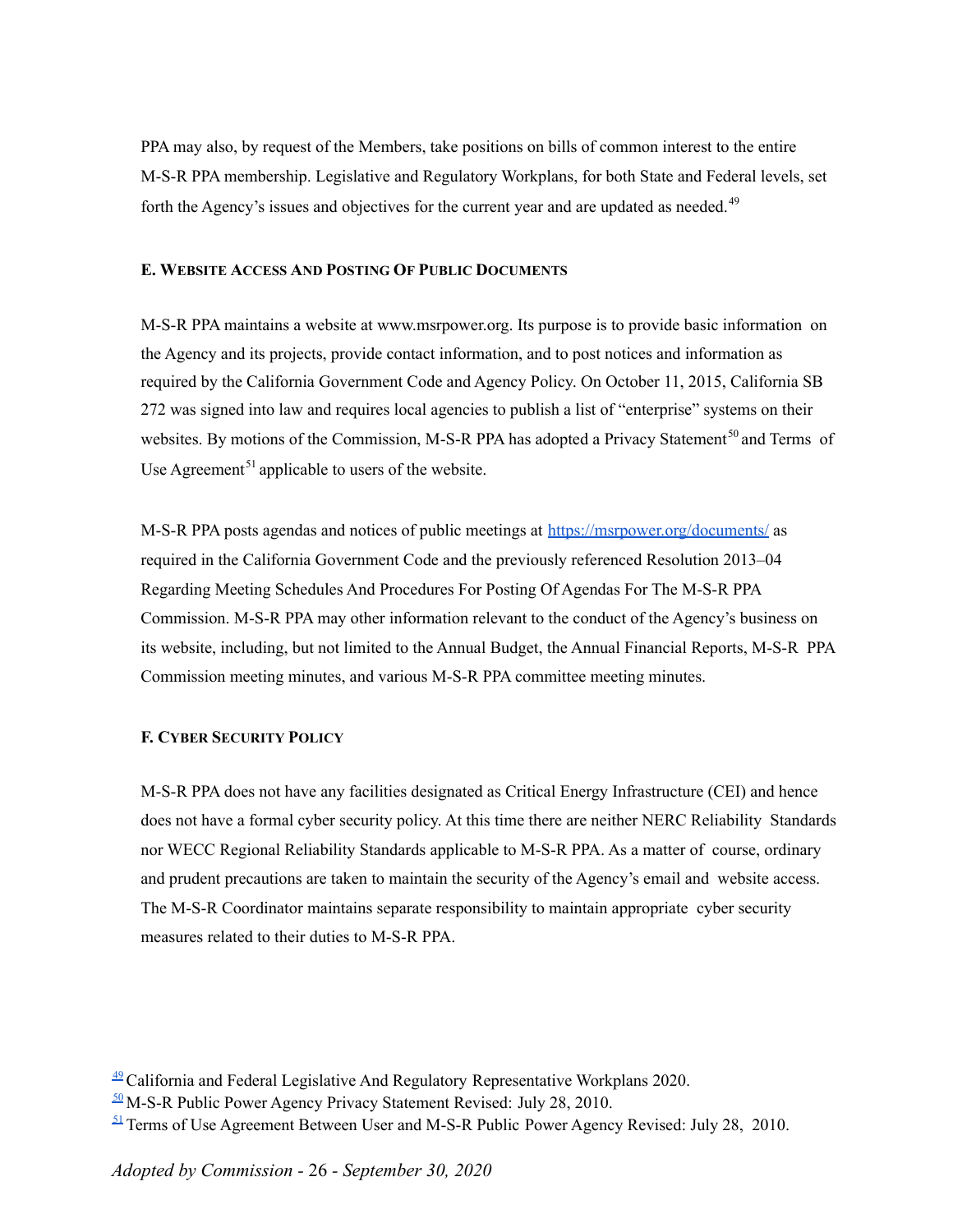# G. DOCUMENT RETENTION POLICY, PUBLIC RECORDS REQUEST, AND PHOTOCOPY POLICY,

As specified in Resolution 2013 –  $02<sup>52</sup>$  M-S-R PPA adopted a document retention policy which sets forth administrative practices related to the retention, distribution, and disposition of public documents in accordance with the California Public Records Act.

Through adoption of this Policy and Procedure Manual, it is the policy of M-S-R PPA to comply with all requests for public records, as required by the California Public Records Act, in a reasonable and expeditious timeframe. For regular photocopies, M-S-R PPA will charge a rate of \$0.15 per page. For scanning and digitizing a document in PDF format, M-S-R PPA will charge a rate of \$0.10 per page. Existing PDF format documents responsive to a public records request, if provided electronically, will be made available at no charge to the requestor. If copies can be made at lesser cost by an outside service provider, M-S-R PPA will only charge actual fees of such service provider for duplication. These fees were determined based upon review of actual costs for paper, office equipment, and maintenance of said equipment.

#### **H. ADOPTION OF CEQA GUIDELINES**

As specified in Resolution  $95 - 1$ ,<sup>53</sup> the Agency has adopted the model State CEQA Guidelines prescribed by the Secretary of the Resources Agency in Title 14 of the California Code of Regulations, commencing at Section 15000, and as they may be subsequently amended.

# **I. ADOPTION OF GUIDELINES FOR THE ACQUISITION OF REAL PROPERTY**

As specified in Resolution  $95-2$ ,<sup>54</sup> the Agency has adopted the model State Relocation Assistance and Real Property Acquisition Guidelines specified in Title 25 of the California Code of Regulations, commencing at Section 6000, and as they may be subsequently amended and the Federal Guidelines, Title 49 of the Code of Federal Regulations, Part 24, and as they may be subsequently amended.

**J. M-S-R PPAANNUAL STRATEGIC PLAN**

 $\frac{52}{2}$  $\frac{52}{2}$  $\frac{52}{2}$  Resolution 2013–02, adopted on May 22, 2013, Regarding Retention and/or Destruction of Records.

 $\frac{53}{2}$  $\frac{53}{2}$  $\frac{53}{2}$  Resolution 95–1, adopted February 22, 1995, Adopting Guidelines For The Implementation of the California Environmental Quality Act.

 $\frac{54}{9}$  $\frac{54}{9}$  $\frac{54}{9}$  Resolution 95–2, adopted February 22, 1995, Adopting Guidelines For The Acquisition Of Real Property.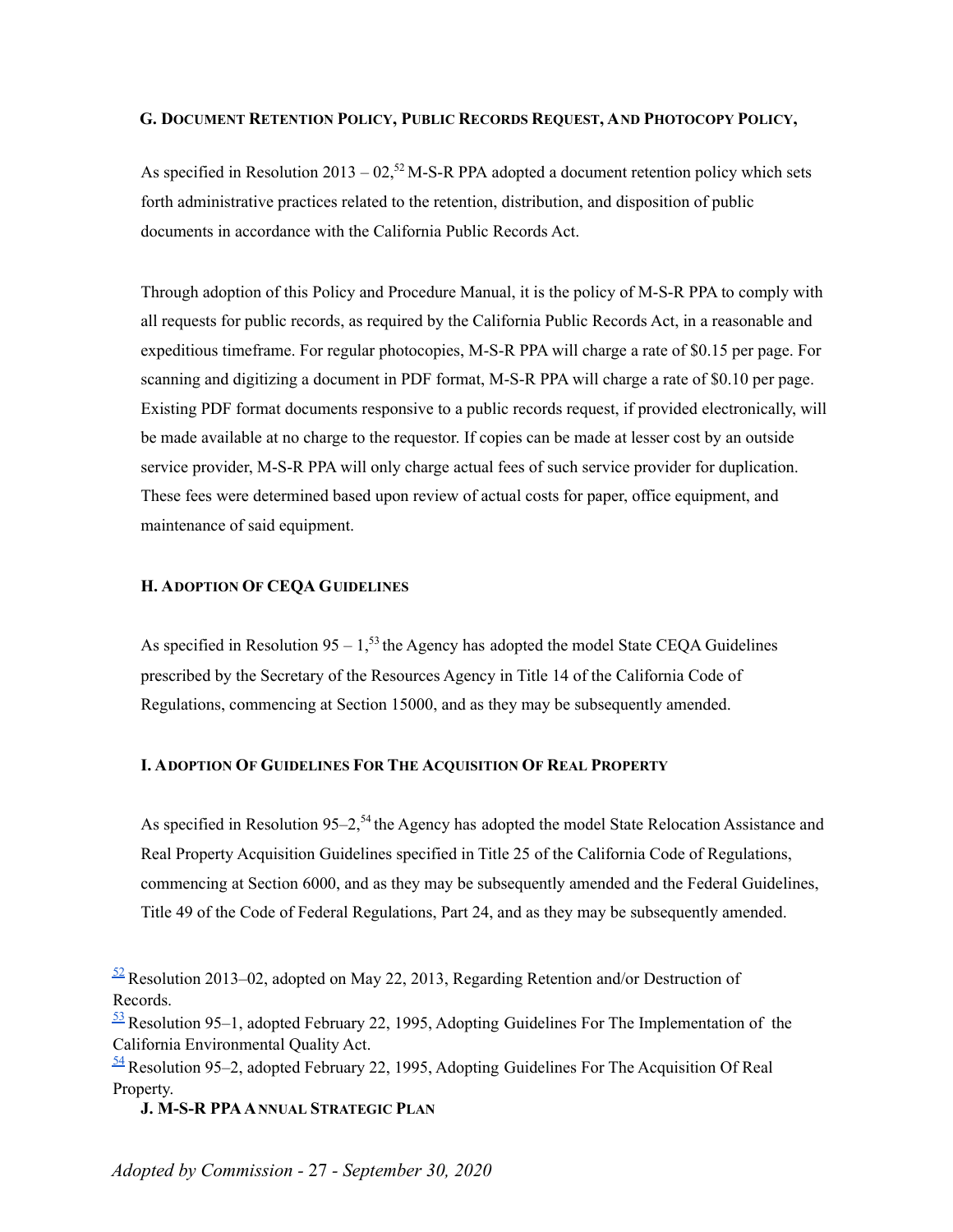Each year the Agency prepares a Strategic Plan for consideration by the Commission at its September meeting<sup>55</sup> and to provide input for the consideration and adoption of the M-S-R PPA Annual Budget in November of each year. The Strategic Plan is prepared by the General Manager pursuant to Sections 1 (c) and (e) of his Management Services Agreement.

# **K. REVIEW OF POLICIES AND PROCEDURES MANUAL**

In 2013, the Commission directed the General Manager to review the Agency's policies and procedures and to coordinate with the Technical Committee in reviewing the authorities and responsibilities of the Agency. This document is intended to meet the Commission's directive. Commencing in 2014, in even-numbered years, the General Manager reviews the manual and recommends updates or amendments for consideration by the Commission at its September meeting.

# **V. PAST PROJECTS**

Since its founding, M-S-R PPA has participated in a number of projects which were subsequently terminated or did not reach fruition. In addition, M-S-R PPA acquired ownership interests in generating and transmission assets which have been either divested or retired. The following listing is intended to provide an overview of historic activities and provide context for past decisions by the Agency that subsequently influenced the development of its current projects, policies, and procedures.

 $\frac{55}{2}$  $\frac{55}{2}$  $\frac{55}{2}$  M-S-R Public Power Agency Strategic Plan effective January 1, 2020 (approved by Commission September 18, 2019.)

*Adopted by Commission -* 28 *- September 30, 2020*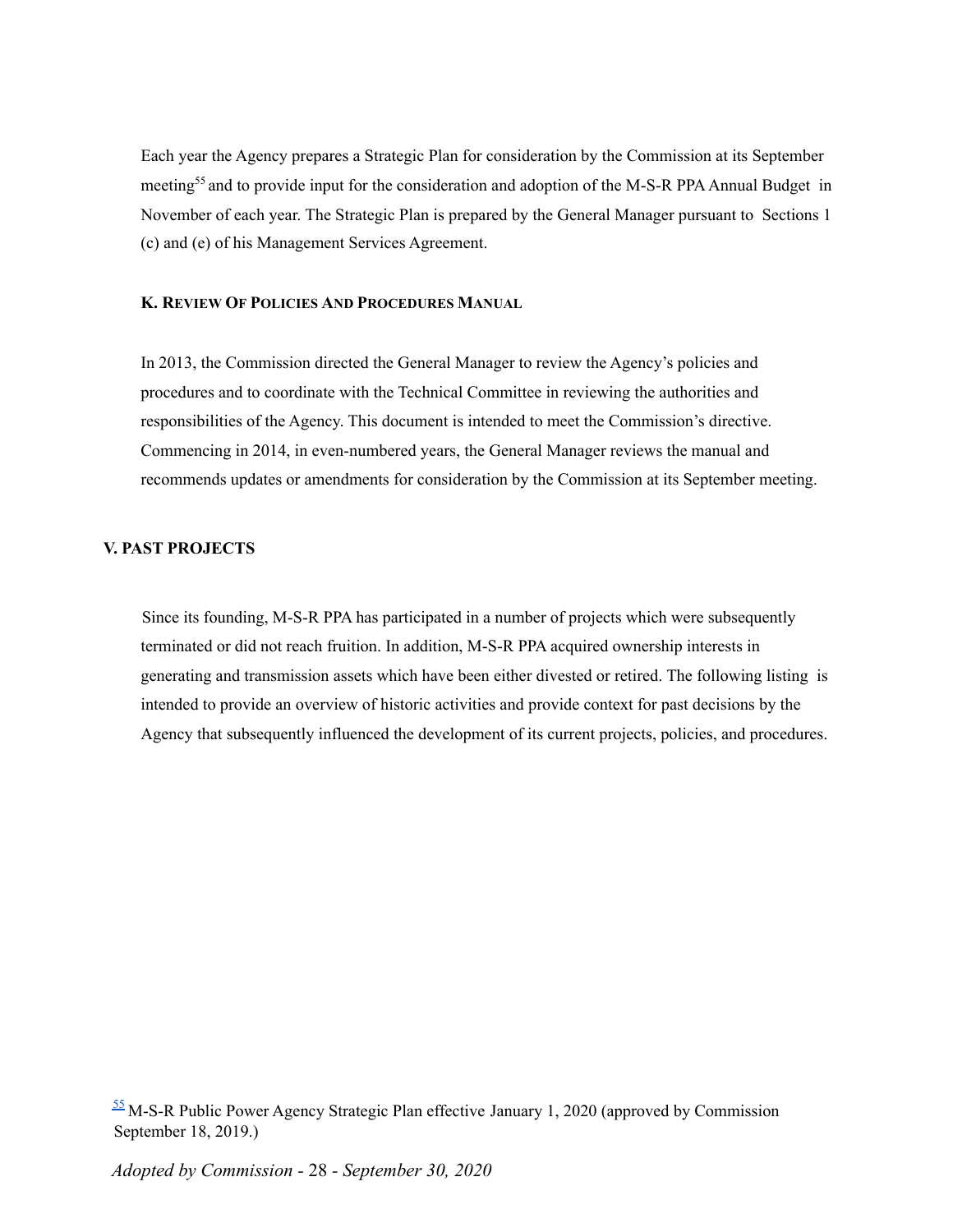#### **A. GEOTHERMAL DEVELOPMENT**

As its first project, M-S-R PPA bid, and was awarded in 1980, a lease running from January 1, 1981 through December 31, 1985, to develop geothermal resources on the Abril Leasehold in Sonoma County in the "Geysers Known Geothermal Resource Area" (KGRA) in the Coastal Range of mountains in Northern California. M-S-R PPA contracted with a drilling company and explored for geothermal steam. This effort did not yield sufficient steam for commercial use and the project was eventually abandoned. During the drilling effort, certain wastes were accumulated and deposited in a common repository with similar wastes from other projects by other developers. Due to the nature of the waste, there was an ongoing liability for disposal site remediation. Though negotiation, M-S-R PPA contracted with Pacific Gas and Electric Company (PG&E), the largest contributor of waste to the site, and paid for a release of liability for the waste deposited on behalf of M-S-R PPA. Further, M-S-R PPA took additional steps to release its rights in the Abril Leasehold back to the surface owners, including a Quitclaim Deed filed in Sonoma County June 9, 2010. To M-S-R PPA's knowledge, it retains no ongoing liability for this Project.

#### **B. ARIZONA NUCLEAR POWER PROJECT (ANPP)**

The ANPP has been constructed and is currently known as the Palo Verde Nuclear Generating Station. However, when it was in the pre-operation stages, M-S-R PPA held negotiations with multiple owners regarding the potential purchase of an interest in the project. The negotiations that proceeded the farthest were with the Arizona Public Service Company (APS) and led to the development of a process by M-S-R PPA to purchase a 150 MW ownership interest in the project. Due to the environmental concerns associated with nuclear power projects, Modesto (125 MW) and Redding (25 MW) chose to put advisory ballot measures before their constituents to assess their support for the transaction. Santa Clara elected not to participate in the process. Both advisory ballot measures failed to achieve 50% support. Negotiations were terminated, and M-S-R PPA took no further actions to enter the project.

#### **C. INTERCONNECTION /ECONOMY INTERCHANGE AGREEMENTS**

In conjunction with the San Juan Project, M-S-R PPA contacted a number of utilities in the Southwest for Interconnection and Economy Interchange Agreements. These agreements set forth protocols to be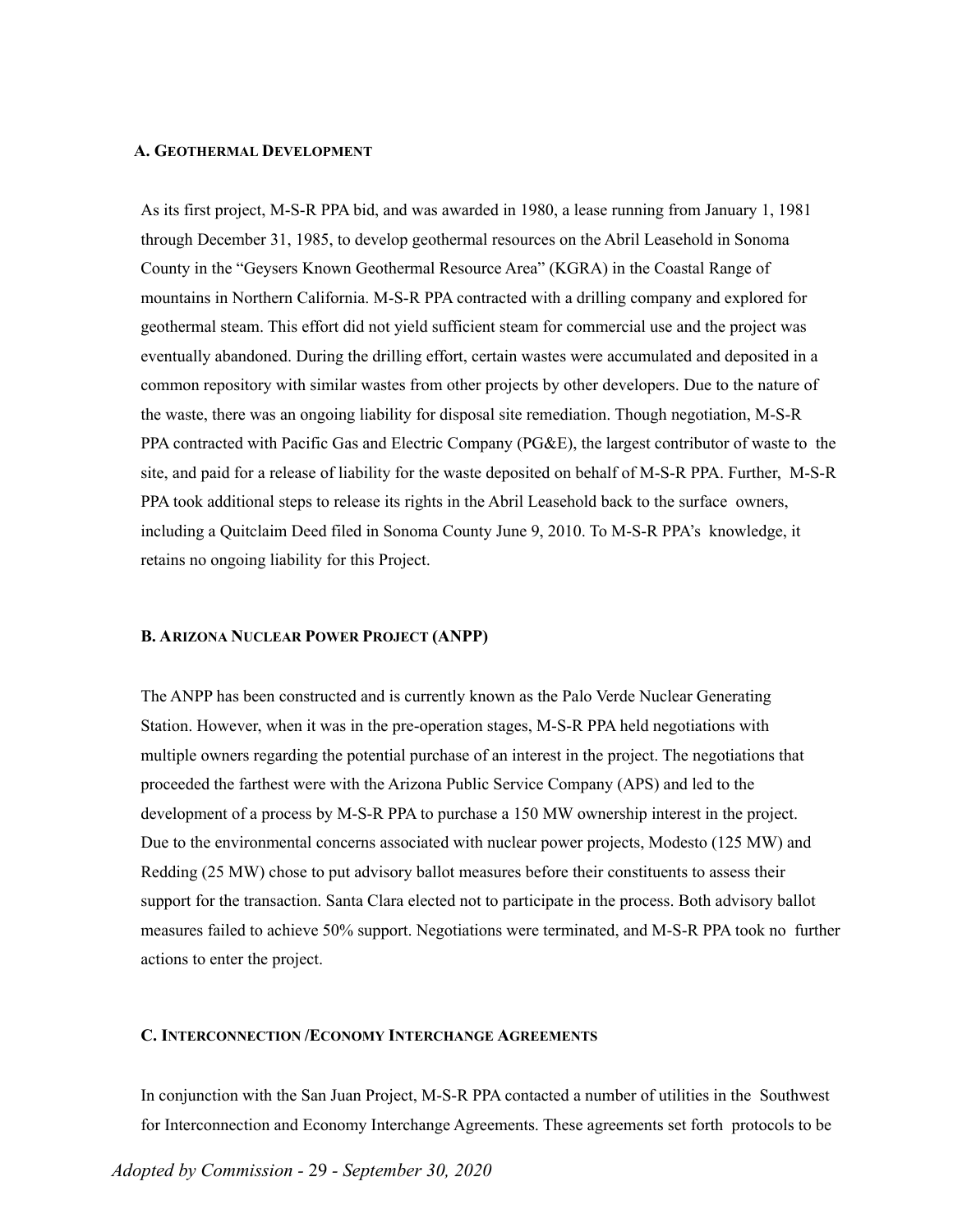used if economy energy was ever bought and sold between the parties. These types of agreements were commonplace at the time but have since been rendered obsolete with the advent of the Western Systems Power Pool (WSPP) and its mechanisms for exchanging energy. Most of the Economy Interchange Agreements have been either terminated or allowed to expire upon their own terms. Those that remain in effect are with PNM and TEP, as there are other portions of those agreements that are used and useful as associated with the San Juan Project.

#### **D. SOUTHWEST TRANSMISSION PROJECT**

The Southwest Transmission Project included ownership interests in the Mead-Phoenix and Mead Adelanto Transmission Projects and transmission service contracts from Los Angeles Department of Water and Power (LADWP) and Southern California Edison Company (SCE) which, when used in conjunction, was used to deliver San Juan generation from the TEP system to the Members in Northern California. More specifically, the Southwest Transmission Project consisted of the following components:

- Between the Mead Substation and Phoenix, M-S-R PPA had the following rights:  $\circ$ Component A: An 11.538% interest (221.9 MW transmission capability) in the Westwing-Mead 1923 MW transmission linear 246-mile transmission line from the Westwing Substation in southern Arizona to the Mead Substation near Las Vegas, Nevada (the "Mead-Phoenix Segment.")
	- o Component B: 0% interest in the Mead 500 kV 230 kV transformer
	- o Component C: An 8.0993% interest (210.6 MW) in the 2600 MW linear 12-mile transmission line from Mead to Marketplace and including a proportionate 50% interest in the Marketplace substation and associated facilities (the "Mead Marketplace Segment.")
- A one-mile interconnection between McCullough and Marketplace Substations near Las Vegas, Nevada (the "McCullough Tie-Lines"), which is considered a common bus with Marketplace Substation.

• A 17.5% interest (225.9 MW transmission capability) in a 1291 MW linear 214-mile transmission line from the Marketplace Substation (and including a proportionate 50% interest in the Marketplace substation and associated facilities) near Las Vegas, Nevada to the Adelanto Substation near Los Angeles, California (the "Mead-Adelanto Segment").

• Arrangements with LADWP for transmission service (225.9 MW transmission capability) from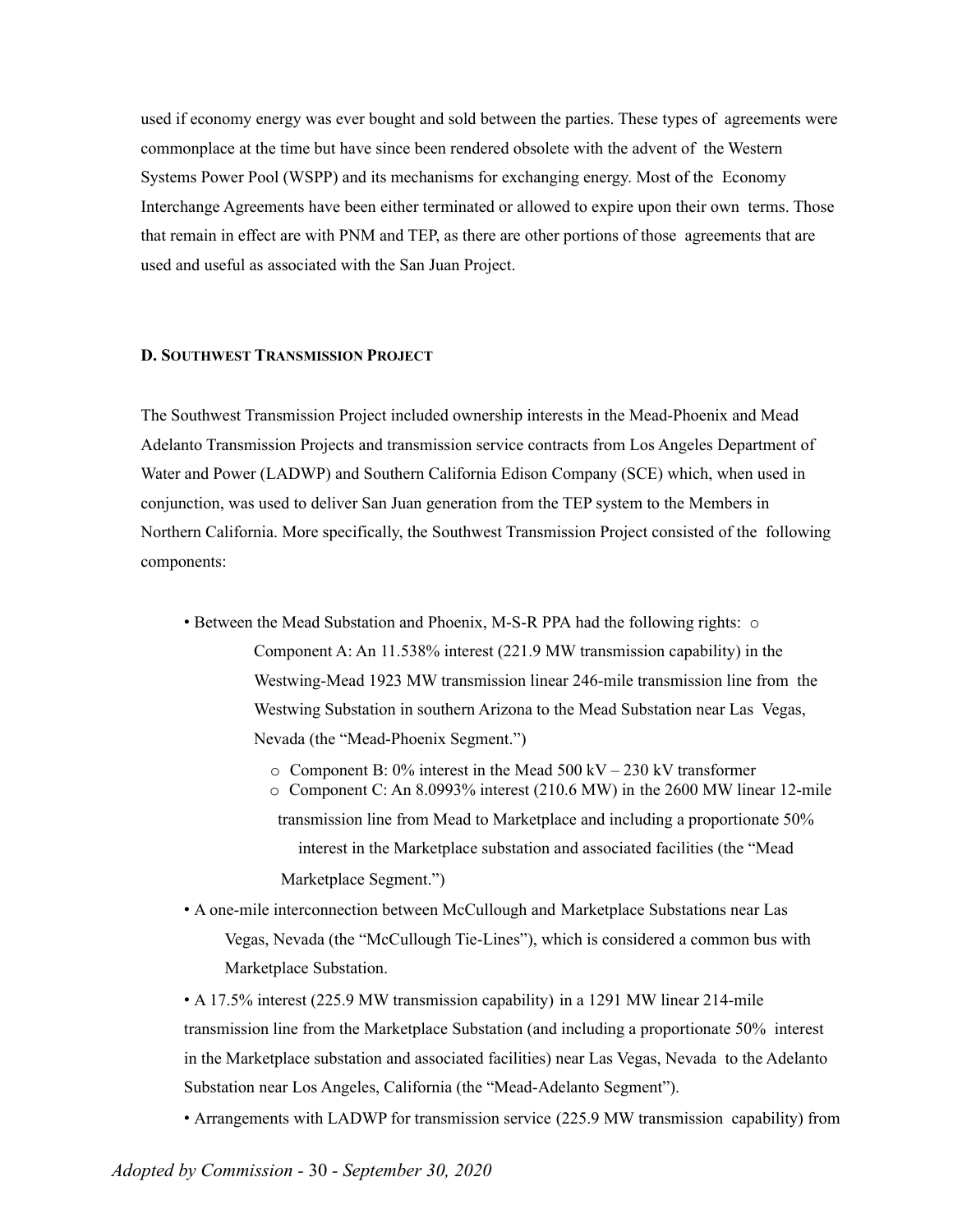the Adelanto Substation near Los Angeles, California, to the midpoint of the Victorville-Lugo transmission line.

- The Firm Transmission Service Agreement (Rate Schedule No. 339) with SCE for transmission service (150 MW transmission capability) from the midpoint of the Victorville-Lugo transmission line to the Midway Substation in central California (SCE TSA). On January 1, 2014, the Agency perfected a partial termination of the SCE TSA to reduce the contract capability from 150 MW to 98 MW to reflect the more economic use of New Firm Use transmission service to be provided by the California Independent System Operator (CAISO) to Santa Clara in lieu of using this component of the SWTP. This agreement was terminated effective May 1, 2015.
- Transmission service from the Midway Substation (the terminus of the Southwest Transmission Project as described above) to the Members was provided through transmission arrangements between the Transmission Agency of Northern California (TANC) and PG&E (SOTP ETC).

On July 22, 2015, the M-S-R PPA adopted Resolution 2015-03 authorizing a number of actions including the proposed sale of its ownership interests in the Mead-Phoenix and Mead-Adelanto Projects to the Southern California Public Power Authority (SCPPA) for the sum of \$60 million. This transaction closed May 25, 2016.

#### **E. PACIFIC NORTHWEST LETTER AGREEMENTS (BONNEVILLE CONTRACT)**

During the planning stages of the California-Oregon Transmission Project (COTP), M-S-R PPA conducted an evaluation of available resources in the Pacific Northwest that could utilize the COTP when constructed. As each of the Members had rights on the COTP through their membership in the project developer, the Transmission Agency of Northern California (TANC), it was decided to conduct this investigation jointly. Over a dozen utilities were interviewed and the process led to three letter of intent agreements. The first was with Bonneville Power Administration (Bonneville or BPA) for a 20-year block of surplus energy which would convert to a seasonal exchange once the surplus energy was no longer available. The second was with PacifiCorp and would involve a block of energy supported by PacifiCorp's portfolio of coal-fired generating plants. The third was with Pacific Northwest Generating Company (PNGC) regarding its fractional interest in the Boardman Coal Plant.

Only the Bonneville letter agreement resulted in a contract. The other two letter agreements ultimately did not result in contracts. The Bonneville Contract was completed and energy deliveries began with the commercial operation of the COTP and was to run through April 30, 2013. After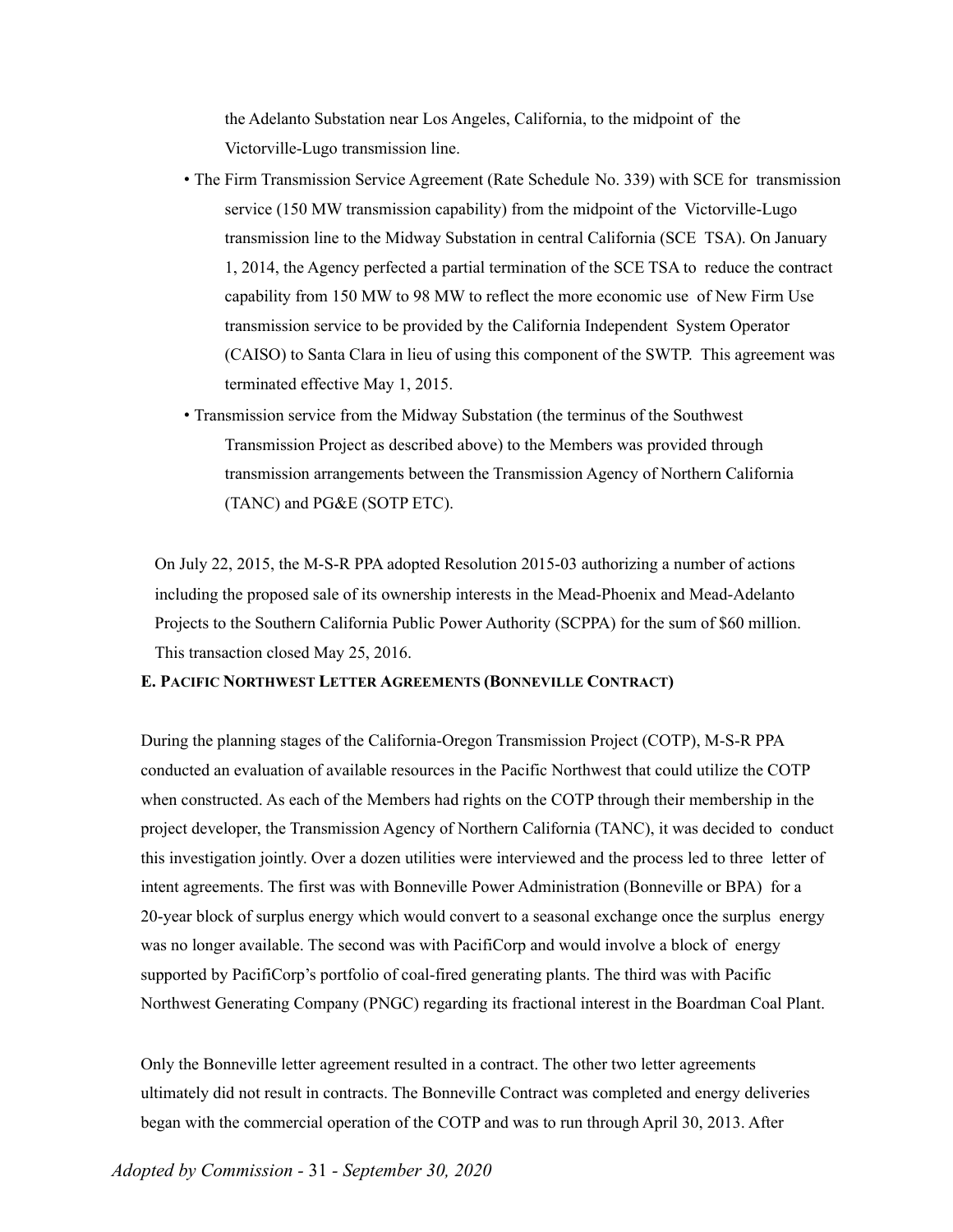several years, key provisions of the agreement were renegotiated to M-S-R PPA's benefit. Bonneville subsequently exercised its right to effect a termination of the agreement on five-years notice and deliveries concluded September 30, 2005.

#### **F. DEVERS-PALO VERDE NO. 2 TRANSMISSION PROJECT (DPV-2)**

During the development of the Southwest Transmission Project to support deliveries of the San Juan Project, M-S-R PPA was faced with the task of securing transmission across the SCE service territory. SCE was sponsoring the second transmission line between Devers Substation and the Palo Verde Switchyard. SCE would provide the transmission service between Midway Substation and Devers Substation in exchange for M-S-R PPA's participation in the project planning process. This project was being developed concurrently with the development of the Mead-Phoenix and Mead Adelanto Transmission Projects. Besides M-S-R PPA, many of the southern California municipal utilities were participating in both transmission paths because it was not clear which, if either, was going to be built. When it was clear Mead-Phoenix and Mead-Adelanto were moving forward, SCE agreed to provide M-S-R PPA with transmission service contract between Midway Substation and the

LADWP transmission system but was still interested in M-S-R PPA's participation in DPV-2 to complete the path through Mead. M-S-R PPA agreed to assign 60 MW of its transfer rights on the Mead-Adelanto Transmission for a 4-year term, during 1996 to 1999, in exchange for being released from its obligation to participate in DPV-2. M-S-R PPA's participation in DPV-2 was officially terminated several years later when SCE returned to M-S-R PPA the planning money it had contributed to the project.

#### **G. ADELANTO-LUGO TRANSMISSION PROJECT**

In the development of the Mead-Adelanto Transmission Project there was a disagreement over where to terminate the project in California. Certain Southern California municipal utilities participating in the project desired to have the project terminate in the LADWP system as they had transmission service contract rights through LADWP for delivery of generation to their individual systems. Other Southern California municipal utilities desired the project termination to be in the SCE transmission system, as they had contract transmission service rights through SCE for delivery of generation to their individual systems. M-S-R PPA also desired a SCE termination point. The proposed resolution was a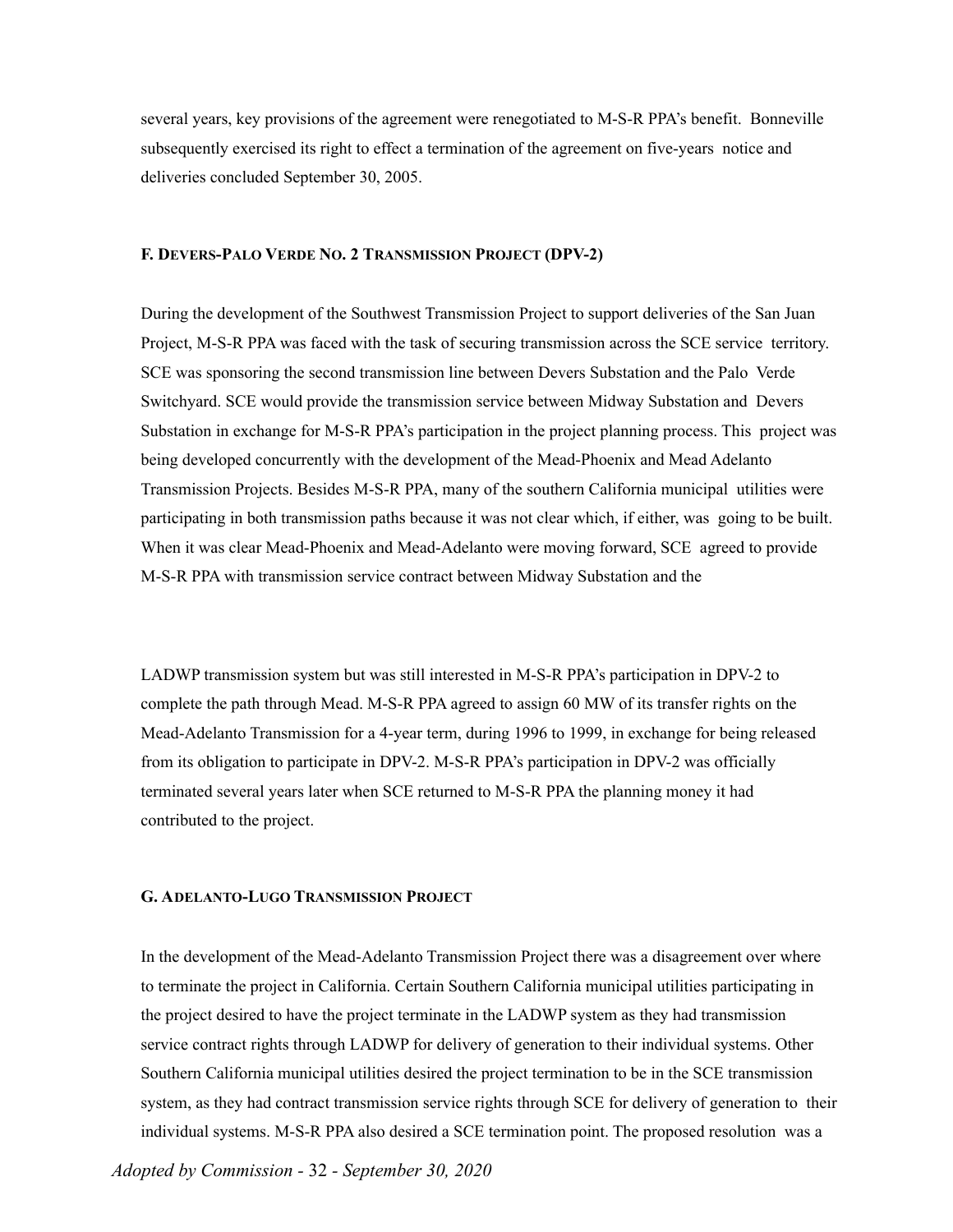termination of the project at Adelanto Switchyard with LADWP providing transmission service contracts between Adelanto and the SCE transmission system.

Once this plan was completed, the City of Anaheim (Anaheim) led the group of utilities desiring transmission service to the SCE transmission system in a study to add additional transmission facilities to replace the transmission service to be provided by LADWP. This effort became known as the Adelanto-Lugo Transmission Project. Environmental studies were completed and preliminary engineering commenced. Anaheim then convinced M-S-R PPA to assume the Project Management role for the project. Shortly after the transition of Project Management was completed, Anaheim announced it was withdrawing from the project. As there was insufficient interest in the project with Anaheim as the largest participant gone, M-S-R PPA chose to close out the contracts and terminate the project and rely on the aforementioned LADWP transmission service between Adelanto and the SCE system.

# **H. CALIFORNIA-OREGON TRANSMISSION PROJECT AND SOUTH OF TESLA PRINCIPLES**

Since the 1960's when Pacific Gas and Electric Company (PG&E) had exclusive access to the AC portion of the Pacific Northwest-Pacific Southwest 500-KV transmission system from Northern California to the Pacific Northwest (Intertie) only three governmental entities had rights on this system, Western Area Power Administration (Western), California Department of Water Resources (CDWR), and Sacramento Municipal Utility District (SMUD). There had been discussions among other municipal utilities interested in securing access to the Intertie and requests for such access had failed to yield results. In the offices of Resource Management International, Inc. (RMI) on December 22, 1982, key representatives of M-S-R PPA met to discuss their options. During the course of that meeting, a PG&E transmission tower failure near Tracy, California plunged over 5 million people in Northern California into darkness. It was then resolved by the meeting participants that the Members needed to obtain reliable transmission independent of PG&E.

Preliminary studies were undertaken under the working group known as the Northwest Transmission Joint Venture (NTJV). The founders of this working group were the M-S-R PPA Members. Their initial efforts took the project to the point where additional participation shares could be allocated. Modesto suggested its neighboring irrigation district, Turlock Irrigation District, be asked to participate. Santa Clara suggested its joint members in the Northern California Power Agency (NCPA) be asked to participate. Finally, SMUD approached the group and suggested it also be allowed to participate. This group of 15 municipal entities formed a joint powers agency in December 1984 with the name of the Transmission Agency of Northern California (TANC) with the intent of constructing the COTP.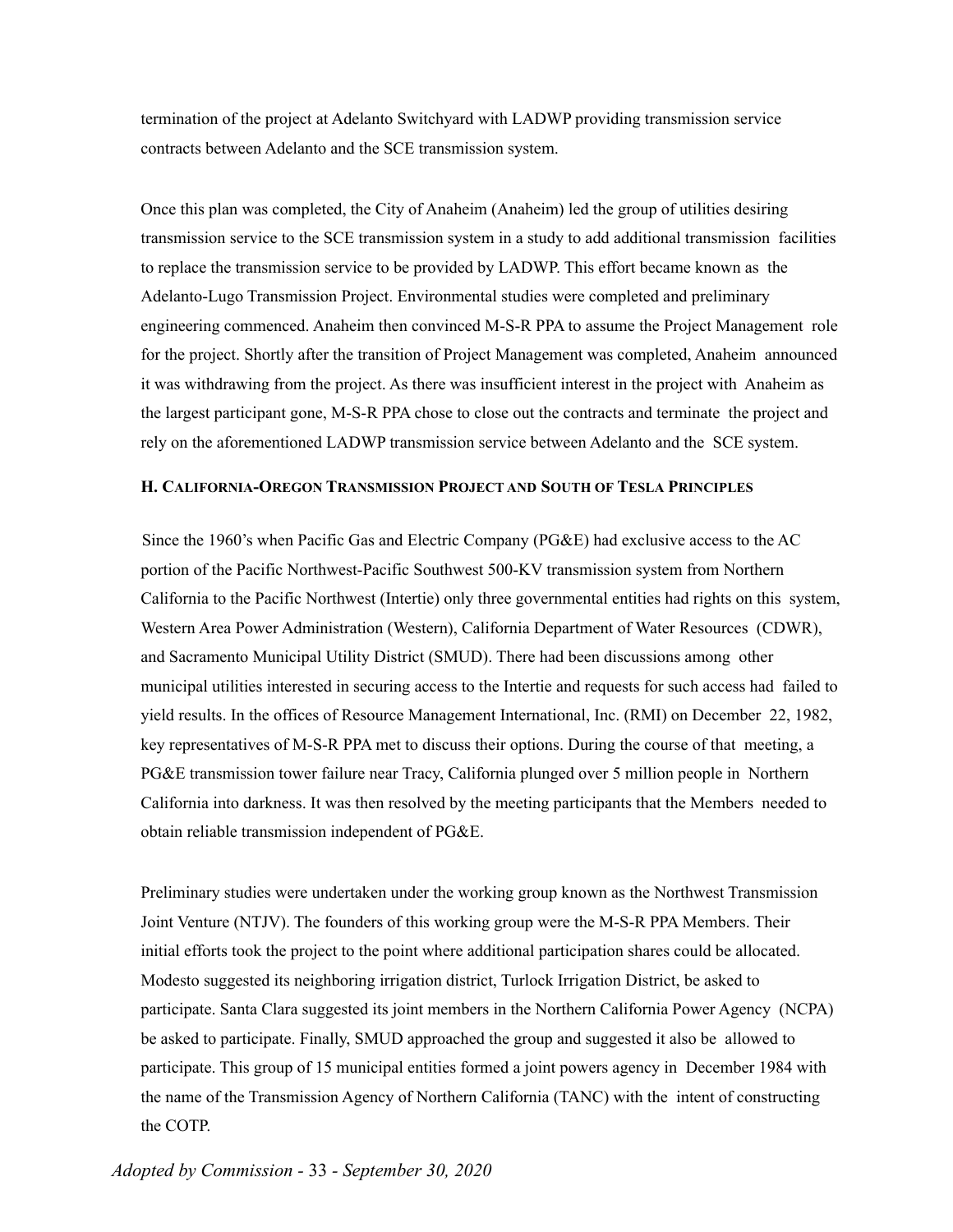As the COTP project progressed, additional entities including the California Investor-Owned Utilities (IOUs) PG&E, SCE, San Diego Gas and Electric Company (SDG&E) expressed interest in participating in the COTP. Southern California municipal utilities also expressed interest in participation in the COTP and extending the project into Southern California. PG&E successfully argued that additional facilities did not need to be built south of Tesla Substation and that PG&E would grant transmission service to those requesting such service. The SOTP provided 300 MW of transmission service between Tesla Substation and Midway Substation (including 150 MW for M-S R PPA) until additional upgrades was necessary. In that instance, SOTP Participants could pay for their portion of necessary upgrades.

With a proposed participation of almost half of the COTP capacity, the IOUs applied to the California Public Utilities Commission (CPUC) for Certificates of Public Convenience and Necessity (CPCN) for recovery of their investment in the COTP in rates. The CPUC rejected the applications of PG&E and SCE in the basis of lack of necessity and SDG&E was asked to provide additional documentation. None responded and all three IOUs withdrew from the COTP. In addition, PG&E refused to honor its commitments for SOTP transmission service but TANC successfully challenged PG&E at the Federal Energy Regulatory Commission (FERC) and the SOTP became a FERC approved rate schedule. The TANC Members had agreed to "step-up" their participation percentages in the COTP if, indeed, the CPUC took the action that it did. This step assured there was sufficient support for the project to move forward and TANC energized the COTP in 1993.

As part of the SOTP service, TANC and M-S-R PPA Members had committed to fund the costs of certain transmission system upgrades (Los Banos-Gates.) To cover such expenses, M-S-R PPA included an allocation \$4.2 million in its Series E Bonds to cover such expenses. Although PG&E subsequently performed the transmission upgrades, the costs were placed in Rate Base and reimbursements were not requested from either TANC or M-S-R PPA. In compliance with its Bond Indentures, M-S-R PPA used these funds to retire debt later in the 1990s.

# **I. EAST-SIDE TIE**

Another project investigated by M-S-R PPA was a transmission line that would interconnect Tracy Substation and Adelanto Substation via a new line running down the east side of the Central Valley. This project known as the East Side Tie (and also referred to as the Central California Desert Southwest Transmission Project or CCDSW) would, if completed, in conjunction with the COTP, have created a municipal transmission path between Oregon through California to Arizona. This path would have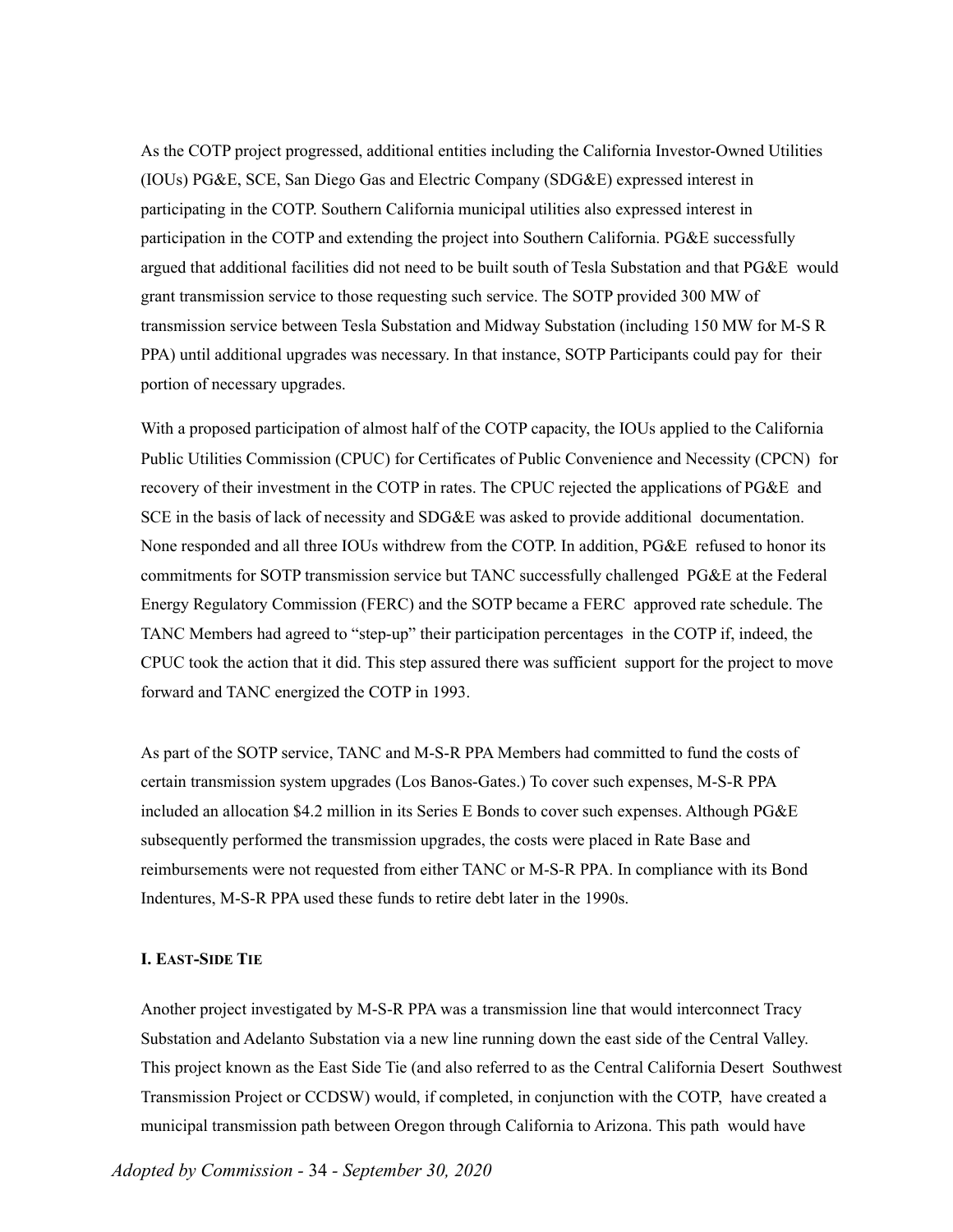eliminated the need for transmission service from the California IOUs for deliveries of capacity and energy from or between the Pacific Northwest and the Southwest. This project was studied by M-S-R PPA twice during the 1980s. The largest obstacle appeared to be the total cost, potentially \$1 billion. Although the project never evolved past the planning stage, the concept resurfaced in the late 2000s when TANC was planning numerous transmission projects around Northern California known as the TANC Transmission Project or TTP. One segment would have directly connected Santa Clara to the municipal utility transmission network. Another segment would have expanded the transmission system around Modesto and Turlock, which would have reinforced connections between Adelanto Substation and the transmission system in Northern California. Ultimately, support for all segments failed and no elements of the TTP were constructed.

#### **J. SAN JUAN GENERATING STATION (OPERATING PHASE)**

The operation and maintenance of the San Juan Generating Station by the Public Service Company of New Mexico (PNM) as Operating Agent was governed by the San Juan Project Participation Agreement. The provision of reserve sharing and power exchange services was provided by two surviving Service Schedules (Service Schedules "E" and "D" respectively) to an Interconnection Agreement Between Tucson Electric Power Company and M-S-R Public Power Agency dated September 20, 1982.

On July 22, 2015, M-S-R PPA adopted Resolution 2015-02 approving the execution of the following agreements which allowed the divestiture of the Agency's ownership interest in the San Juan Generating Station on December 31, 2017 with effective dates as noted:

(1) San Juan Project Restructuring Agreement (Effective January 31, 2016),

(2) Amended and Restated Mine Reclamation and Trust Funds Agreement (Effective January 31, 2016),

(3) San Juan Decommissioning and Trust Funds Agreement (Effective December 31, 2017),

(4) Restructuring Amendment Amending and Restating the Amended and Restated San Juan Project Participation Agreement (Effective January 31, 2016), and

(5) Exit Date Amendment Amending the Amended and Restated San Juan Project Participation Agreement (Effective December 31, 2017).

On July 19, 2017, M-S-R PPA adopted Resolution 2017-03 approving the execution of the following agreements which administratively completed the divestiture of the Agency's ownership interest in the San Juan Generating Station on December 31, 2017:

*Adopted by Commission -* 35 *- September 30, 2020*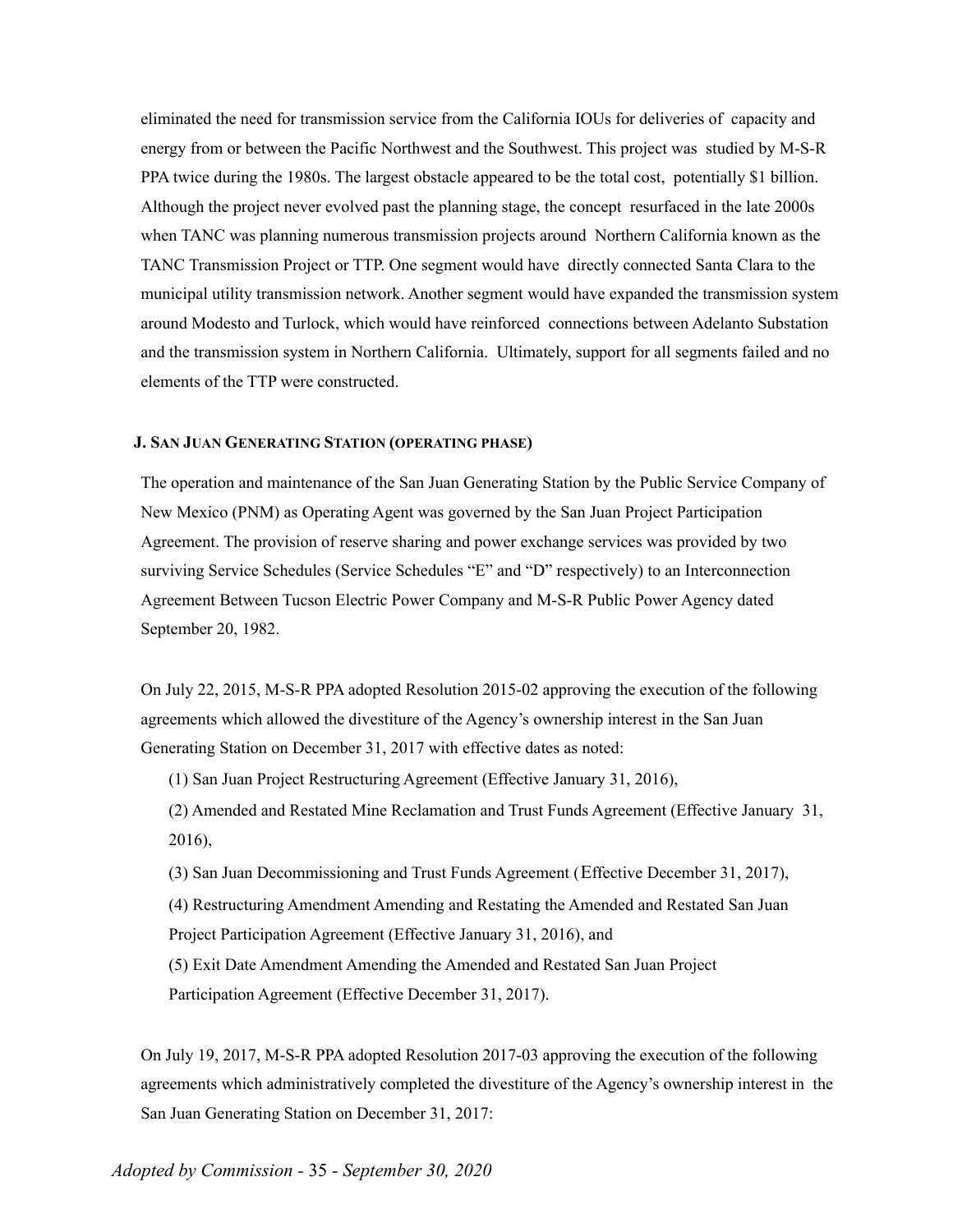- (1) Assignment, Assumption, Termination and Release Agreement,
- (2) New Exit Date Amendment Amending and Restating the Amended and Restated San Juan Project Participation Agreement,
- (3) Termination Agreement Capacity Option and Funding Agreement,
- (4) Amendment Agreement to San Juan Project Early Purchase and Participation Agreement.
- (5) Letter Agreement Termination of Interconnection Agreement between PNM and M-S-R,
- (6) Termination Agreement Amended and Restated Interconnection Agreement with Tucson Electric Power Company,
- (7) Amended and Restated NERC Delegation Agreement and Acknowledgment among Participants in San Juan Project,
- (8) Amended and Restated San Juan Project Designated Representative Agreement
- (9) Termination of San Juan Unit 4 Operating Procedure No. 1 Between PNM and M-S-R,
- (10) Instrument of Sale and Conveyance between M-S-R and PNM
- (11) Termination and Relinquishment by M-S-R.
- (12) Easement and Right of Entry.

The goals of the Agency in the divestiture of the San Juan Project were to relieve the Members from US EPA mandates to install uneconomic Clean Air Act Regional Haze station retrofits, to mitigate rapidly escalating Fuel and O&M costs, and to further comply with requirements of California Law including SB 1368 and AB 32. The benefits of the proposed restructuring of the San Juan Project were estimated to result in about \$6 million in immediate project operating cost savings, avoiding about \$28 million in station retrofit costs, allowing ongoing power cost savings valued at about \$200 million in a Navigant Consulting Inc. (NCI) 2014 study covering a 20-year period, and bounding current and future Agency liabilities. The Agency further caused the preparation of an Independent Consultant's Report as required under the Agency's Bond Indentures. In that report, the Independent Consultant found that through the seven-year period beginning in 2015 and continuing through the final retirement of the Agency's San Juan Project Revenue Bonds in July 2022, the Member's power supply costs would be reduced by \$81 million on a Net Present Value basis and that "it would be in accordance with sound utility practice to pursue a divestiture of the San Juan Unit No. 4 in accordance with the terms of the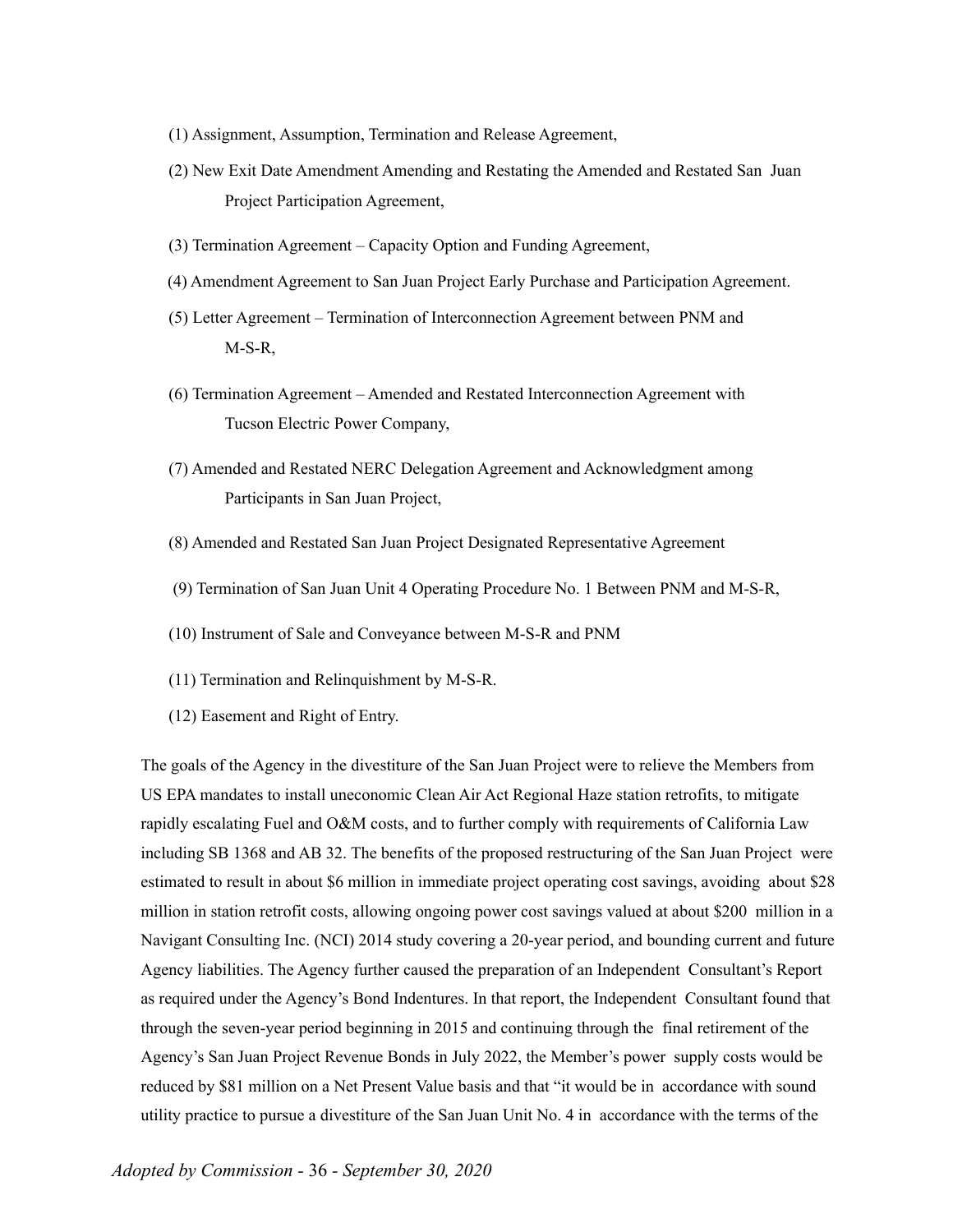Restructuring Agreements and that such divestiture would not impair the ability of the Agency to comply with Bond Covenants nor would it hinder the Agency's ability to make debt service payments as prescribed in its financing documents."

# **VI. HISTORIC LEGALAND REGULATORY ACTIONS**

Since its founding, M-S-R PPA has been party to a number of legal and regulatory actions. The following listing is intended to provide an overview of historic proceedings and provide context for past decisions by the Agency which subsequently influenced the development of its current projects, policies, and procedures.

#### **A. TUCSON ELECTRIC POWER COMPANY – BREACH OF CONTRACT**

Pursuant to Service Schedule B of the Interconnection Agreement between M-S-R PPA and TEP, M S-R PPA was afforded access to system energy from the TEP system for use or sale to third parties. Under a formula mechanism, M-S-R PPA paid production cost plus 3 mills/kWh hour to TEP for their assistance in administering M-S-R PPA's transactions. Upon commencement of the arrangement in 1982, M-S-R PPA secured a sale to SCE that was renewed annually through 1984. In 1985, TEP changed management and chose to contract directly with SCE leaving M-S-R PPA without counterparty. M-S-R PPA executed short-term sales arrangements with El Paso Electric Company and Texas-New Mexico Power Company, but it was obvious that M-S-R PPA had been damaged by TEP. On April 1, 1986, M-S-R PPA filed suit against TEP for Breach of Contract in Federal District Court and on October 31, 1989, M-S-R PPA was awarded a judgment against TEP for \$5 million.

# **B. STOLEN BEARER BONDS**

In the early 1980s, Bearer Bonds from two different series were reported to the Agency as being lost or stolen. M-S-R PPA obtained Surety Bonds to protect the Agency and replacement Bearer Bonds were issued. The original bonds were eventually purchased by a third party in Switzerland and under a Swiss doctrine of a good faith purchase were presented for payment. Suit was filed in the Supreme Court of the Sate of New York by the purported purchasers to perfect their claims. M-S-R PPA tendered defense of the claims to the issuers of the Surety Bonds and no further payments or action by the Agency were required. Similarly in 2018, documents related to the Series 2008M Bonds were reported missing by the direct placement bondholder, and the Trustee required the posting of a Surety Bond by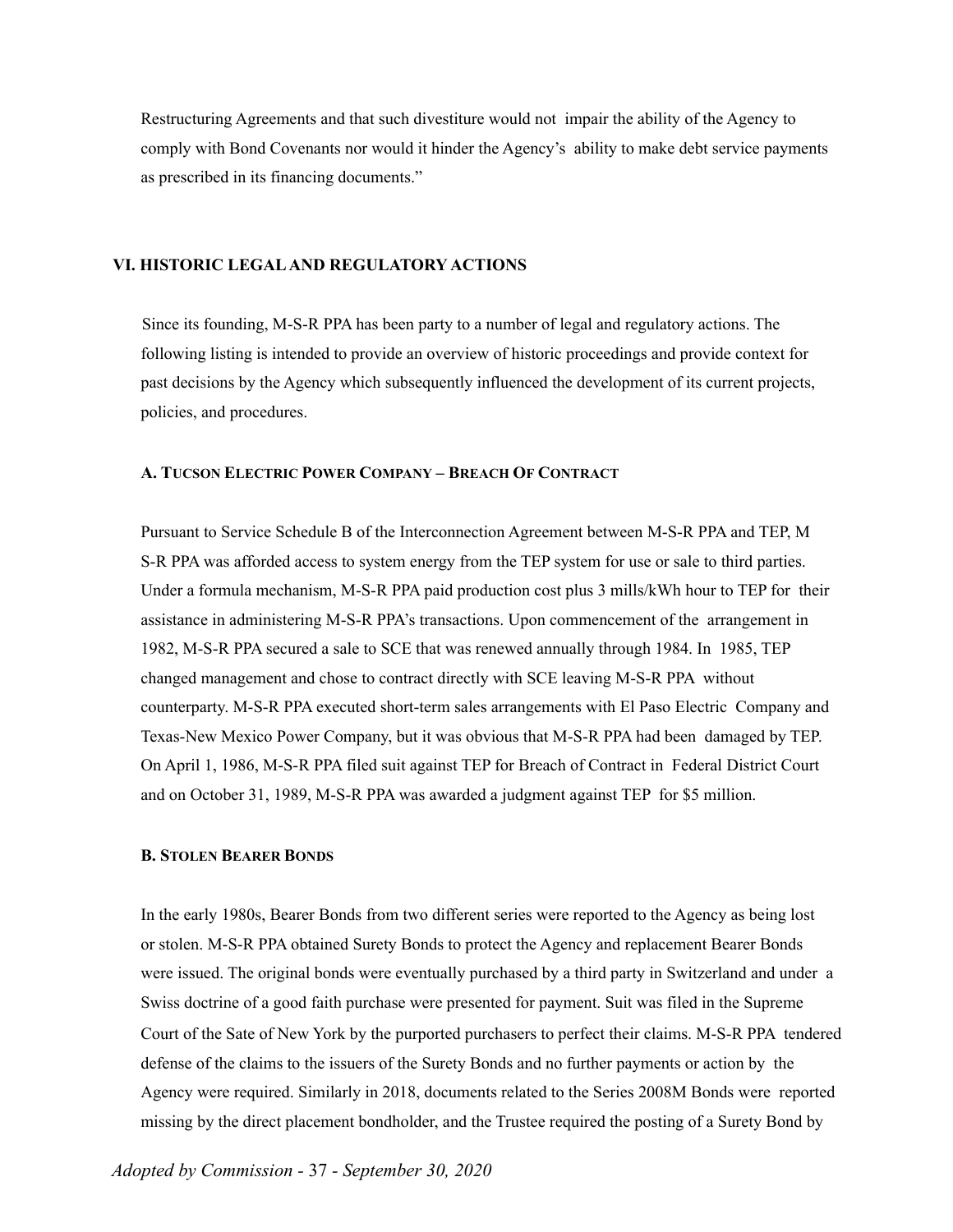the bondholder before these Bonds could be paid.

# **C. SIERRA CLUB/GRAND CANYON TRUST – CLEAN AIR ACT – SAN JUAN**

PNM, as Operating Agent and largest single owner of the San Juan Generating Station, was sued by Sierra Club/Grand Canyon Trust in 2002 over allegations of visibility/particulate violations. PNM subsequently negotiated a settlement (Consent Decree) in 2005 requiring retirement of the electrostatic precipitators used for particulate control on each of the four San Juan units and their replacement with baghouses, the installation of a mercury removal system, and the reduction of allowable limits for certain other emissions. Relying on PNM's estimate the total cost of the project of approximately \$110 Million, the San Juan Owners signed a Memorandum of Understanding to support PNM in its settlement with Sierra Club/Grand Canyon Trust. With this commitment, the project proceeded but ultimately cost in excess of \$320 million. M-S-R PPA's final share of the cost for Unit No. 4 was greater than \$24 million. The upgraded environmental systems were completed on Unit No. 4 in 2007. Ongoing environmental monitoring was required and continues in effect by the Remaining San Juan Participants.

#### **D. SIERRA CLUB GROUND WATER – SAN JUAN**

In December 2009, the San Juan Owners each received a notice of intent to sue under the Resources Conservation and Recovery Act (RCRA) from the Sierra Club alleging violations of ground and surface water contamination standards and improper placement of Coal Combustion Waste (CCW) in the San Juan mine. A settlement was eventually reached which resulted in a \$10 Million commitment by the San Juan Owners to construct a slurry wall to capture potential offsite transfer of groundwater water from the plant site and other related projects. The installation of the slurry wall has been delayed due to property rights issues and although approved for construction in 2014, was completed in 2018. Additional projects were completed at a cost limit established in the settlement by the Remaining San Juan Participants.

#### **E. SOUTHERN CALIFORNIA EDISON TRANSMISSION RATE CASES**

On November 21, 1991, SCE signed Negotiating Principles with M-S-R PPA regarding transmission service from Victorville-Lugo to Midway. These principles were formalized in an Agreement dated May 1, 1995 (FERC Rate Schedule No. 339). This agreement came to be called an Existing Transmission Contract (ETC) after the California Independent System Operator (CAISO) took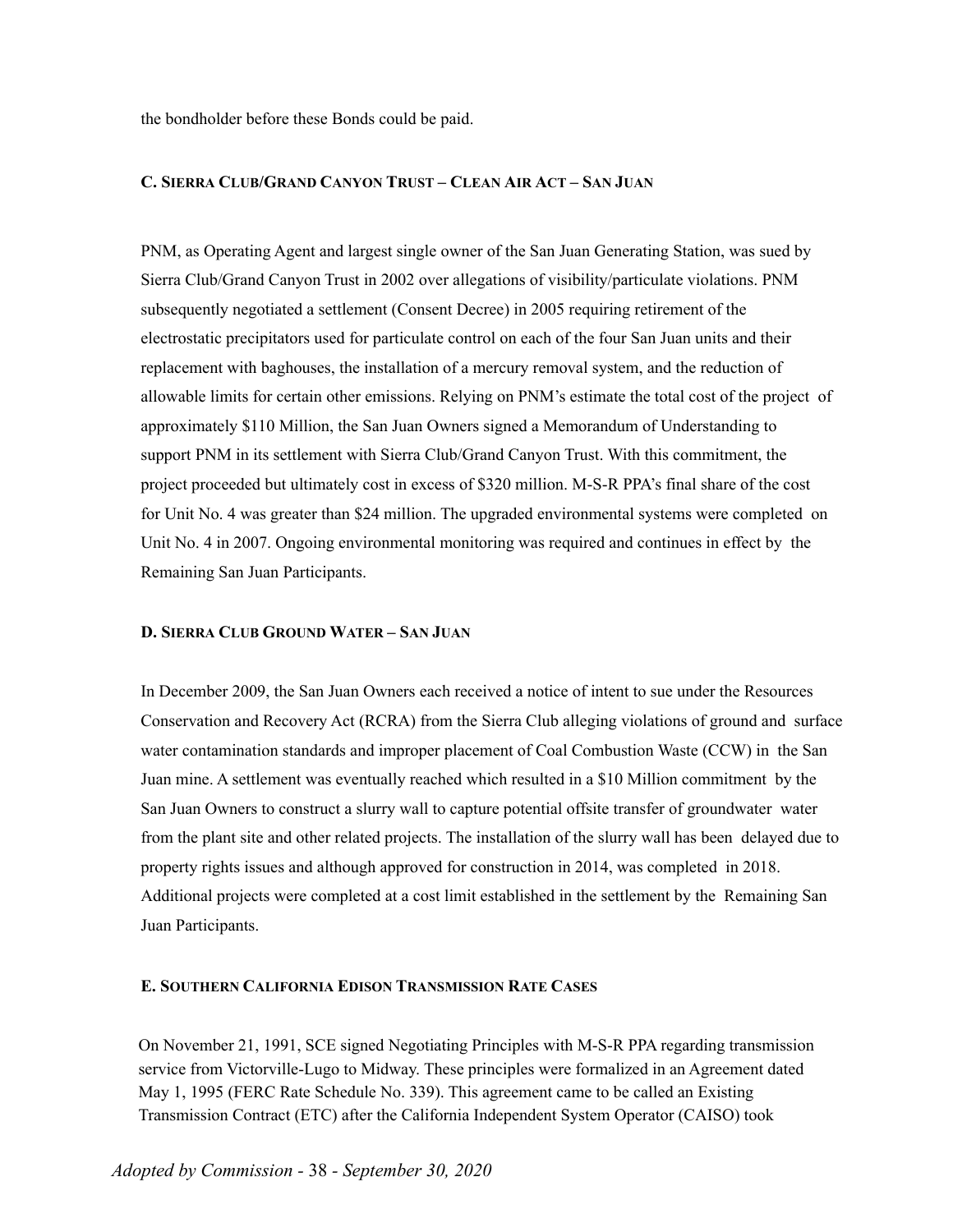operational control of the IOU transmission systems in 1998.

Since the ETC was implemented, SCE has exercised its rights under the contract and applied to FERC to have the rates and charges for transmission service modified. Starting in 2008, SCE filed rate cases before the FERC that had the effect of increasing the costs of the transmission service provided to M S-R PPA by orders of magnitude. M-S-R PPA vigorously contested these cases before FERC and, in adjudicated settlement processes, achieved and maintained rate-freezes with a transition to rolled-in rates. However, once the rate-freeze period ended on January 1, 2014, the stated rates under SCE's tariff increased to a level that rendered the transmission service uneconomic.

Each of the M-S-R PPA Members subsequently caused independent studies to be performed and to reach conclusions that alternate means of delivering San Juan Project Capacity and Energy was more economic and efficient than continuing to utilize the SCE TSA. Effective January 1, 2014 the M-S-R PPA Transmission Service was reduced from 150 MW to 98 MW on behalf of Santa Clara; effective January 1, 2015 reduced to 75 MW on behalf of Redding; and effective May 1, 2015 was terminated in its entirety on behalf of MID.

# **F. BONNEVILLE POWER ADMINISTRATION POWER SALES AGREEMENT AND OTHER LITIGATION**

On September 30, 1997, Bonneville Power Administration (BPA or Bonneville) and M-S-R PPA executed a Firm Power Sales Agreement (BPAAgreement) which guaranteed that BPA would sell M-S-R PPA excess federal power through September 2004, and potentially until April 2013. The agreement required that BPA provide M-S-R PPA with an annual forecast of available excess federal power for the upcoming ten years and that BPA determine whether the anticipated amount of excess federal power would cover M-S-R PPA's energy needs for the sixth year beyond the current year. If Bonneville determined in any two consecutive years that it would have insufficient excess federal power to serve M-S-R PPA's needs and properly notified M-S-R PPA of this in writing, the Sales Agreement would of its own force terminate five years from the date shown on Bonneville's notice of termination.

In 1999 and 2000 BPA issued annual ten-year forecasts projecting that no excess federal power would be available in 2004 and 2005 and provided the two notices necessary to terminate the BPA Agreement effective September 30, 2005.

M-S-R PPA filed three petitions for review with the Ninth Circuit U.S. Court of Appeals challenging: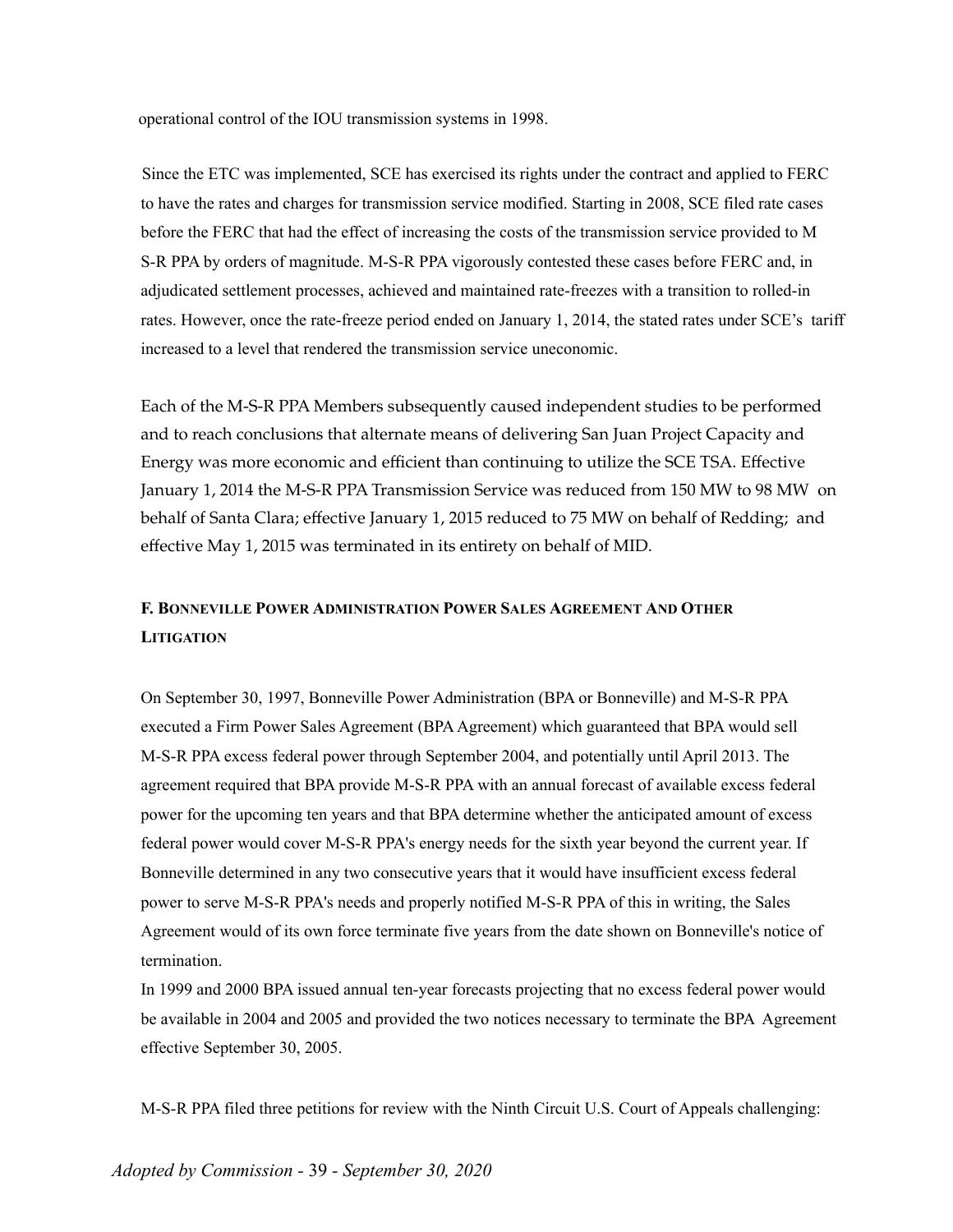(1) Bonneville's reliance on factors other than its "then current contracts" for its August 30, 1999 forecast of excess federal power, its determination of insufficient excess federal power to serve M-S R's needs in 2005, and the timeliness of its October 20, 1999 notice of that determination; (2) Bonneville's reliance on factors other than its "then-current contracts" for its September 28, 2000 "preliminary forecast" of excess federal power, and the timeliness of its September 29, 2000 notice of that power determination; and (3) the timeliness of Bonneville's December 19, 2000 "final" excess federal power forecast. M-S-R PPA contended these "fatal flaws" rendered the 1999 and 2000 determinations of excess power "void and of no force or effect" and required the Court to enjoin the termination of the BPAAgreement.

The Court determined that although M-S-R PPA contended that Bonneville failed to abide by the requirements of the BPAAgreement when forecasting excess federal power, M-S-R PPA actually challenged a decision made pursuant to BPA's statutory authority to forecast excess federal power. The Court further found that Congress implicitly delegated to BPA the authority to develop the necessary procedures to implement the marketing of excess federal power and that it was eminently reasonable for Bonneville to ground its forecasts in the best information available at that time, *i.e*., predictions of future energy demand derived from its subscription process. The Court found BPA's consideration of these factors was neither arbitrary nor capricious and further found that it saw nothing arbitrary or capricious about BPA accounting for its unconditional obligations before its conditional ones. Finally, the Court determined that M-S-R's Timeliness Claims sounded in contract, and dismissed them for lack of jurisdiction. (*M-S-R Public Power Agency v. Bonneville Power Admin. 297 F.3d 833 (9 thCir. 2002*))

In 2011 BPA adopted Dispatcher Standing Order-216 (DSO-216) and a subsequent Record of Decision (ROD) regarding Environmental Redispatch. Pacific Northwest parties filed complaints to the Federal Energy Regulatory Commission (FERC). The ROD was subsequently overturned, but not before there were significant curtailments in summer 2011. BPA then filed an Oversupply

Management Protocol (OMP) with FERC and unilaterally applied it during the 2012 runoff season resulting in similar curtailments. Subsequently, the FERC accepted the oversupply protocol as an interim remedy conditioned upon Bonneville's filing of a proposed methodology for allocating displacement costs "in a manner that results in comparability in the provision of transmission service for all resources." BPA filed a request asking the FERC to reconsider its condition that BPA file a cost allocation methodology before the Commission would fully accept the oversupply protocol and its directive to file a new cost allocation methodology within 90 days of the order. The OS-14 rate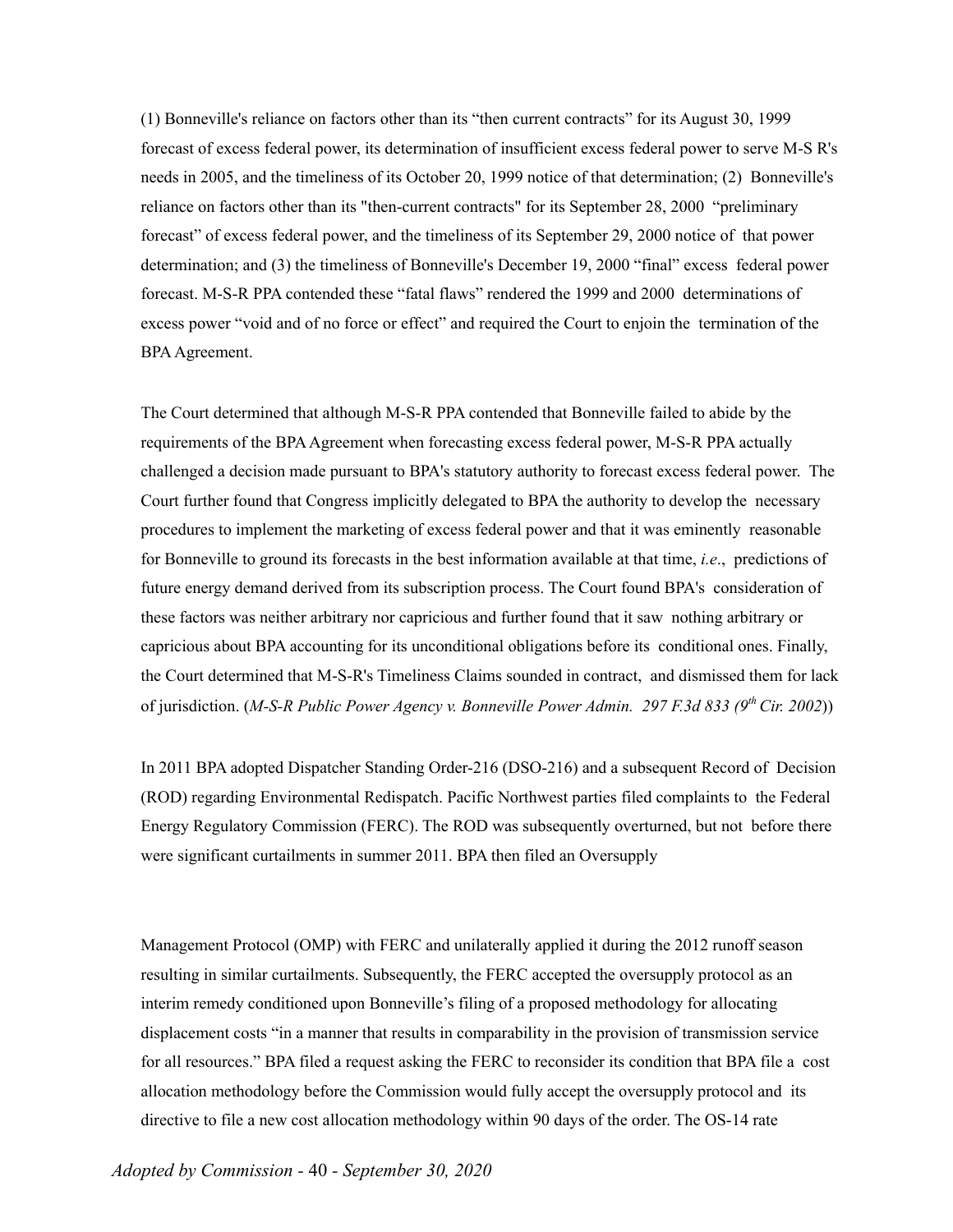proceeding, which established rates to recover the costs incurred under BPA's Oversupply Management Protocol, was concluded on March 27, 2014.

On July 23, 2015, BPA concluded the BP-16 rate proceeding to set power and transmission rates for the FY 2016 to 2017 rate period by issuance of the final Record of Decision. The rate schedules continue to allocate oversupply costs to generators within the BPA Balancing Area Authorities (BAAs) in proportion to their transmission schedules compared to total schedules during the oversupply period. Issues currently being addressed in post-case workshops include: Agency level financial reserves policy, Southern Intertie value issues, secondary revenue projections, debt repayment model, Montana wind development issues, capital investment strategies, and cost containment. The BP-20 rate proceeding was completed and new rates took effect October 1, 2019.

#### **G. CALIFORNIA SENATE BILL 1368**

California Senate Bill 1368 (SB 1368 – Statues of 2006) established an Emissions Performance Standard of and prohibited certain investments in non-compliant facilities. Regulations promulgated by the California Energy Commission pursuant (CEC) to SB 1368 (06-OIR-1) restrict investments in baseload generation that does not meet an Emissions Performance Standard of 1,100 pounds of  $CO<sub>2</sub>$  per MWh of electricity, with limited exceptions including but not limited to routine maintenance, requirements of pre-existing contractual commitments, system reliability, or threat of significant financial harm. The law and related regulations require ongoing review and determination as to whether investments at the San Juan Project are permitted or are proscribed "covered procurements." M-S-R PPA reviewed all prospective San Juan Project Capital Budget Items and made findings as to whether or not they constitute routine maintenance, are required by Prudent Utility Practice, or otherwise meet any of the exceptions or exemptions provided in the California Energy Commission's (CEC) regulations. Capital Budget Items that impermissibly extend the life of the San Juan Project or otherwise fail to meet the requirements of the regulations may not be approved by the Agency. Through contractual arrangements with other San Juan owners, M-S-R PPA was relieved from the obligation of paying for Capital Budget Items effective July 1, 2014. Through the Restructuring Agreements, M-S-R PPA was relieved from requirements to vote on Capital Budget Items effective January 31, 2016. Therefore, M-S-R PPA no longer needs to make determinations pursuant to SB 1368 regulations.

On November 14, 2011, National Resources Defense Council (NRDC)/Sierra Club filed a petition with the CEC alleging California publicly owned utilities (POUs) are ignoring or violating the emission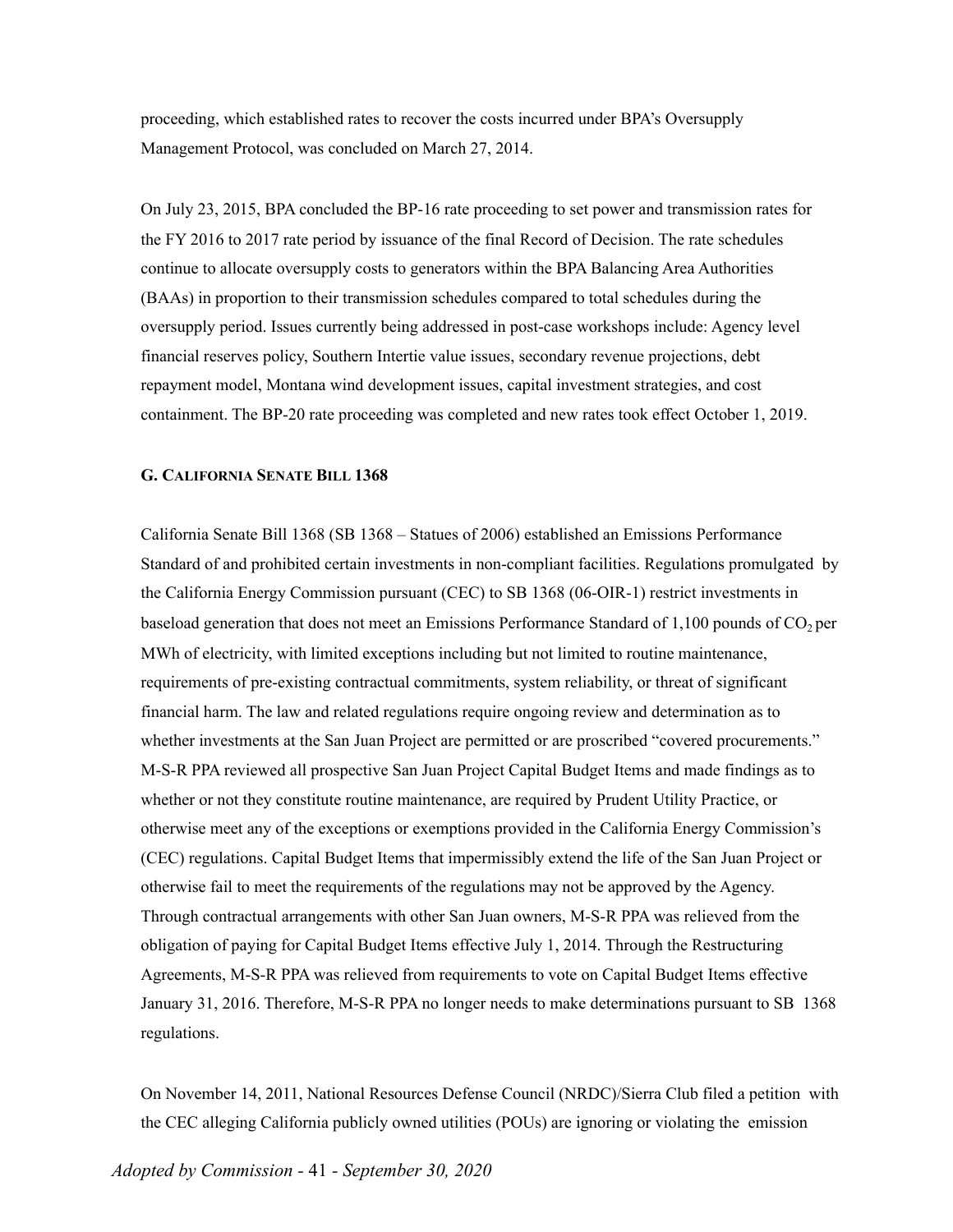performance standards as they may be applicable to investments in coal-fired generating facilities such as the San Juan Project. In response, on January 12, 2012, the CEC issued an Order Instituting Rulemaking (12-OIR-01) to review the emission performance standard. On July 9, 2012, the CEC issued Tentative Conclusions and Requests for Additional Information followed by a Request for Reply Comments on August 31, 2012. As described in these requests, CEC considered amending their regulations to require the filing of additional information by POUs but did not propose any substantive changes in the emission performance standard. On March 19, 2014 the CEC in a Rulemaking concluded that the threshold for reporting capital projects under SB1368 should be set at \$2.5 million (or about 0.28 percent of annual capital expenditures for the San Juan Project). The CEC further required that Publicly Owned Utilities (POUs) provide an annual compliance plan with the Energy Commission for each non-EPS compliant facility, including for investments, capital expenditures, contractual changes, sales of interest or other activity; however, this requirement has an exemption for any facilities for which a POU has entered into a binding agreement to divest itself within five years; the exemption to remain for as long as the binding agreement is in place or the divestment has been completed. Given the execution of the Restructuring Agreements, M-S-R PPA believed it had met the requirements for this exemption. With the completion of the divestiture of the San Juan assets, this requirement and associated exemption is now moot.

#### **VII. FINANCING HISTORY**

In September 1982, M-S-R PPA purchased from TEP certain system rights and an option to purchase a 28.8 percent interest in San Juan Unit 4 from PNM by May 1995. M-S-R PPA issued a promissory note to TEP for the purchase price with the intent to replace the note with permanent financing. Before the permanent financing structure was completed, M-S-R PPA negotiated an early purchase of the ownership interest in San Juan Unit 4 from PNM effective December 31, 1983.

In June 1983, M-S-R PPA issued its \$215,000,000 San Juan Project Bond Anticipation Notes, Series A (Series A Notes) and \$232,000,000 San Juan Project Revenue Bonds, Series A (Series A Bonds) for the purpose of financing the portion of San Juan Project costs covering the payments to TEP and PNM. The decision to use the Series A Notes was to take advantage of the much lower short-term interest rates.

In October 1984, M-S-R PPA issued its \$220,600,000 San Juan Project Bond Anticipation Notes, Series B (Series B Notes) to provide funds to pay the Series A Notes. The Series B Notes did not mature until 1989, but a California initiative in 1985 would have, if approved by voters, limited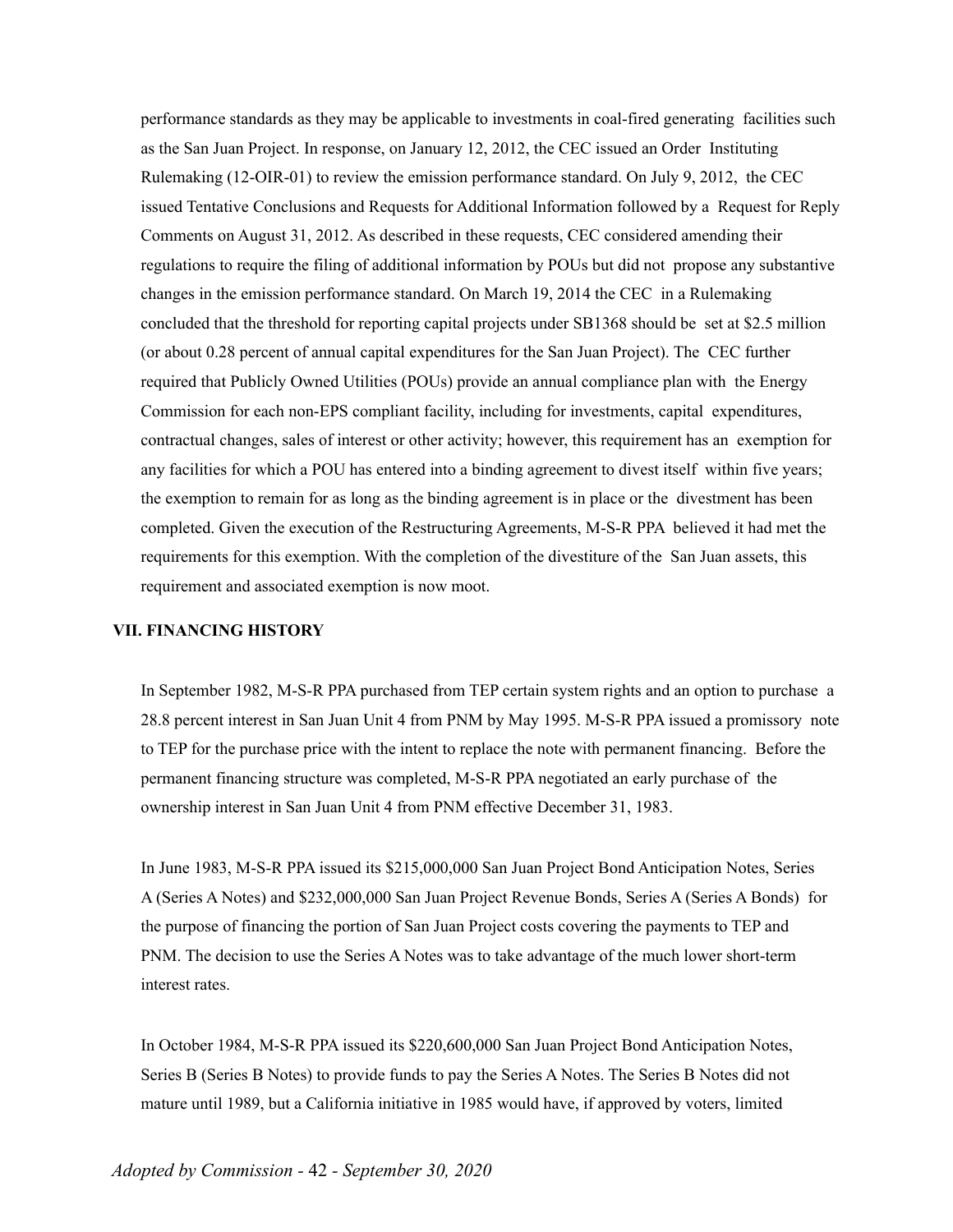municipal entities from securing long term financing. Facing the potential of having no means for meeting its obligations for the Series B Notes, M-S-R PPA issued its \$267,245,000 San Juan Project Revenue Bonds, Series B (Series B Bonds) to provide funds to pay the Series B Notes in August 1985. (The California initiative subsequently failed.)

In March 1987, M-S-R PPA issued its \$273,760,000 San Juan Project Revenue Bonds, Series C (Series C Bonds) to refund \$244,795,000 aggregate principal amount of Series B Bonds.

In January 1990, M-S-R PPA issued its \$86,000,000 San Juan Revenue Bonds, Series D (Series D Bonds) to refund \$76,675,000 aggregate principle of Series A Bonds.

M-S-R PPA issued its \$117,135,000 Series E Bonds in April 1991 to finance its ownership interest in the Southwest Transmission Project. The funds were used to construct a portion of the Mead-Phoenix Transmission Project, a portion of the Mead-Adelanto Transmission Project, and set aside \$5 Million for possible improvements on the PG&E Transmission system north of Midway Substation. PG&E improvements were ultimately completed without the need for funds from M-S-R PPA and construction costs for the Southwest Transmission Project were less than projected. In February 1997, M-S-R PPA took the available cash (\$28.47 Million) and retired certain Series E Bonds.

In 1993, M-S-R PPA issued \$108,960,000 San Juan Project Bonds, Series F (Series F Bonds) – April 1993 to refund certain Series A Bonds.

M-S-R PPA has issued refunding bonds to take advantage of improved interest rates over the years. In 1995, M-S-R PPA neared its limit for outstanding bond debt under the original bond indentures and instituted a Subordinate Lien Indenture to complete refundings and to issue variable rate date not permitted under the original bond indentures. In addition, Internal Revenue Service rules limit the number of refundings as being eligible for tax-exempt status. Therefore, certain refunding debt was issued as taxable debt.

In 1995, M-S-R PPA issued \$21.3 Million, San Juan Project Subordinate Lien Revenue Bonds, Series 1995B (Series 1995B Bonds) – December 1995 (Tax-Exempt) and \$22.45 Million, San Juan Project Subordinate Lien Revenue Bonds, Series 1995C (Series 1995C Bonds) – December 1995 (Taxable) to refund certain Series B Bonds.

In 1997, M-S-R PPA issued floating rate debt to refund certain Series C Bonds and Series D Bonds: *Adopted by Commission -* 43 *- September 30, 2020*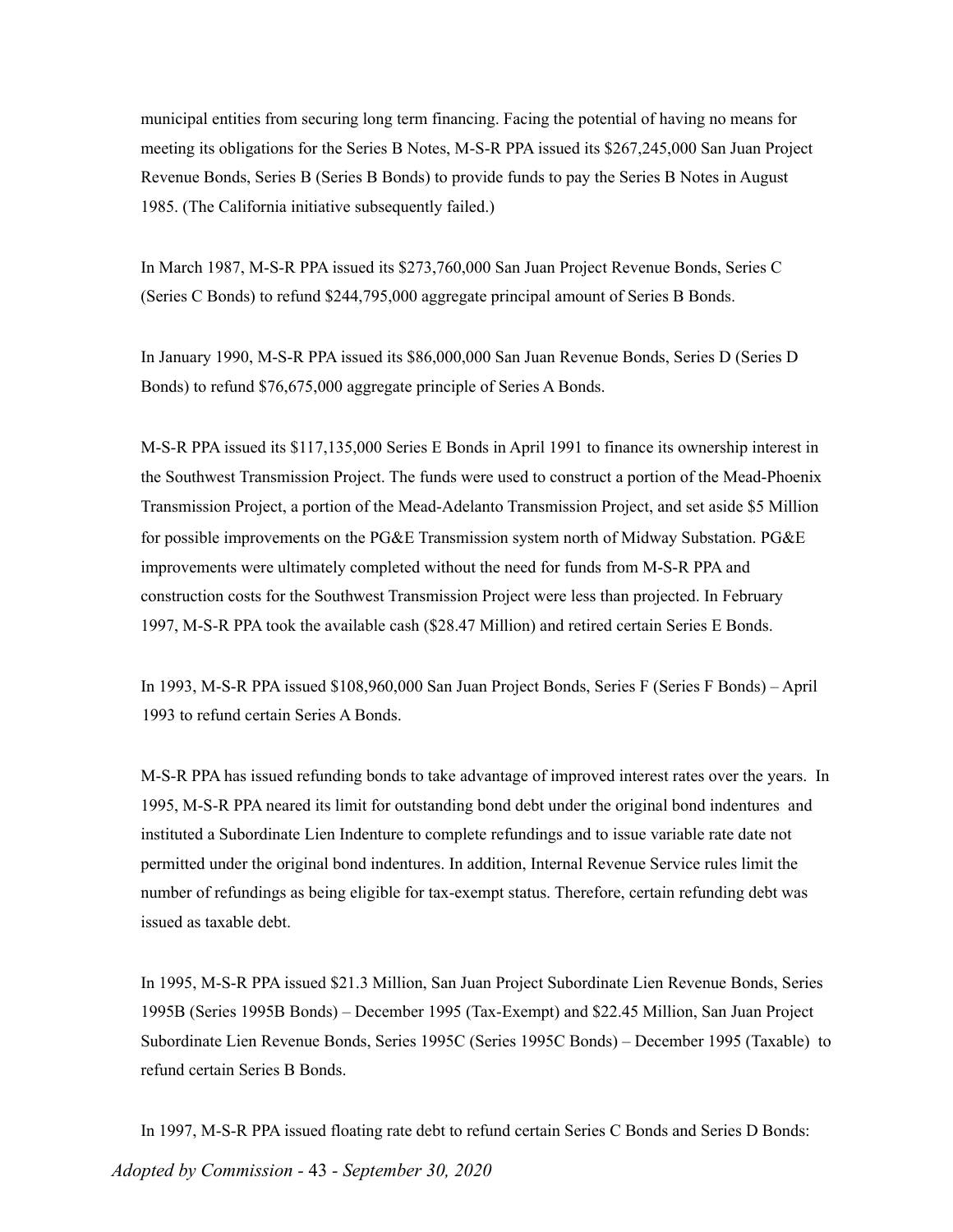• \$97,515,000 San Juan Project Bonds, Series G (Series G Bonds) – March 1997 • \$86,700,000 San Juan Project Bonds, Series H (Series H Bonds) – March 1997 • \$65,000,000 San Juan Project Subordinate Lien Revenue Bonds, Series 1997D (Series 1997D Bonds) –March 1997 (Tax-Exempt)

• \$65,000,000 San Juan Project Subordinate Lien Revenue Bonds, Series 1997E (Series 1997E Bonds) –March 1997 (Taxable)

In 1998, M-S-R PPA issued debt that was the subject of an interest rate swap with Morgan Guarantee Trust Company of New York to refund certain Series A and Series C Bonds.

- \$62,500,000 San Juan Project Subordinate Lien Revenue Bonds, Series 1998F (Series 1998F Bonds) –November 1998 (Tax-Exempt)
- \$17,000,000 San Juan Project Subordinate Lien Revenue Bonds, Series 1998G (Series 1998G Bonds) –November 1998 (Taxable)

In 2001, M-S-R PPA issued \$64,320,000 San Juan Project Bonds, Series 2001I (Series I Bonds) – September 2001 to refund outstanding Series E transmission project bonds.

In 2003, M-S-R PPA issued \$54,435,000 San Juan Project Subordinate Lien Revenue Bonds, Series 2003I (Series 2003I Bonds) – May 2003 floating rate debt that was subject to an interest rate swap agreement from 2002 with Bear Sterns Capital Markets, Inc to refund certain Series F Bonds.

In 2004, M-S-R PPA issued \$50,330,000 San Juan Project Subordinate Lien Revenue Bonds, Series 2004J (Series 2004J Bonds) – March 2004 to refund certain Series H Bonds and the outstanding Series 1995C Bonds.

In 2007, M-S-R PPA issued \$48,305,000 San Juan Project Subordinate Lien Revenue Bonds, Series 2007K (Series 2007K Bonds) – December 2007 to refund the outstanding Series G Bonds.

In 2008, M-S-R PPA issued the following bonds to refund certain San Juan Project Subordinate Lien Revenue Bond from Series 1995B, Series 1997E, Series 1998F, Series 1998G and Series 2003I: • \$118,865,000 San Juan Project Subordinate Lien Revenue Bonds, Series 2008L (Series 2008L Bonds) – July 2008

• \$62,500,000 San Juan Project Subordinate Lien Revenue Bonds, Series 2008M (Series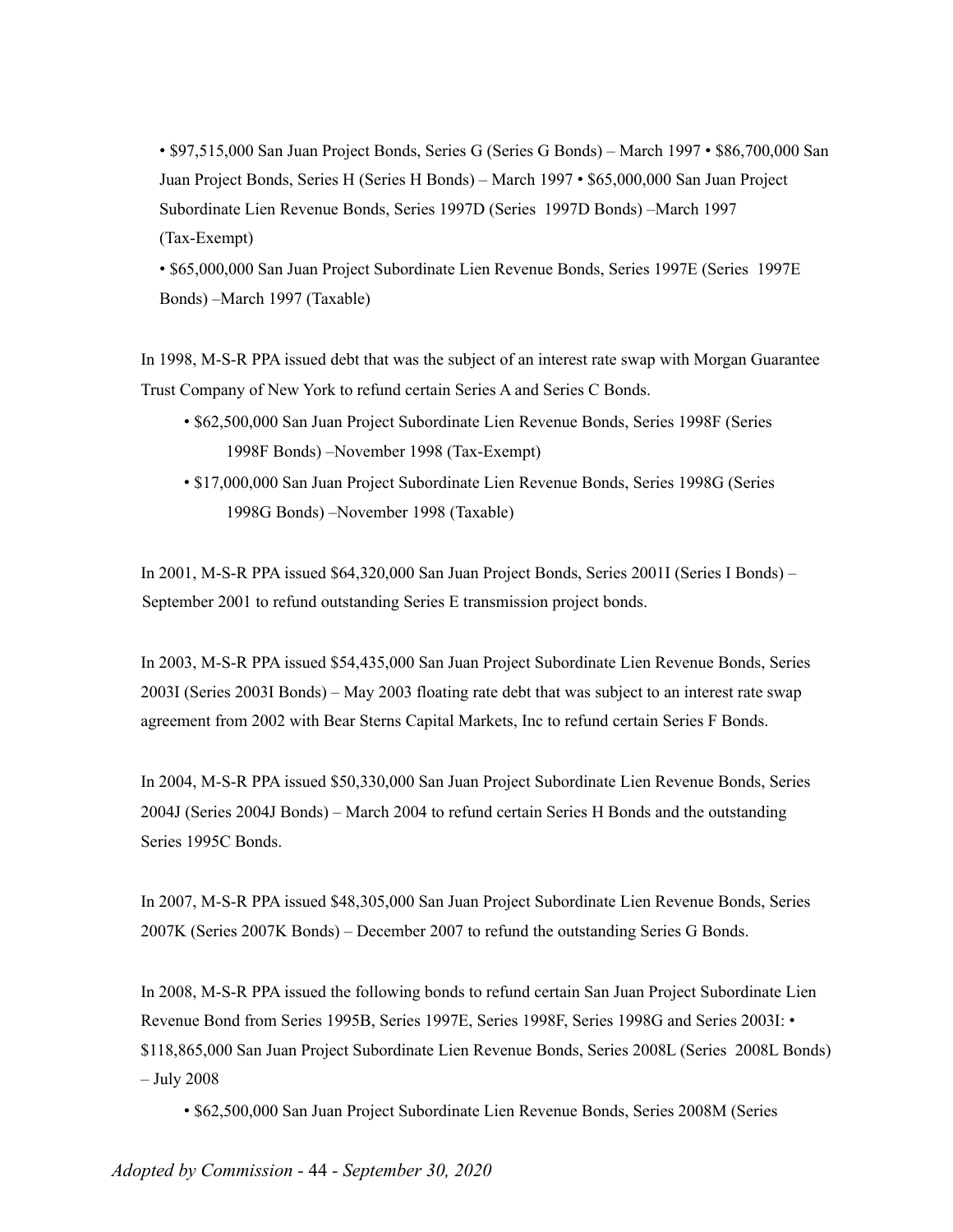2008M Bonds) – July 2008

• \$17,000,000 San Juan Project Subordinate Lien Revenue Bonds, Series 2008N (Series 2008N Bonds) – July 2008

Also in 2008, interest rate swap agreements for the entire Series 2008M Bonds and Series 2008N Bonds were entered into with Morgan Guaranty Trust Company of New York.

In 2011, M-S-R PPA issued \$34,050,000 San Juan Project Subordinate Lien Revenue Bonds, Series 2011O (Series 2011O Bonds) – April 2011 to refund certain Series 2001I Bonds. Also in 2011, M-S-R PPA remarketed and reissued the Series 2008M Bonds and Series 2008N Bonds to Wells Fargo Bank, National Association pursuant to a Continuing Covenant Agreement.

In 2013, M-S-R PPA issued \$57,485,000 San Juan Project Subordinate Lien Revenue Bonds, Series 2013P (Series 2013P Bonds) – Fall 2013 (Taxable) which were replaced with \$55.600 Million, San Juan Project Subordinate Lien Revenue Bonds Series 2014Q (Series 2014Q Bonds) – Spring 2014 (Tax-exempt) to refund certain Subordinate Lien Revenue Bonds Series 1997D.

In 2016 M-S-R PPA realized \$60 Million in cash from the sale of the Southwest Transmission Project. These funds were used to call and defease certain bonds and partially terminate swap arrangements at a total cost of \$51.7 million to reduce the remaining debt service payments by an amount of \$54.9 million. In addition, certain funds were used to partially fund a decommissioning trust fund, partially fund a mine reclamation trust fund, and to fund a debt service coverage revolving fund.

In 2018, M-S-R PPA issued \$98,850,000 San Juan Project Bonds, (Series 2018R Bonds) – Spring 2018 (Tax-exempt) which replace outstanding Series 2008L Bonds and refund outstanding Series 2008M Bonds and Series 2008N Bonds.

As of December 31, 2020, M-S-R PPA is scheduled to have the following outstanding debt:

| Issue                                                   | Year<br>of<br><i><u><b>Issue</b></u></i> | <b>Maturity</b> | Coupon<br>Rates % | <b>Amount of</b><br><b>Issue</b> | Principal<br>Outstanding |
|---------------------------------------------------------|------------------------------------------|-----------------|-------------------|----------------------------------|--------------------------|
| San Juan Subordinate Lien<br>Revenue Bonds Series 2018R | 2018                                     | 2019-2022       | $4.00 - 5.00$     | \$98,850,000                     | \$51,195,000             |
| <b>Total</b>                                            |                                          |                 |                   | \$98,850,000                     | \$51,195,000             |

*Adopted by Commission -* 45 *- September 30, 2020*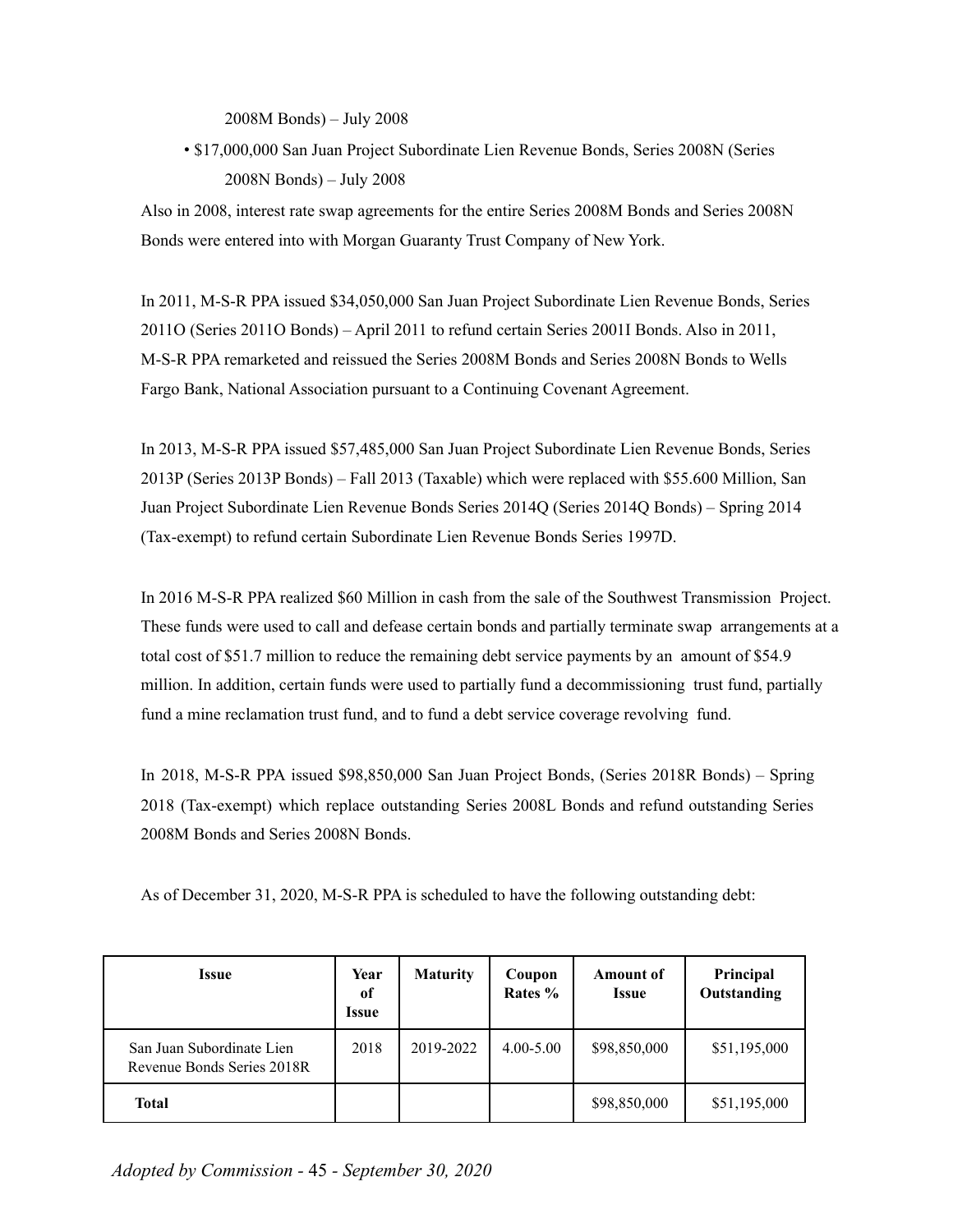# **ALPHABETICAL LIST OF EXHIBITS:**

| <b>EXHIBIT</b>                                                                                                                                                                                                                                                                                                                                                                                                                                                                                          | <b>TAB</b> |
|---------------------------------------------------------------------------------------------------------------------------------------------------------------------------------------------------------------------------------------------------------------------------------------------------------------------------------------------------------------------------------------------------------------------------------------------------------------------------------------------------------|------------|
| <b>Asset Capitalization Policy - Resolution No. 2014-06 Adopted August</b><br>20, 2014 Regarding Asset Capitalization Policy                                                                                                                                                                                                                                                                                                                                                                            | 23         |
| <b>Baker Tilly Virchow Krause LLP</b> - Engagement of Baker Tilly<br>Virchow Krause LLP as independent accountants dated September 25,<br>2015                                                                                                                                                                                                                                                                                                                                                          | 13         |
| <b>Big Horn Operating Procedures</b> – Service Schedule A to the Operating<br>Agreement, Amended and Restated Big Horn Operating Procedures,<br>adopted by the M-S-R PPA Commission November 23, 2012 per<br>Resolution 2012-05                                                                                                                                                                                                                                                                         | 43         |
| <b>Big Horn II Operating Procedures</b> - Operating Agreement Service<br>Schedule K - Operating and Accounting Procedures For Big Horn II<br>Wind Energy Project adopted by the M-S-R Commission May 18, 2011<br>pursuant to Resolution 2011-05                                                                                                                                                                                                                                                         | 45         |
| <b>CEOA Guidelines</b> – Resolution No. 95 – 1, Adopted February 22,<br>1995, Adopting Guidelines For The Implementation of the California<br><b>Environmental Quality Act</b>                                                                                                                                                                                                                                                                                                                          | 53         |
| Clean Air Act Allowances - M-S-R Clean Air Act SO2 Allowance<br>Policy Adopted by M-S-R Commission September 28, 2005                                                                                                                                                                                                                                                                                                                                                                                   | 47         |
| <b>Conflict of Interest Code</b> - Conflict of Interest Code for M-S-R<br>Public Power Agency effective July 6, 2016                                                                                                                                                                                                                                                                                                                                                                                    | 21         |
| <b>Coordinator Services - Agreements for M-S-R Coordinator Services</b><br>by and between M-S-R Public Power Agency and the Modesto<br>Irrigation District, dated May 28, 1999, September 7, 2004, March 23,<br>2011 as amended March 18, 2015, and March 1, 2018.                                                                                                                                                                                                                                      | 42         |
| <b>Counterparty Credit Reporting - M-S-R General Manager's</b><br>administrative directive dated August 6, 2020 regarding Counterparty<br>Credit Reporting.                                                                                                                                                                                                                                                                                                                                             | 34         |
| <b>Decommissioning Agreement</b> – San Juan Decommissioning and Trust<br>Funds Agreement Among Public Service Company of New Mexico, Tucson<br>Electric Power Company, The City of Farmington, New Mexico, M-S-R<br>Public Power Agency, The Incorporated County of Los Alamos, New<br>Mexico, Southern California Public Power Authority, City of Anaheim,<br>Utah Associated Municipal Power Systems, Tri-State Generation and<br>Transmission Association, Inc., and PNMR Development and Management | 37         |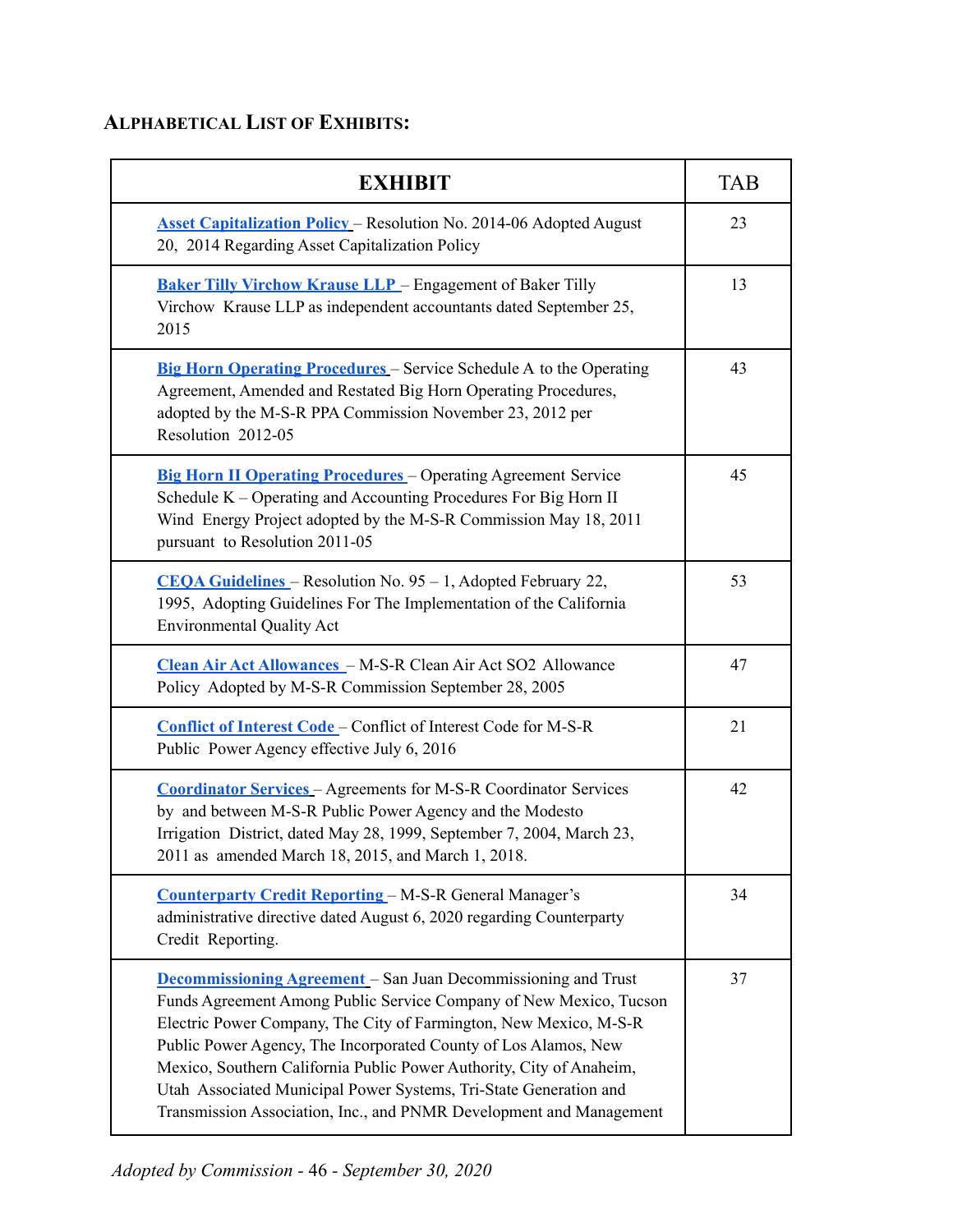| Corporation, dated July 31, 2015.                                                                                                               |    |
|-------------------------------------------------------------------------------------------------------------------------------------------------|----|
| <b>Debt Management</b> – Resolution No. 2017-01, Adopted May 17,<br>2017, Regarding Debt Management Policy                                      | 33 |
| <b>Debt Service Coverage</b> – Resolution No. 2014-07 Adopted September<br>24, 2014 Regarding Calculation of Debt Service Coverage              | 19 |
| <b>Debt Service Coverage Revolving Fund – Resolution No. 2016-02</b><br>Adopted July 20, 2016 Regarding Debt Service Coverage Revolving<br>Fund | 20 |

| Operating Procedures.                                                                                                                                                                                                                  |                |
|----------------------------------------------------------------------------------------------------------------------------------------------------------------------------------------------------------------------------------------|----------------|
| <b>Duncan, Weinberg, Genzer &amp; Pembroke, PC</b> - Legal Services<br>Agreement Between the M-S-R Public Power Agency and Duncan,<br>Weinberg & Miller, PC dated as of January 17, 1986                                               | 6              |
| Election and Duties of Officers $=$ Resolution No. 2013 – 01<br>Adopted March 20, 2013 Regarding Election and Duties of Officers                                                                                                       | $\overline{2}$ |
| <b>Energy Risk Management Policy – Resolution No. 2013 – 06</b><br>Adopted October 16, 2013 Regarding Energy Risk Management Policy<br>and Risk Management Guidelines                                                                  | 18             |
| <b>Filing of Quarterly Treasurer's Reports and Annual Audits -</b><br>Memorandum Dated November 23, 2015 Regarding Filing of Quarterly<br>Treasurer's Reports and Annual Audits                                                        | 24             |
| <u>Financial Management Committee Bylaws</u> – Resolution No. 2013 – 10<br>Adopted October 16, 2013 Amended and Restarted Rules Of Procedure<br>For The Financial Management Committee                                                 | 17             |
| <b>General Manager Succession Plan</b> - General Manager Succession<br>Plan dated February 19, 2020                                                                                                                                    | 15             |
| <b>Investment Policy Guidelines</b> of the M-S-R Public Power Agency<br>2020 (approved by Commission February 19, 2020)                                                                                                                | 32             |
| <b>Investment Signatories</b> – Resolution No. 2012 -03 Adopted July 18,<br>2012 Approving Signatories Authorized to Invest M-S-R Public Power<br>Agency Monies in the Local Agency Investment Fund and Other<br>Permitted Investments | 22             |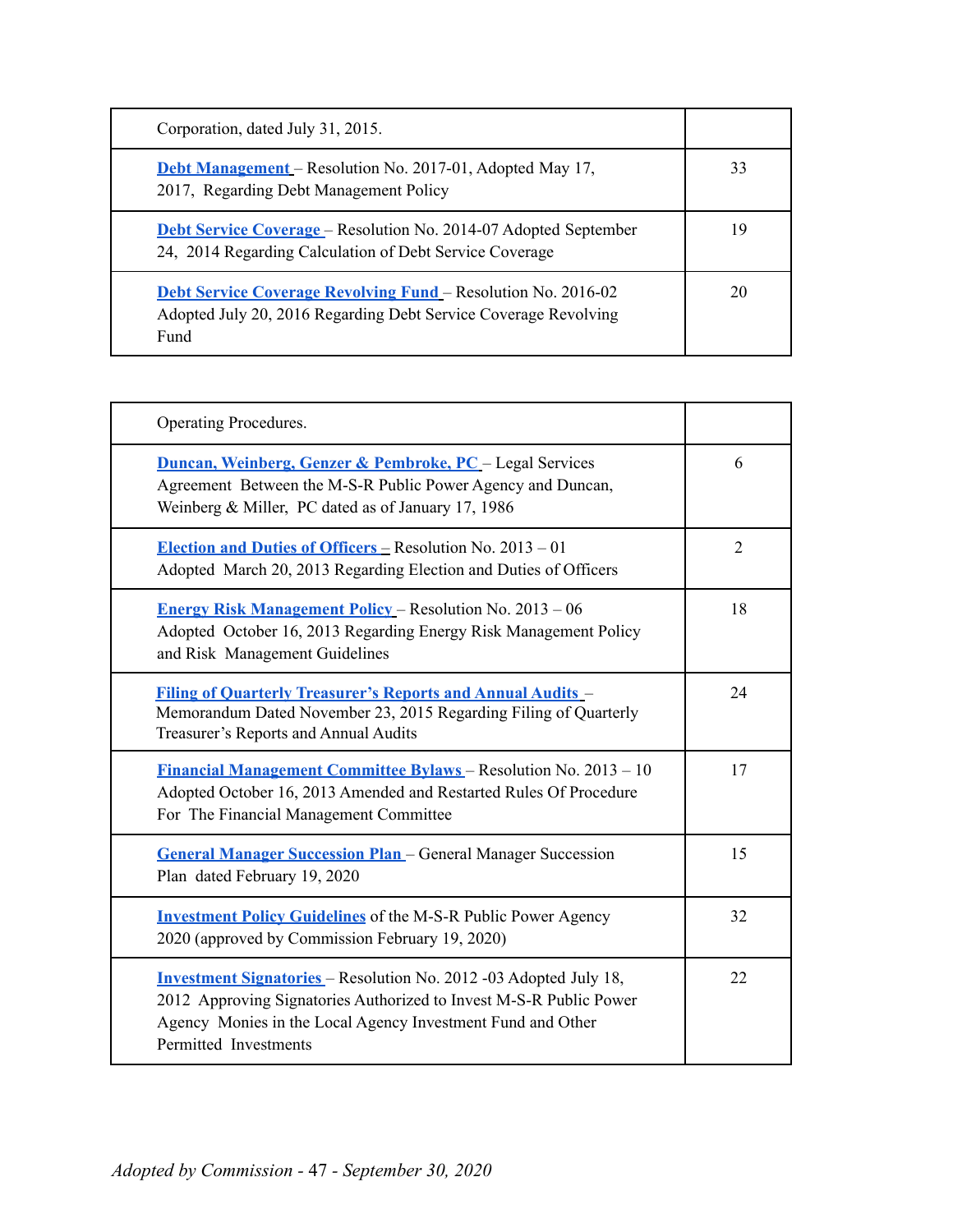| <b>Joint Exercise Of Powers Agreement</b> – M-S-R Public Power Agency By<br>And Among the Modesto Irrigation District and the City Of Santa Clara<br>and the City Of Redding, dated as of April 29, 1980, Amended and<br>Restated as of November 17, 1982, as amended by Amendment Number 1<br>to the Amended and Restated Joint Powers Agreement, dated June 26,<br>1990, and by Amendment 2 to the Amended and Restated Joint Exercise<br>of Powers Agreement, dated January 24, 2006 | 1  |
|-----------------------------------------------------------------------------------------------------------------------------------------------------------------------------------------------------------------------------------------------------------------------------------------------------------------------------------------------------------------------------------------------------------------------------------------------------------------------------------------|----|
| <b>KBT, LLC</b> – Agreement for Professional Services by and between<br>KBT, LLC and M-S-R Public Power Agency dated September 15, 2010                                                                                                                                                                                                                                                                                                                                                 | 10 |
| $L & R$ Workplan – California and Federal Legislative And<br>Regulatory Representative Workplans 2020                                                                                                                                                                                                                                                                                                                                                                                   | 49 |
| <b>Martin Hopper Energy Consulting – Amended and Restated</b><br>Management Services Agreement by and between M-S-R Public Power<br>Agency and Martin R. Hopper dba Martin Hopper Energy Consulting<br>effective as of, January 1, 2010 and most recent amendment (Amendment<br>8)                                                                                                                                                                                                      | 14 |
| Meeting Schedules And Posting Of Agendas - Resolution No. 2013 -<br>05 Adopted October 16, 2013 Regarding Meeting Schedules And<br>Procedures For Posting Of Agendas For The M-S-R PPA Commission                                                                                                                                                                                                                                                                                       | 3  |
| <b>Montague DeRose</b> – Agreement For Professional Financial Advisor<br>Services by and between M-S-R Public Power Agency, and<br>Montague DeRose And Associates, LLC, effective January 1, 2010,<br>as amended                                                                                                                                                                                                                                                                        | 9  |

| through Amendment No. 2.                                                                                                                                                                                                                                                                                                                                                                                                                                                                       |    |
|------------------------------------------------------------------------------------------------------------------------------------------------------------------------------------------------------------------------------------------------------------------------------------------------------------------------------------------------------------------------------------------------------------------------------------------------------------------------------------------------|----|
| <b>Navigant Consulting, Inc.</b> - Agreement for Professional Services by<br>and between Resource Management International, Inc. a wholly-owned<br>subsidiary of Navigant Consulting, Inc, (nka Navigant, A Guidehouse<br>Company) dated July 22, 1999, as amended February 7, 2012.                                                                                                                                                                                                           | 11 |
| <b>Operating Agreement</b> – Amended and Restated Operating<br>Agreement Between The M-S-R Public Power Agency and the<br>Modesto Irrigation District, The City of Santa Clara, California, and<br>The City of Redding,<br>California dated February 1, 1997 with service schedules that may be<br>revised from time to time. This agreement superseded the "Principles for<br>the Scheduling and Dispatch of the M-S-R Public Power Agency's San<br>Juan Project Power," dated June 20, 1984. | 41 |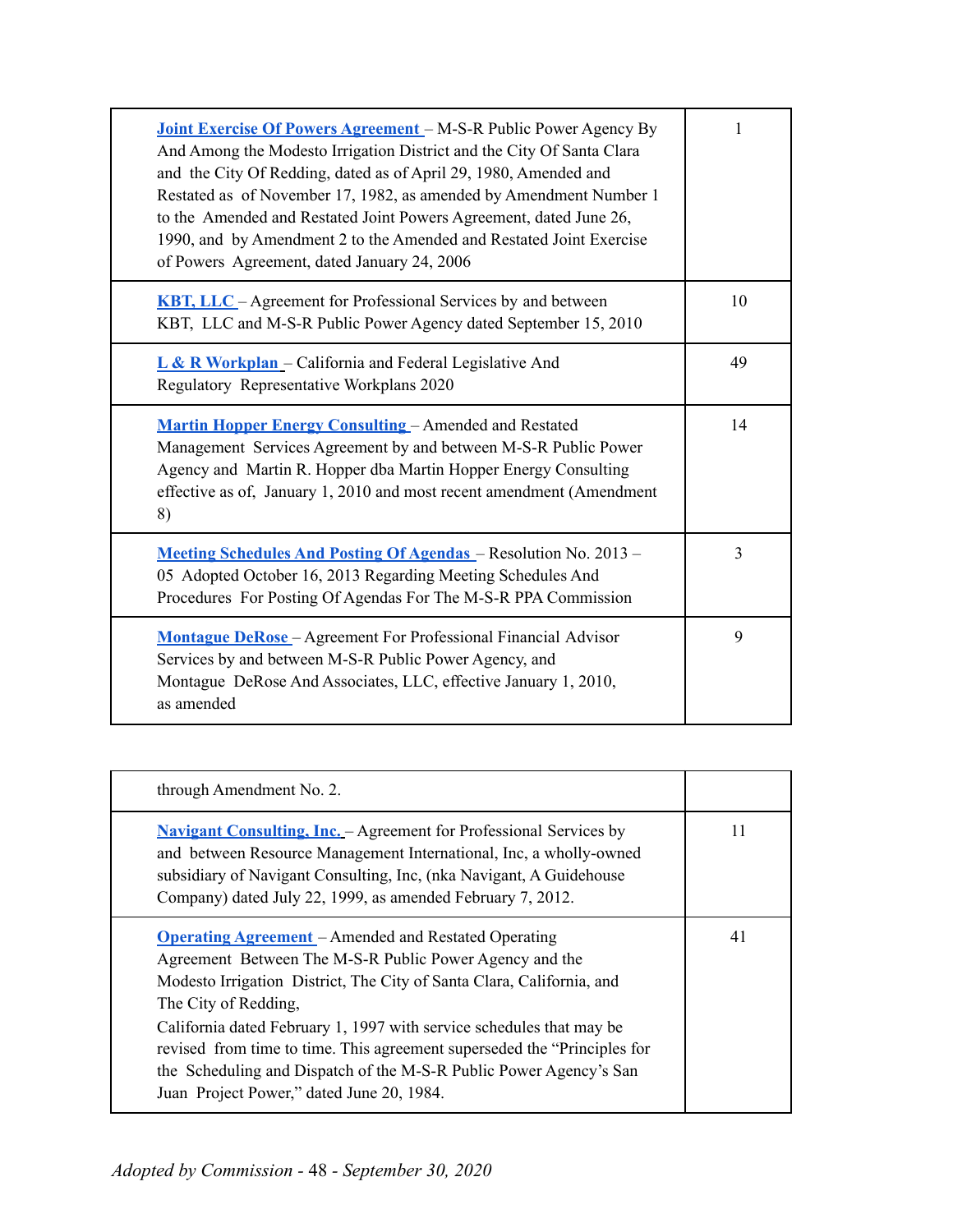| <b>Orrick, Herrington &amp; Sutcliffe LLP</b> - Engagement Letter For Bond<br>Counsel Services Outside a Specific Financing Program Between the<br>M-S-R Public Power Agency And Orrick, Herrington & Sutcliffe LLP<br>dated as of May 27, 1997                        | 5  |
|------------------------------------------------------------------------------------------------------------------------------------------------------------------------------------------------------------------------------------------------------------------------|----|
| <b>Payments – Required Form – M-S-R PPA Director's</b><br>administrative directive dated June 8, 2007                                                                                                                                                                  | 26 |
| <b>Payments – Late – Resolution No. 2018 - 02, Adopted September 19,</b><br>2018, Establishing a Policy Regarding Late Payment Policy                                                                                                                                  | 28 |
| <u>Payments – Third Parties</u> – Resolution No. 95 - 3 Adopted April 19,<br>1995 Establishing A Policy For Payments By Third Parties On Behalf Of<br>A Member To The Agency                                                                                           | 27 |
| <b>Payments – Timely – Resolution No. 2009 – 02 Adopted May 20,</b><br>2009 Regarding The Timely Payment Of Invoices And Making<br>Certain Delegations Of Agency                                                                                                       | 30 |
| <b>PNW Power Sales Agreement</b> - Second Amended and Restated Pacific<br>Northwest Project Power Sales Agreement dated May 24, 2005 between the<br>M-S-R Public Power Agency and the Modesto Irrigation District, the City<br>of Santa Clara, and the City of Redding | 40 |
| <b>Politico Group</b> – Agreement For Professional Services By And Between<br>M S-R Public Power Agency and Politico Group effective as of January 1,<br>2013                                                                                                          | 12 |
| <b>Porter Simon Professional Corporation</b> - Agreement for Legal<br>Representation between Porter Simon Professional Corporation and<br>M-S-R Public Power Agency dated as of August 1, 1997                                                                         | 4  |
| <b>Procurement Policy</b> – Resolution No. 2013 – 08 Adopted October 16,<br>2013 Regarding Procurement Policy                                                                                                                                                          | 29 |
| Privacy Statement - Web Site - M-S-R Public Power Agency<br>Revised: July 28, 2010                                                                                                                                                                                     | 50 |
| Real Property Acquisition - Resolution No. 95 - 2, Adopted February<br>22, 1995, Adopting Guidelines For The Acquisition Of Real Property                                                                                                                              | 54 |
| <b>Reclamation Agreement</b> - Amended and Restated Mine Reclamation<br>and Trust Funds Agreement Among Public Service Company of New<br>Mexico, Tucson Electric Power Company, The City of Farmington, New<br>Mexico,                                                 | 38 |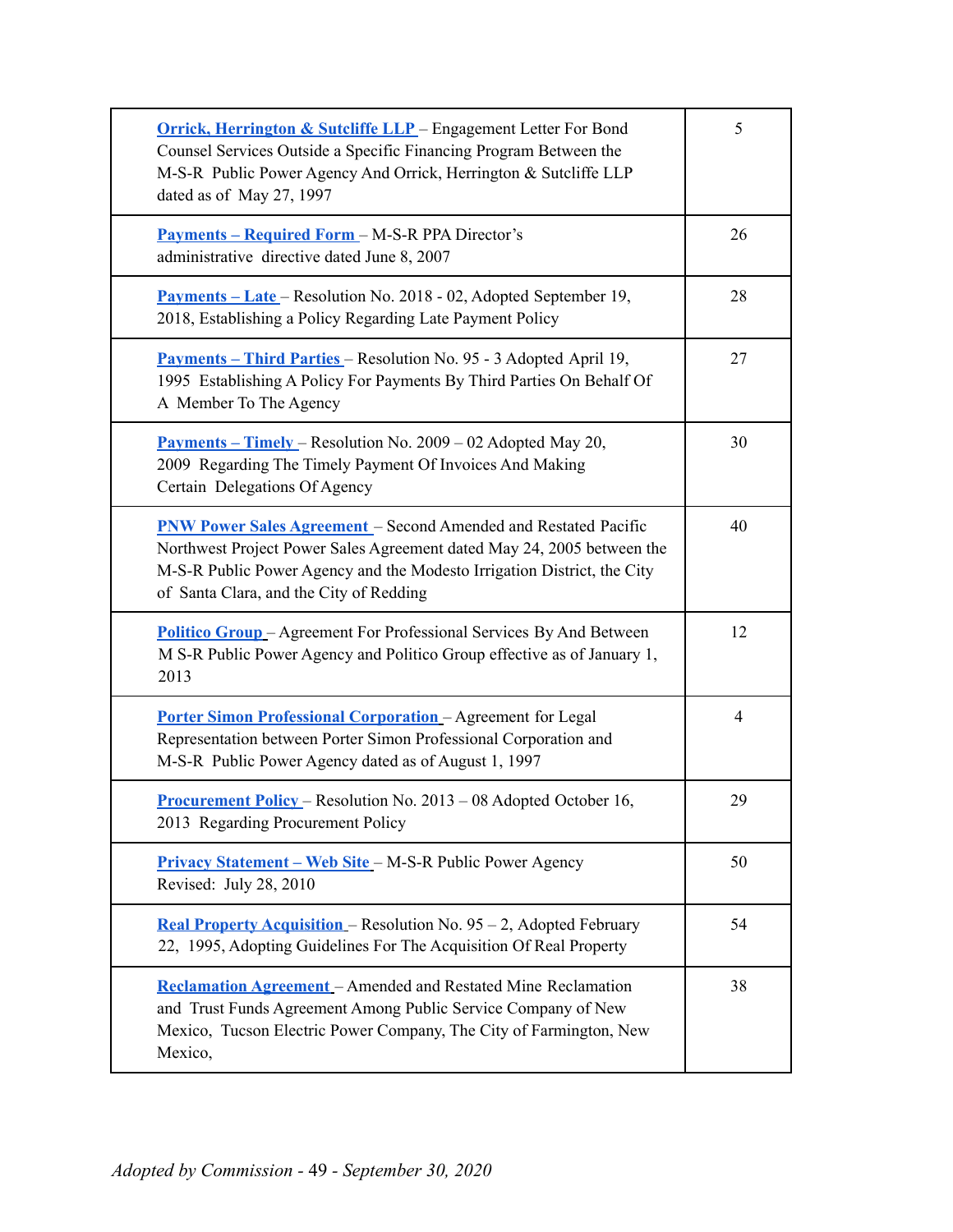| M-S-R Public Power Agency, The Incorporated County of Los Alamos,<br>New Mexico, Southern California Public Power Authority, City of<br>Anaheim, Utah Associated Municipal Power Systems, Tri-State Generation<br>and Transmission Association, Inc., and PNMR Development and<br>Management Corporation, dated July 31, 2015.                                                                                                                                                                                                                                   |    |
|------------------------------------------------------------------------------------------------------------------------------------------------------------------------------------------------------------------------------------------------------------------------------------------------------------------------------------------------------------------------------------------------------------------------------------------------------------------------------------------------------------------------------------------------------------------|----|
| Records Retention - Resolution No. 2013 - 02, Adopted on May 22,<br>2013, Regarding Retention and/or Destruction of Records                                                                                                                                                                                                                                                                                                                                                                                                                                      | 52 |
| Reimbursement of Support Services - Resolution No. 2013 - 09,<br>Adopted on October 16, 2013, Regarding Reimbursement of Costs of<br>Support Services Provided By Member Agencies.                                                                                                                                                                                                                                                                                                                                                                               | 31 |
| Reserves – Resolution No. 2016-04, Adopted November 16,<br>2016, Regarding Use and Transfers of Reserves and Working<br>Capital                                                                                                                                                                                                                                                                                                                                                                                                                                  | 27 |
| <b>Resource Agreements</b> – Service Schedule D to the Operating<br>Agreement, Resource Agreements, adopted by the M-S-R PPA Technical<br>Committee August 4, 2016                                                                                                                                                                                                                                                                                                                                                                                               | 44 |
| <b>San Juan – Restructuring Amendment – Restructuring Amendment</b><br>Amending and Restating the Amended And Restated San Juan Project<br>Participation Agreement Among Public Service Company Of New Mexico,<br>Tucson Electric Power Company, The City Of Farmington, New Mexico,<br>M S-R Public Power Agency, The Incorporated County Of Los Alamos,<br>New Mexico, Southern California Public Power Authority, City Of<br>Anaheim, Utah Associated Municipal Power Systems, Tri-State<br>Generation and Transmission Association, Inc. dated July 31, 2015 | 36 |
| <b>Strategic Plan - Annual</b> - M-S-R Public Power Agency Strategic Plan<br>effective January 1, 2021 (approved by Commission September 30,<br>2020)                                                                                                                                                                                                                                                                                                                                                                                                            | 55 |
| <b>Susie Berlin</b> – Legal Services Agreement By and Between Law Offices<br>of Susie Berlin and the M-S-R Public Power Agency dated April 1, 2013                                                                                                                                                                                                                                                                                                                                                                                                               | 7  |
| Technical Committee Bylaws - Resolution 2011 - 01 Adopted January<br>19, 2011 Rules Of Procedure For The Technical Committee                                                                                                                                                                                                                                                                                                                                                                                                                                     | 16 |
| Ten-Year Forecast - San Juan Ten-Year Forecast and Legacy Liability<br>Funding Status Report, noted and filed by M-S-R Commission February<br>19, 2020.                                                                                                                                                                                                                                                                                                                                                                                                          | 39 |
| <b>Terms of Use Agreement – Web Site Between User and M-S-R</b><br>Public Power Agency Revised: July 28, 2010                                                                                                                                                                                                                                                                                                                                                                                                                                                    | 51 |